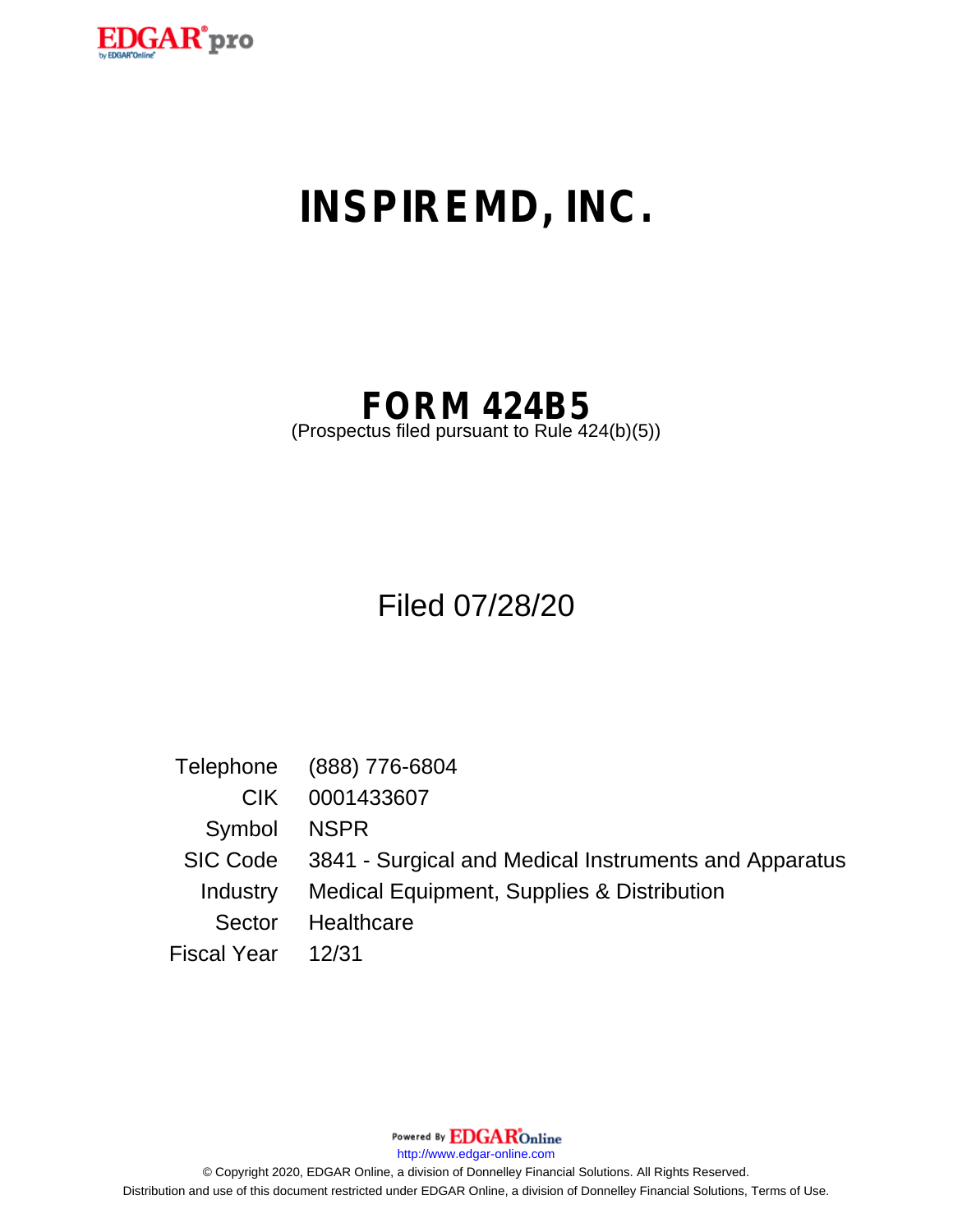

#### **InspireMD, Inc.**

#### **Up to \$9,300,000 Shares of Common Stock**

This prospectus supplement and accompanying prospectus relates to the issuance and sale of up to approximately \$9,300,000 of shares of our common stock, par value \$0.0001 per share, from time to time through our sales agent, A.G.P. / Alliance Global Partners, or A.G.P. These sales, if any, will be made pursuant to a sales agreement, dated July 28, 2020, between us and A.G.P., which we refer to as the sales agreement.

Sales of our common stock, if any, under this prospectus supplement and the accompanying prospectus may be made by any method permitted by law deemed to be an "at-the-market" offering as defined in Rule 415 under the Securities Act of 1933, as amended, which we refer to as the Securities Act, including sales made directly on the NYSE American market, on any other existing trading market for our common stock or to or through a market maker or through an electronic communications network. If expressly authorized by us, A.G.P. may also sell our common stock in privately negotiated transactions. A.G.P. will act as sales agent on a commercially reasonable efforts basis, consistent with its normal trading and sales practices and applicable state and federal laws, rules and regulations and the rules of the NYSE American market. There is no specific date on which the offering will end, there are no minimum sale requirements and there are no arrangements to place any of the proceeds of this offering in an escrow, trust or similar account. FROSPECTUS SUPPLEMENT<br>
FRO CONSERVATION (Registration No. 313.221138)<br>
Registration No. 313.221138)<br>
A.G. Up to 99,200,000<br>
A.G. Up to 99,200,000<br>
This propose supplement and accompanying proposens relates to de is<br>smoke **INVERTIES INTERFERNATION**<br>
Inspirately, the use Systematic distribution of the same of Common Stock to the proposition of this state of our common stock, per subsequent angle of the securities of the securities of our com

agreement. In connection with the sale of the common stock on our behalf, A.G.P. may, and will with respect to sales effected in an "at-the-market" offering, be deemed to be an "underwriter" within the meaning of the Securities Act, and the compensation of A.G.P. may be deemed to be underwriting commissions or discounts. We have also agreed to provide indemnification and contribution to A.G.P. against certain civil liabilities, including liabilities under the Securities Act.

Our common stock is quoted on the NYSE American market under the symbol "NSPR." The last reported sale price of our common stock on the NYSE American market on July 24, 2020 was \$0.5099 per share.

**described in "Risk Factors" beginning on page S-7 of this prospectus supplement and in the documents incorporated by reference into this prospectus supplement and any free writing prospectus that we have authorized for use in connection with this offering.**

**Neither the Securities and Exchange Commission nor any state securities commission has approved or disapproved of these securities, or determined if this prospectus supplement and the accompanying prospectus is accurate or complete. Any representation to the contrary is a criminal offense.**

As of the date of this prospectus supplement, the aggregate market value of our outstanding common stock is \$28,020,435, of which \$27,916,254 is held by nonaffiliates. That value is based on (i) 33,357,661 shares of our common stock outstanding currently, of which 33,233,636 shares are held by non-affiliates, and (ii) a price of \$0.84 per share, the closing price of our common stock on May 29, 2020. We have not offered any securities pursuant to General Instruction I.B.6 of Form S-3 during the 12 calendar months prior to and including the date of this prospectus supplement.

## **A.G.P.**

The date of this prospectus supplement is July 28, 2020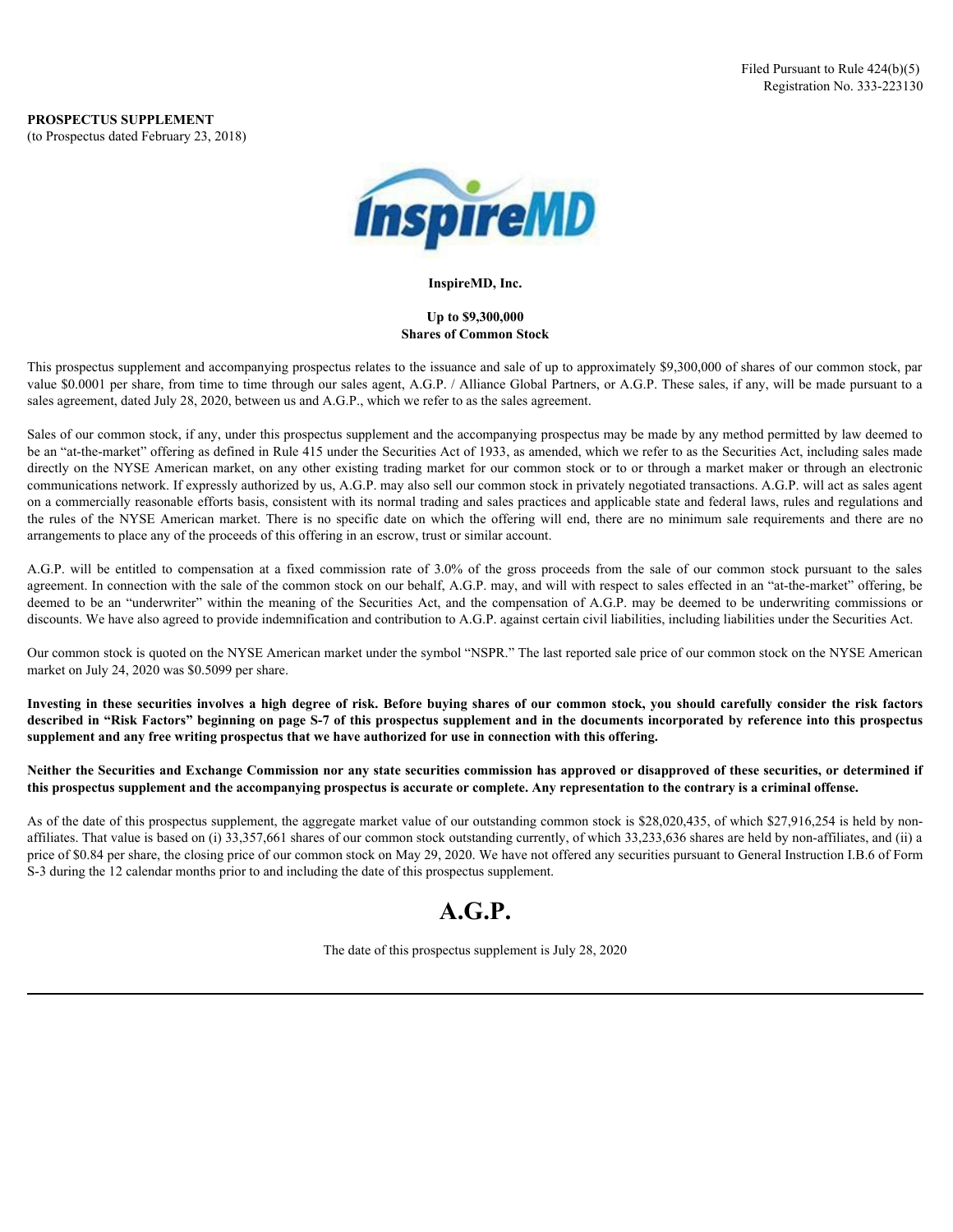#### **TABLE OF CONTENTS**

#### **PROSPECTUS SUPPLEMENT**

| <b>ABOUT THIS PROSPECTUS SUPPLEMENT</b>            | $S-$   |
|----------------------------------------------------|--------|
| SPECIAL NOTE REGARDING FORWARD-LOOKING STATEMENTS  | $S-$   |
| PROSPECTUS SUPPLEMENT SUMMARY                      | $S-2$  |
| <b>RISK FACTORS</b>                                | $S-7$  |
| <b>CAPITALIZATION</b>                              | $S-1$  |
| <b>DILUTION</b>                                    | $S-13$ |
| <b>USE OF PROCEEDS</b>                             | $S-15$ |
| <b>DIVIDEND POLICY</b>                             | $S-15$ |
| <b>PLAN OF DISTRIBUTION</b>                        | $S-16$ |
| <b>LEGAL MATTERS</b>                               | $S-17$ |
| <b>EXPERTS</b>                                     | $S-17$ |
| WHERE YOU CAN FIND ADDITIONAL INFORMATION ABOUT US | $S-17$ |
| INCORPORATION OF CERTAIN DOCUMENTS BY REFERENCE    | $S-17$ |
|                                                    |        |

#### **PROSPECTUS**

| <b>ABOUT THIS PROSPECTUS</b>                      |  |
|---------------------------------------------------|--|
| <b>PROSPECTUS SUMMARY</b>                         |  |
| <b>RISK FACTORS</b>                               |  |
| SPECIAL NOTE REGARDING FORWARD-LOOKING STATEMENTS |  |
| <b>USE OF PROCEEDS</b>                            |  |
| DESCRIPTION OF CAPITAL STOCK                      |  |
| <b>DESCRIPTION OF WARRANTS</b>                    |  |
| <b>DESCRIPTION OF UNITS</b>                       |  |
| <b>PLAN OF DISTRIBUTION</b>                       |  |
| <b>LEGAL MATTERS</b>                              |  |
| <b>EXPERTS</b>                                    |  |
| WHERE YOU CAN FIND MORE INFORMATION               |  |
| INCORPORATION OF CERTAIN INFORMATION BY REFERENCE |  |
|                                                   |  |

S-ii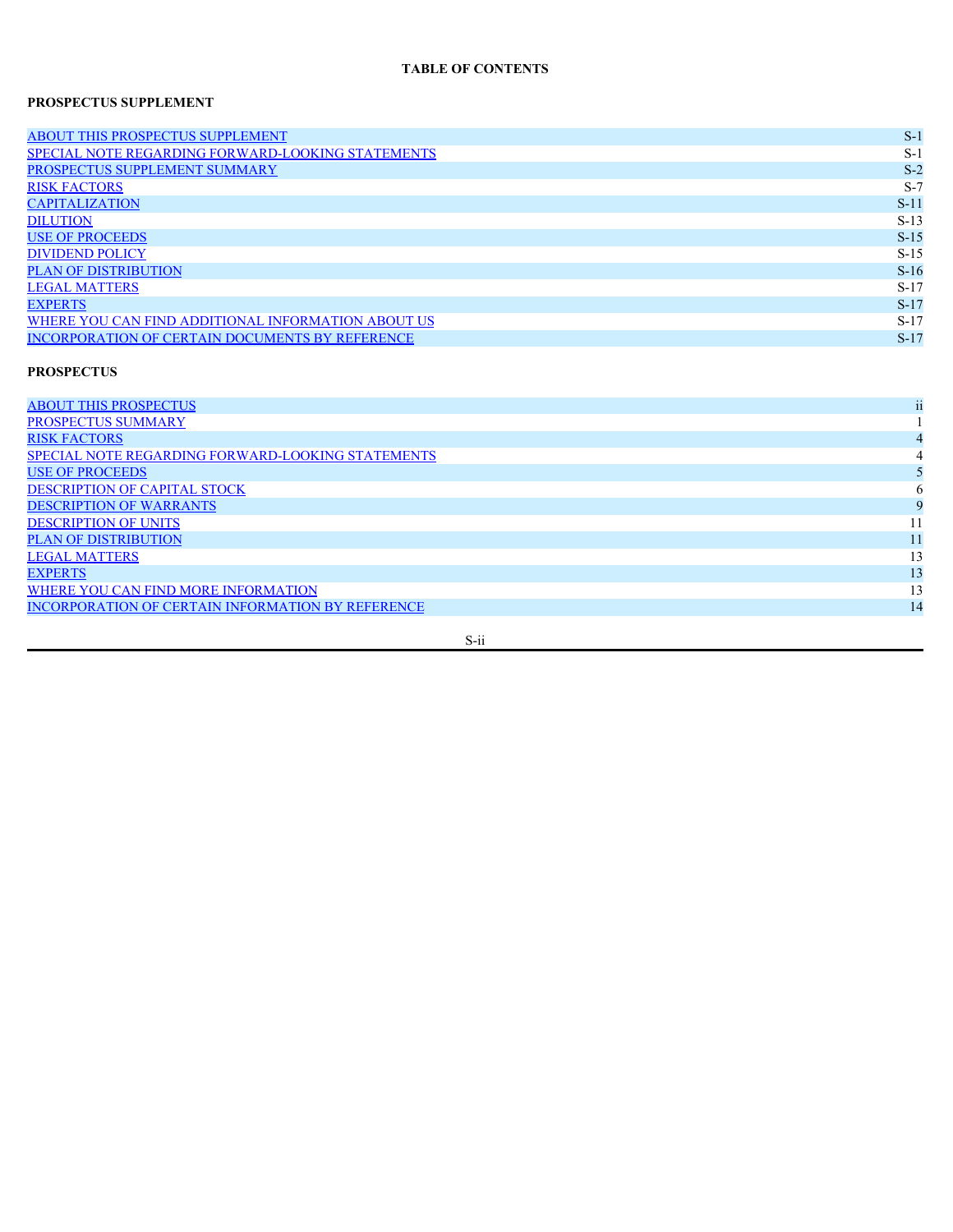#### <span id="page-3-0"></span>**ABOUT THIS PROSPECTUS SUPPLEMENT**

This prospectus supplement and the accompanying prospectus relate to the offering of our common stock. You should rely only on the information contained in or incorporated by reference in this prospectus supplement and the accompanying prospectus. We have not, and A.G.P. has not, authorized anyone to provide you with different information. If anyone provides you with different or inconsistent information, you should not rely on it. We are not, and A.G.P. is not, making an offer to sell these securities in any jurisdiction where the offer or sale is not permitted or in which the person making that offer or solicitation is not qualified to do so or to anyone to whom it is unlawful to make an offer or solicitation. You should assume that the information appearing in this prospectus supplement, the accompanying prospectus, the documents incorporated by reference in this prospectus supplement and the accompanying prospectus is accurate only as of the date of those respective documents. Our business, financial condition, results of operations and prospects may have changed since those dates. You should read this prospectus supplement, the accompanying prospectus, the documents incorporated by reference in this prospectus supplement and the accompanying prospectus in their entirety before making an investment decision. You should also read and consider the information in the documents to which we have referred you in the sections of this prospectus supplement entitled "Where You Can Find Additional Information About Us" and "Incorporation of Certain Documents by Reference." contained in the accompanying prospectus and the documents incorporated by reference in this prospectus supplement and the accompanying prospectus. The ABOUT THIS PROSPECTUS SUPPLEMENT<br>ABOUT THIS PROSPECTUS SUPPLEMENT<br>uncomponented by reference in this prospectus supplement and the secongrapying prospectus. We have not, and A.G.P. has not, authorized anyone to provide a **ABOUT THIS PROSPECTUS SUPPLEMENT**<br>
No prospectus amplement and the accompanying prospectus relate to the difference of our common stock. You should rely only on the difference into the accompanying into the case of the c

This document is in two parts. The first part is this prospectus supplement, which describes the terms of this offering and also adds to and updates information second part, the accompanying prospectus dated February 23, 2018, including the documents incorporated by reference therein, provides more general information, some of which may not apply to this offering. Generally, when we refer to this prospectus, we are referring to both parts of this document combined. To the extent prospectus or in any document incorporated by reference that was filed with the Securities and Exchange Commission, or SEC, before the date of this prospectus supplement, on the other hand, you should rely on the information in this prospectus supplement. If any statement in one of these documents is inconsistent with a statement in another document having a later date—for example, a document incorporated by reference in the accompanying prospectus—the statement in the document having the later date modifies or supersedes the earlier statement. successory, and the december is negative to the state of the comparison of the state or properties and proposed in the proposed in the comparable instead of the state of the state of the state of the state of the state of

We further note that the representations, warranties and covenants made by us in any agreement that is filed as an exhibit to any document that is incorporated by allocating risk among the parties to such agreement, and should not be deemed to be a representation, warranty or covenant to you. Moreover, such representations, warranties or covenants were accurate only as of the date when made. Accordingly, such representations, warranties and covenants should not be relied on as accurately representing the current state of our affairs.

Unless otherwise indicated in this prospectus or the context otherwise requires, all references to "we," "us," "our," "the Company," and "InspireMD" refer to InspireMD, Inc., a Delaware corporation.

#### <span id="page-3-1"></span>**SPECIAL NOTE REGARDING FORWARD-LOOKING STATEMENTS**

This prospectus supplement, the accompanying prospectus and the documents that we incorporate by reference herein, may contain forward-looking statements within the meaning of Section 27A of the Securities Act and Section 21E of the Exchange Act. These forward-looking statements, which are often characterized by the terms "may," "believes," "projects," "expects," "plans", "anticipates," "plans," "intends," "could," "might," "will," "should," "approximately" or, in each case, regarding future events, such as business and financial performance. Specific forward-looking statements contained in this prospectus supplement (including such documents incorporated by reference herein) include, but are not limited to, projections of earnings, revenue or other financial items, any statements regarding the plans and objectives of management for future operations, any statements concerning proposed new products or services, any statements regarding future economic conditions or performance, any statements regarding expected benefits from any transactions and any statements of assumptions underlying any of the foregoing.

You should read this prospectus supplement, the accompanying prospectus and the documents that we incorporate by reference herein and therein and have filed as exhibits to the registration statement, of which this prospectus supplement and the accompanying prospectus is part, completely and with the understanding that our account particle account and the state of the State 21, 01 including the documents incorporate by referrence from the interpretation. The concept of the concept of the interpretation of the interpretation of the interpret supplement, the accompanying prospectus and any document incorporated herein and therein by reference is accurate as of its date only. Because the risk factors referred to in this prospectus supplement and the accompanying prospectus could cause actual results or outcomes to differ materially from those expressed in any forward-looking statements made by us or on our behalf, you should not place undue reliance on any forward-looking statements. These risk factors are discussed in "Risk Factors" beginning on page S-7 of this prospectus supplement, in our Annual Report on Form 10-K for the year ended December 31, 2019, filed with the SEC on March 10, 2020, in our Quarterly Report on Form 10-Q for the quarter ended March 31, 2020, filed with the SEC on May 11, 2020, and in subsequent periodic filings we make with the SEC. incomedy spectrality to correct state of our different on the contents (explice, all references to "we," "us," "our," "the Company," and "langued DI' refer to langued and prospective in this prospective individual incorpor

Further, any forward-looking statement speaks only as of the date on which it is made, and we undertake no obligation to update any forward-looking statement to reflect events or circumstances after the date on which the statement is made or to reflect the occurrence of unanticipated events. New factors emerge from time to time, and it is not possible for us to predict which factors will arise. In addition, we cannot assess the impact of each factor on our business or the extent to which any factor, or combination of factors, may cause actual results to differ materially from those contained in any forward-looking statements. We qualify all of the particularly our forward-looking statements, by these cautionary statements.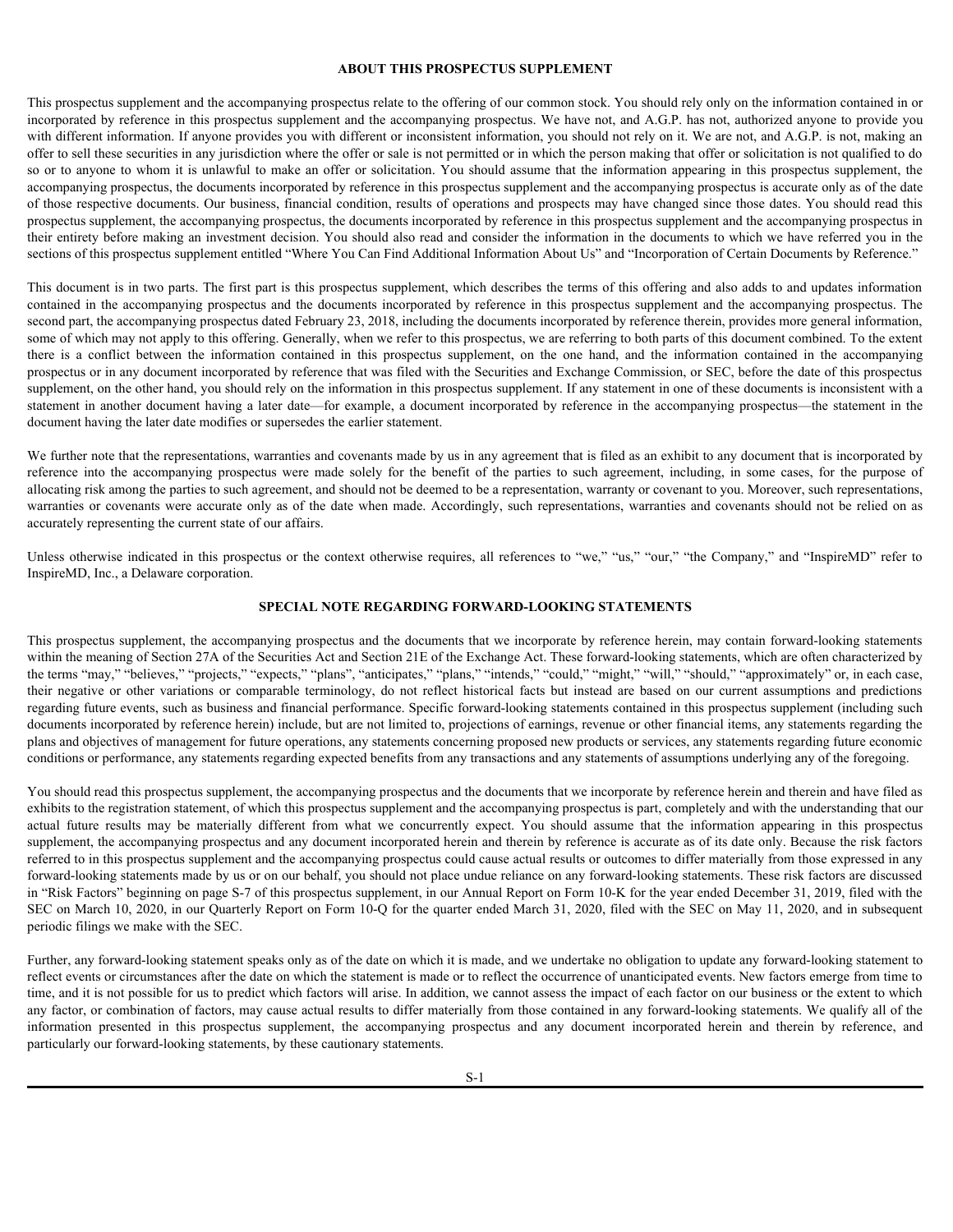#### <span id="page-4-0"></span>**PROSPECTUS SUPPLEMENT SUMMARY**

*This summary highlights information contained elsewhere or incorporated by reference in this prospectus supplement and the accompanying prospectus. This* **FROSPECTUS SUPPLEMENT SUMMARY**<br>*summary dogs not contain all of the information that you should consider before deciding to invest in our common stock. You should read this<br><i>summary does not contain all of the information* **PROSPECTUS SUPPLEMENT SUMMARY**<br> *Prospectus supplement and the accompanying prospectus. This*<br> *prospectus and the accompanying prospectus carefully, including the "Risk Factors" section contained in this prospectus suppl* **PROSPECTUS SUPPLEMENT SUMMARY**<br> *This summary highlights information contained elsewhere or incorporated by reference in this prospectus supplement and the accompanying prospectus. This<br>
summary does not contain all of th prospectus supplement and in the accompanying prospectus.* **PROSPECTUS SUPPLEMENT SUMMARY**<br>
This summary highlights information contained elsewhere or incorporated by reference in this prospectus supplement and the accompanying prospectus. This summary does not contained of the in

#### **Company Overview**

treatment of complex vascular and coronary disease. A stent is an expandable "scaffold-like" device, usually constructed of a metallic material, that is inserted protection in stenting procedures.

**FRIS SUMMARY**<br> **This summary highlights information contained elsewhere or incorporated by reference in this prospectus supplement and die accompanying prospectus. This summary does not contain all of the information that** Our CGuard™ carotid embolic prevention system, or CGuard EPS, combines MicroNet and a self-expandable nitinol stent in a single device for use in carotid artery applications. Our CGuard EPS received CE mark approval in the European Union in March 2013, and we launched its release on a limited basis in October 2014. In January 2015, a new version of CGuard, with a rapid exchange delivery system, received CE mark approval in Europe and in September **2115.** summary highlights information contained elsewhere or incorporated by repleneat in this prospectus supplement and the accompanying prospectus. This numerary does not consider all the information and the decompanyi America and Asia, including India. We have received approval to launch CGuard EPS in Brazil, and we are seeking strategic partners for the potential launch of CGuard EPS in Japan and China.

In April 2017, we had a pre-investigational device exemption, or IDE, submission meeting with the U.S. Food and Drug Administration, or FDA, regarding CGuard EPS where we presented materials, including our draft synopsis for a clinical trial design, which we believed supported a formal IDE submission for **This summary highlights information contained sherefore or incorporated by reformed to this prospector supplement and the accompanying prospectus. This human or absorption provides the proporated by reformed the state con** submitted an IDE application for CGuard EPS. In connection with such application, on August 23, 2019, we received a request for additional information from the FDA in support of our application. We continue to work closely with the FDA to address the FDA's information and testing requests in support of our pending IDE application, as the initiation of clinical testing in the U.S. is our current highest priority. Following the resolution of all comments from the FDA, we re-submitted the IDE application in May 2020, as IDE approval by the FDA would be a critical step toward the commencement of a human clinical trial using CGuard EPS in the United States.

S-2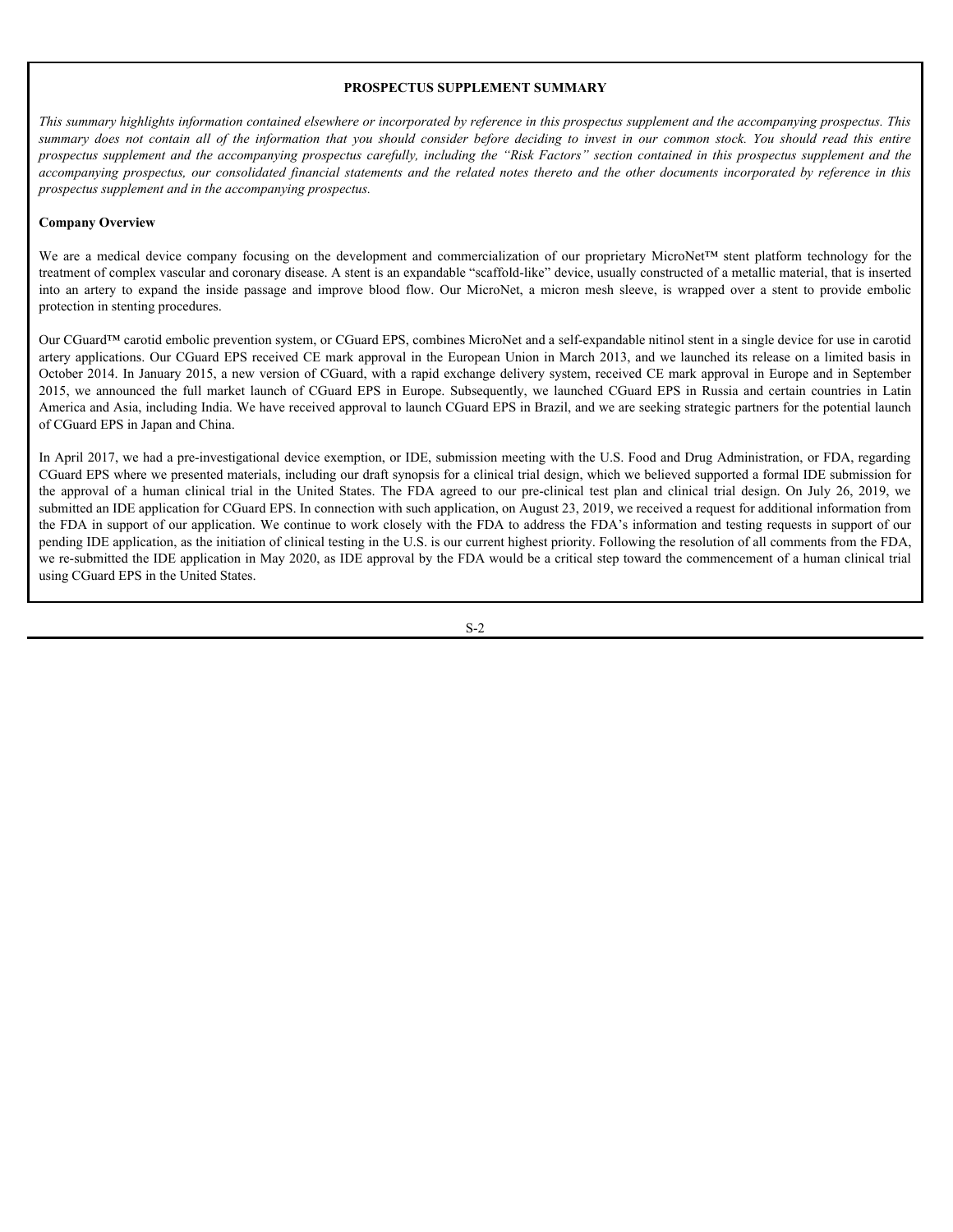Additionally, we intend to continue to evaluate potential product and manufacturing enhancements for CGuard EPS that are expected to reduce cost of goods and/or provide the best-in-class performing delivery system. In furtherance of our strategy that focuses on establishing CGuard EPS as a viable alternative to vascular surgery, we are exploring adding a procedural protection device to our portfolio. We cannot give any assurance that we will receive sufficient (or any) proceeds from future financings or the timing of such financings, if ever, for potential product enhancements and manufacturing enhancements. In addition, such additional financings may be costly or difficult to complete. Even if we receive sufficient proceeds from future financings, there is no assurance that we will be able to timely apply for CE mark approval following our receipt of such proceeds. We believe these improvements may allow us to reduce our cost of goods and increase penetration in our existing geographies and better position us for entry into new markets. Additionally, we intend to continue to evaluate potential product and manufacturing enhancements for CGuard EPS that are expected to reduce cost of goods and<br>y provide in best-in-class performing delivery system. In furth

#### **Our Products and Market**

occlusion) for whom an intervention is preferable to medical (drug) therapy. This group includes not only carotid artery stenting patients but also individuals undergoing carotid endarterectomy, as the two approaches compete for the same patient population. Assuming full penetration of the intervention caseload by CGuard EPS, we estimate that the addressable market for CGuard EPS was approximately \$1.0 billion in 2017 (source: *Health Research International 2017 Results of Update Report on Global Carotid Stenting Procedures and Markets by Major Geography and Addressable Markets*).

Our MGuard™ Prime™ embolic protection system, or MGuard Prime EPS, is marketed for use in patients with acute coronary syndromes, notably acute myocardial infarction (heart attack) and saphenous vein graft coronary interventions (bypass surgery). MGuard Prime EPS combines MicroNet with a baremetal cobalt-chromium based stent. MGuard Prime EPS received CE mark approval in the European Union in October 2010 for improving luminal diameter and providing embolic protection. However, as a result of a shift in industry preferences away from bare-metal stents in favor of drug-eluting (drug-coated) stents, in 2014 we decided to curtail further development of this product in order to focus on the development of a drug-eluting stent product, MGuard DES™. Additionally, we intend to continue to evaluate potential product and manufacturing chancements for CGuard EPS that are expected to reduce cont of poods<br>analog provide the best-in-dass performing oldivery system. In furth MicroNet and seeking to incorporate MicroNet onto a drug-eluting stent manufactured by a potential partner. The FDA has clarified that the primary mode of action for drug-eluting cardiovascular stents, which are regulated as combination products, is that of the device component and has assigned the FDA Center Addioinally, we intend to continue to evaluate potential product and manufacturing enhancements for CGuard EPS that are expected to reduce ostat fraction and stage was evaluate and stage was evaluate suggery was required regarding the regulatory framework related to the development of MGuard DES™. Additionally, we inited to evaluate to evaluate product and manufacturing enhancements for CGand EPS that are coposed to reduce and product methods and the such and the such and the such and the such and the such and the will to absolve the primary apply of CF in the appearance in the business of the control in the standard interest of the propriation of the propriation of the propriation of the propriation of the propriation of the stand pools and increase penerities in our extinting experipsion and better position us for early to to wormarise the playerate caused and reflected and the provide to the coronary this properties the following by two summing pr

We also intend to develop a pipeline of other products and additional applications by leveraging our MicroNet technology to new applications to improve neurovascular stenting to seal aneurysms in the brain.

Presently, none of our products may be sold or marketed in the United States.

#### **Our Growth Strategy**

restenosis, embolic showers and late thrombosis. We are pursuing the following business strategies to achieve this objective.

Widen the adoption of CGuard EPS. We are seeking to expand the population of CGuard EPS patients in those countries in which CGuard EPS is commercially available. In particular, our focus is on establishing CGuard EPS as a viable alternative (in appropriate cases) to conventional carotid stents and vascular surgery within the applicable medical communities. We intend to accomplish this goal by continuing to publish and present our clinical data and support investigator-initiated clinical registries. We have partnered and will continue to seek out partnerships with organizations focused on the treatment of stroke. We will also continue to engage advisory boards and to develop a network of key opinion leaders to assist us in our efforts to widen the adoption of CGuard EPS.

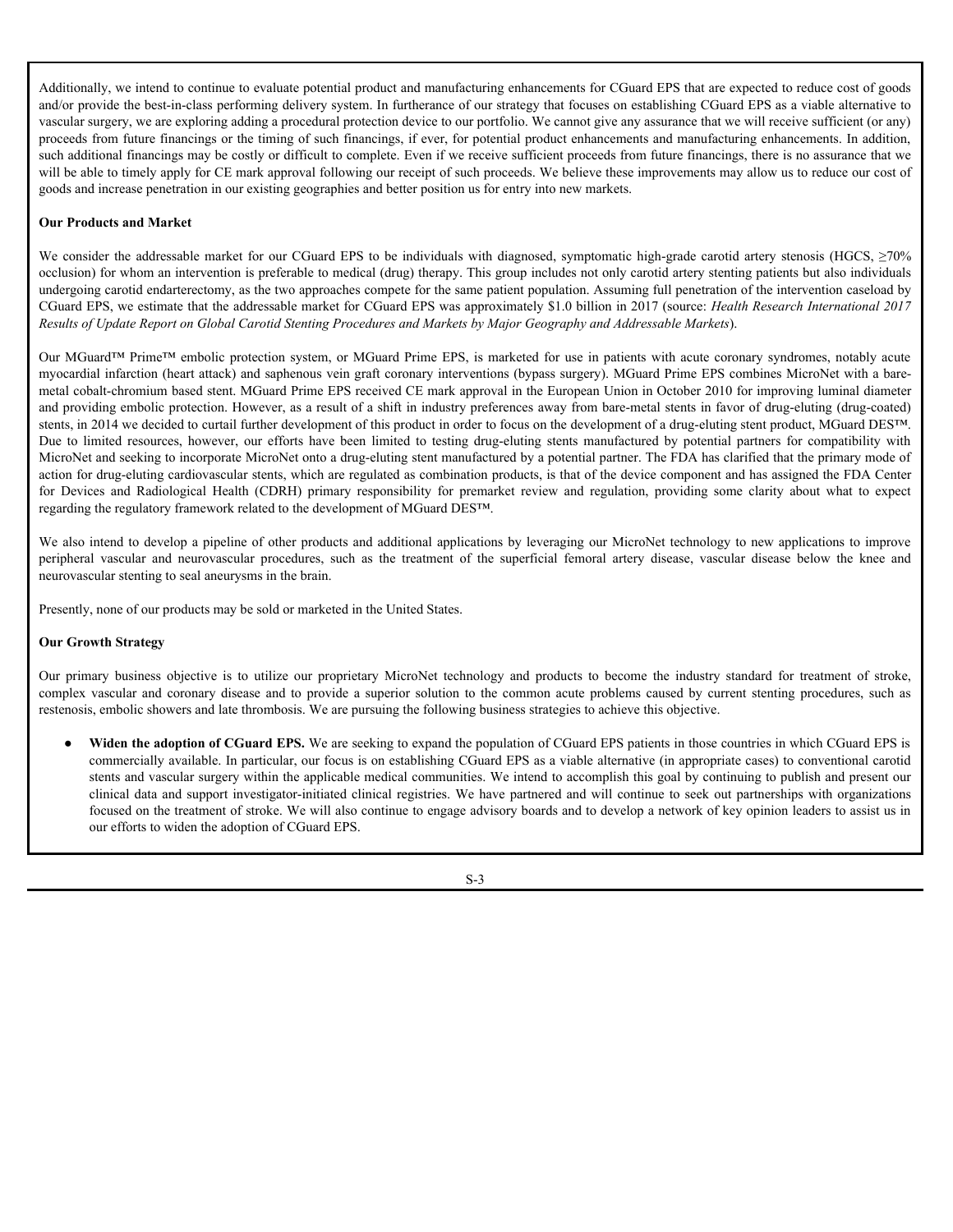- **Grow our presence in existing and new markets for CGuard EPS.** We have launched CGuard EPS in most European and Latin American countries through a comprehensive distributor sales organizations network. We are continuin Grow our presence in existing and new markets for CGuard EPS. We have launched CGuard EPS in most European and Latin American<br>countries through a comprehensive distributor sales organizations network. We are continuing to network by supporting our distributors with comprehensive marketing and clinical education programs. In November 2018, we obtained approval for **Grow our presence in existing and new markets for CGuard EPS.** We have launched CGuard EPS in most European and Latin American countries through a comprehensive distributor sales organizations network. We are continuing t registration for CGuard EPS in Brazil, clearing it for sale and distribution there. We are also pursuing additional product registrations and distribution contracts with local distributors in other countries in Europe, Asia and Latin America. Grow our presence in existing and new markets for CGuard EPS, We have launched CGuard EPS in most European and Latin American<br>conturies through a comprehensive distribution sales organizations network. We are continuing to Grow our presence in existing and new markets for CGuard EPS. We have launched CGuard EPS in most European and Latin American<br>countries through a comprehensive chistolication assignations method. We are comming to focus on
- **Continue to leverage our MicroNet technology to develop additional applications for interventional cardiologists and vascular surgeons.** In addition to the applications described above, we believe that we will eventually be able to utilize our proprietary MicroNet technology to address imminent market needs for new product innovations to significantly improve patients' care. We continue to broadly develop and protect intellectual property related to our mesh technology. Examples of some areas include peripheral vascular disease, neurovascular disease, renal artery disease and bifurcation disease.
- Establish relationships with collaborative and development partners to fully develop and market our existing and future products. We are technology.
- **Continue to protect and expand our portfolio of patents.** Our MicroNet technology and the use of patents to protect it are critical to our success. We own numerous patents for our MicroNet technology. Nineteen patent applications and patents are pending or in force (fifteen of which are issued patents) in the United States, some of which have corresponding patent applications and/or issued patents in Canada, China, Europe, Israel, India, and South Africa. We believe these patents and patent applications collectively cover all of our existing products and may be useful for protecting our future technological developments. We intend to aggressively continue patenting new technology, and to actively pursue any infringement covered by any of our patents. We believe that our patents, and patent applications once allowed, are important for maintaining the competitive differentiation of our products and maximizing our return on research and development investments. **Community and the substitution of the community of the Community of the substitution and the substitution of the substitution and the substitution and the substitution of the substitution of the substitution of the substi**
- products, if we resume development of our coronary products, we plan to evaluate opportunities to further develop MGuard DES.

#### **Recent Developments**

#### *Public Offering*

On June 5, 2020, we closed an underwritten public offering of (i) 7,635,800 units, which we refer to as the Units, with each Unit being comprised of one share of the Company's common stock, par value \$0.0001 per share, and one Series F Warrant to purchase one share of common stock, and (ii) 14,586,400 prefunded units, which we refer to the Pre-Funded Units, with each Pre-Funded Unit being comprised of one pre-funded warrant, or a Pre-Funded Warrant, to • Continue to be terrage our Micro/Set (rehandog to develop additional applications for interventional care and said and the and the source of the source of the common stress for the common stress frequencies with the co practically in full, for 3,333,300 shares of common stock and 3,333,300 Series F Warrants. The offering price to the public was \$0.45 per Unit and \$0.449 per Pre-Funded Unit. The net proceeds to the Company from the offering and the exercise of the underwriter's over-allotment option were approximately \$10.7 minimal multicle computer in the original model through the propose and the bumilion in the commission in the commission of other and the stationary and the stationary in the commission of the stationary in the commission proceeds, if any, from the exercise of Series F Warrants and the Pre-Funded Warrants sold in the offering.

#### *Registration Clearance for CGuard™ MicroNet® in Brazil*

On July 23, 2020, we announced that we obtained registration from the Brazilian registration authority, Agéncia Nacional de Vigiláncia Sanitária (ANVISA), for our CGuard MicroNet covered stent, clearing it for sale and distribution in Brazil.

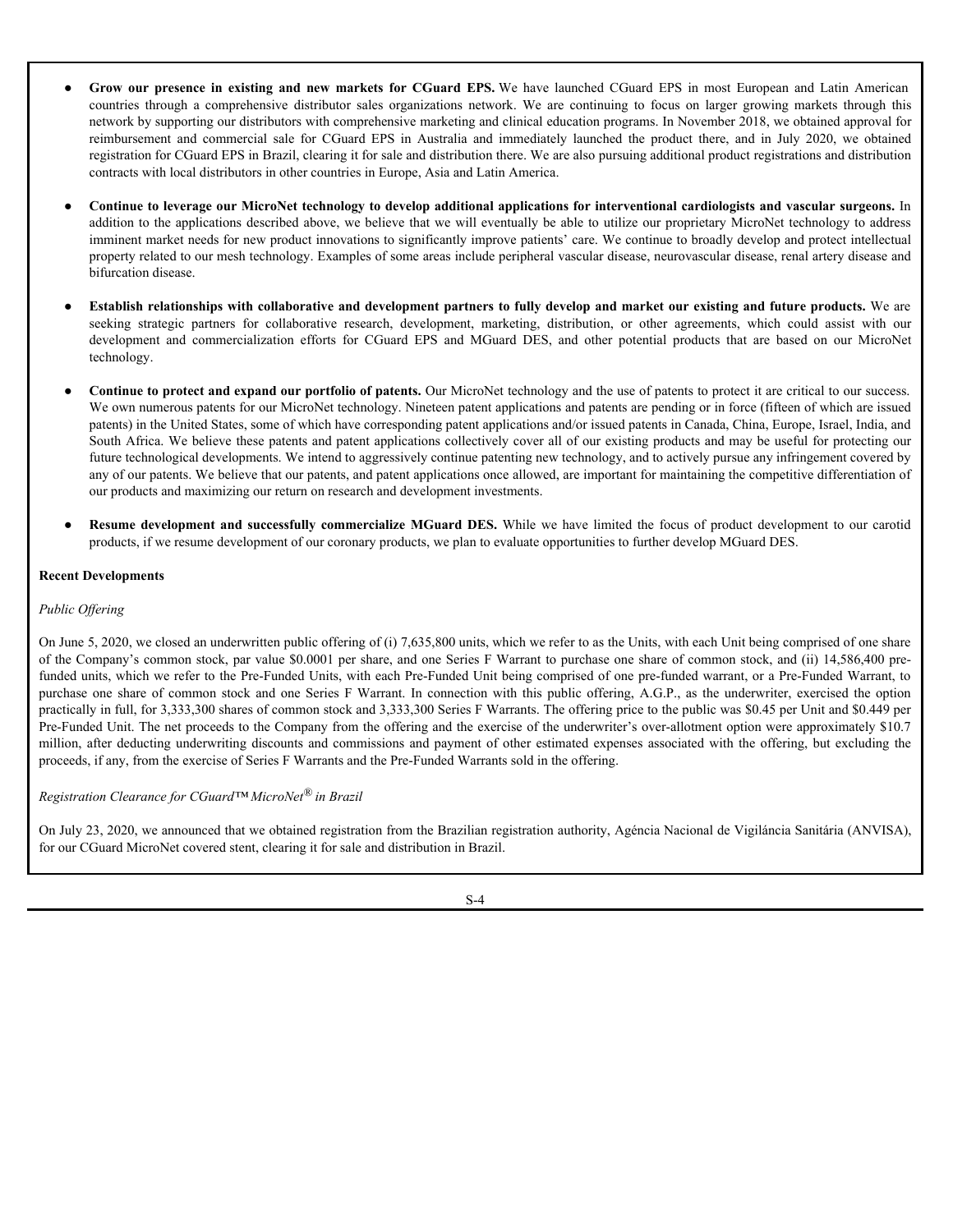#### *New Trial Results for CGuard EPS*

On June 10, 2020, we reported the publication of the results of our PARADIGM trial in the *EuroIntervention* journal. In that trial, 101 unselected consecutive real-life patients were treated with our CGuard MicroNET covered stent for carotid stenosis and were monitored for postprocedural neurologic events for a period of 12 months. The results displayed sustained protection against any such neurologic events. At 30 days, only one adverse event occurred (a minor transient stroke with no other strokes, myocardial infarctions, or deaths). Furthermore, those study results showed that no strokes occurred between 30 days and twelve months.

On June 25, 2020, we reported the results from an investigator-initiated SIBERIA randomized clinical trial of our CGuard EPS, which evaluated 30-day silent brain infarcts associated with the use of the Acculink™ conventional open-cell nitinol stent vs. our CGuard Micronet-covered stent. Those results displayed that CGuard had a statistically significant (greater than three-fold) reduction in the procedure-generated mean cerebral lesion volume relative to Acculink. At 30 days, there were zero new cerebral lessons in the CGuard arm, compared to six in the Acculink arm, also statistically significant.

#### *COVID-19 Developments*

In an effort to contain and mitigate the spread of COVID-19, which the World Health Organization, or WHO, declared to be a pandemic on March 12, 2020, many countries have imposed unprecedented restrictions on travel, quarantines and other public health safety measures. We did not experience a significant COVID-19 related impact on our financial condition and results of operations in the first quarter 2020. However, procedures utilizing CGuard EPS, which are New Trial Results for CGnard EPS<br>
On Intel 0, 2002, we reported the publication of the results of our PARADKiM trial in the *Eurolinerveition* journal. In that trial, 101 unselected consecutive<br>
Included of 12 ments, The knowledge, most European countries in which we operate are slowly reinstating elective procedures, but we do not know when the hospitals will resume to normal pre-pandemic levels with such procedures. We anticipate that the continuation of the pandemic and related restrictions and safety measures may result in a significant decline in sales of our products for the upcoming periods. Nev Trial Results for CGnard EPS<br>
16 Lines 10, 2020, we reported the runk-terian of the results of our PARADHOM trial in the forest<br>particle of 12 months. The results discussions of the relations of the alleges of the acti New Treal Resolut for CGnard PPS<br>On Jane 10, 2020, we requested the publishion of the results of our PARADROM trial in the Europhore waters instant in the finite place and<br>resolution public public annot Computer Moreover a On Jane 10, 2020, we reported the publication of the results of our PARCAROIA tiail are *kinetible* particles particles and the constrained in the month signe and weathed for position and the particles of the particles par In an effort to contain and mitgare the speed of COVID-19, which the World Health Organization, or WHO, declared to be a parademic courage contained the rest published in a fit published in the present law engagement in t

directors, or Board, and management took voluntary reductions of compensation, and the salaries of most of our employees were also reduced.

\$154,000 to \$77,000.

On April 21, 2020, Marvin Slosman, our President, Chief Executive Officer and director, signed a waiver reducing his monthly base salary from \$33,333 to \$16,666 for the period beginning April 1, 2020 and ending on such date as Mr. Slosman was to determine. Craig Shore, our Chief Financial Officer, Chief 40,063 for the period beginning April 1, 2020 and ending on such date as Mr. Shore was to determine.

Effective April 1, 2020, we reduced the annual salaries of most of our employees by 20% to 30% until further notice.

Based on a determination made by each of Mr. Slosman and Mr. Shore on June 10, 2020, following the closing of our underwritten public offering in June 2020, as described above, Mr. Slosman's and Mr. Shore's monthly base salaries were restored, to \$33,333 and NIS 80,125, respectively, effective as of June 1, 2020.

Each of the salaries for the remaining officers, directors and employees was similarly reinstated by no later than June 30, 2020.

#### *Release from Former Underwriter*

underwriter with respect to future financings. Due to, among other things, difficulties in the relationship with that prior underwriter and our need to raise additional funds to finance our ongoing operations, we engaged A.G.P. in May 2020 as underwriter for our June 2020 public offering, and again in July 2020 for the current offering.

On July 28, 2020, we entered into a settlement agreement and release with that prior underwriter, under which it provided us a final, unconditional release from any further obligations arising out of or related to the engagement agreements, underwriting agreements and placement agency agreements which we had been party to with it and with respect to any services which it had provided to us. We, in turn, provided the prior underwriter a final, unconditional release from any further obligations arising out of or related to the prior agreements and services.

As consideration for the final release provided to us, we will pay to the prior underwriter \$400,000 in cash and reduce, to \$0.495, the exercise price per share of warrants to purchase 274,029 shares of our common stock that had been issued by us to the prior underwriter in various offerings that took place between March 2018 and September 2019. That reduced exercise price represents the exercise price for the Series F Warrants that we issued in our June 2020 public offering. The warrants that will be repriced had existing exercise prices per share ranging from \$187.50 to \$2.25 and a weighted average exercise price per share of \$7.32. All other terms of those warrants will remain unchanged. Hilectre April 1, 2020, we reduced the armul submer of most of our employees by 20% to 20% in this final metric.<br>Bared on a determination made by each of Mr. Shamma and Mr. Share on Jane 10, 2026, following the closing of

#### *NYSE American Deficiency*

On August 7, 2019, we received a notification from the NYSE American that we do not meet the continued listing standards of the NYSE American as set Company Guide because we reported stockholders' equity of less than \$6 million as of June 30, 2019, and net losses in our five most recent fiscal years ended December 31, 2018. As a result, we became subject to the procedures and requirements of Section 1009 of the Company Guide.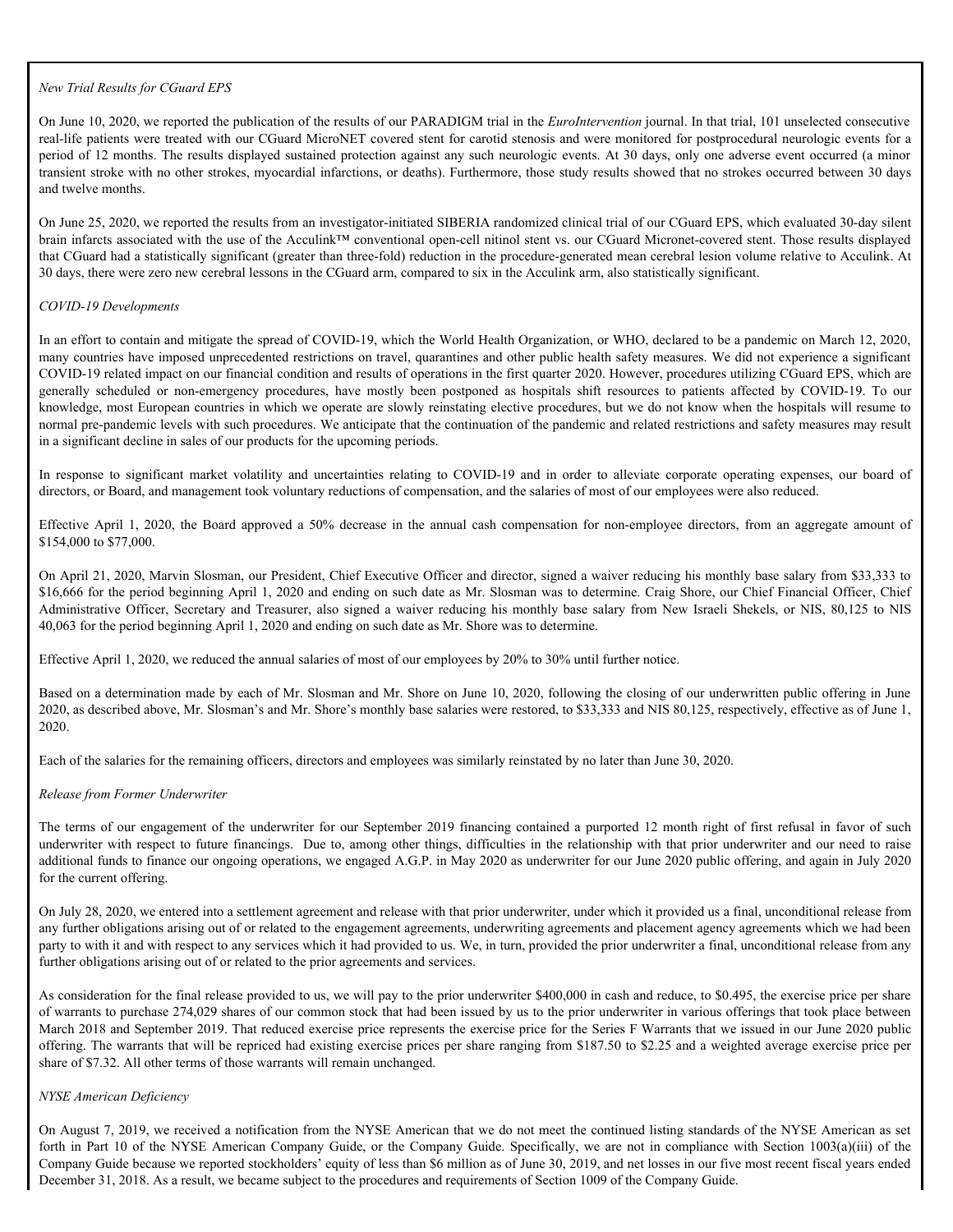On October 11, 2019, the NYSE American accepted our plan to regain compliance with Section 1003(a)(iii) of the Company Guide by August 7, 2020. We are subject to periodic review during the period covered by the compliance plan. Failure to make progress consistent with the plan or to regain compliance with the continued listing standards by the end of the plan period could result in our common stock being delisted from the NYSE American. On October 11, 2019, the NYSE American accepted our plan to regain compliance with Section 1003(a)(iii) of the Company Guide by August 7, 2020. We are subject to product orrivial with gend of the point of busineurs phain

As a result of our receipt of approximately \$10.7 million of net proceeds from our capital raise in our June 2020 public offering, as well as approximately \$1.5 million of additional funds from subsequent exercises of warrants and pre-funded warrants sold in that offering, and purchase options issued previously, we believe that we have sufficient stockholders' equity to regain compliance with Section 1003(a)(iii) of the Company Guide by August 7, 2020.

#### **Corporate Information**

We were organized in the State of Delaware on February 29, 2008. Our principal executive offices are located at 4 Menorat Hamaor St., Tel Aviv, Israel incorporated into this prospectus supplement or the accompanying prospectus and is not a part of this prospectus supplement or the accompanying prospectus.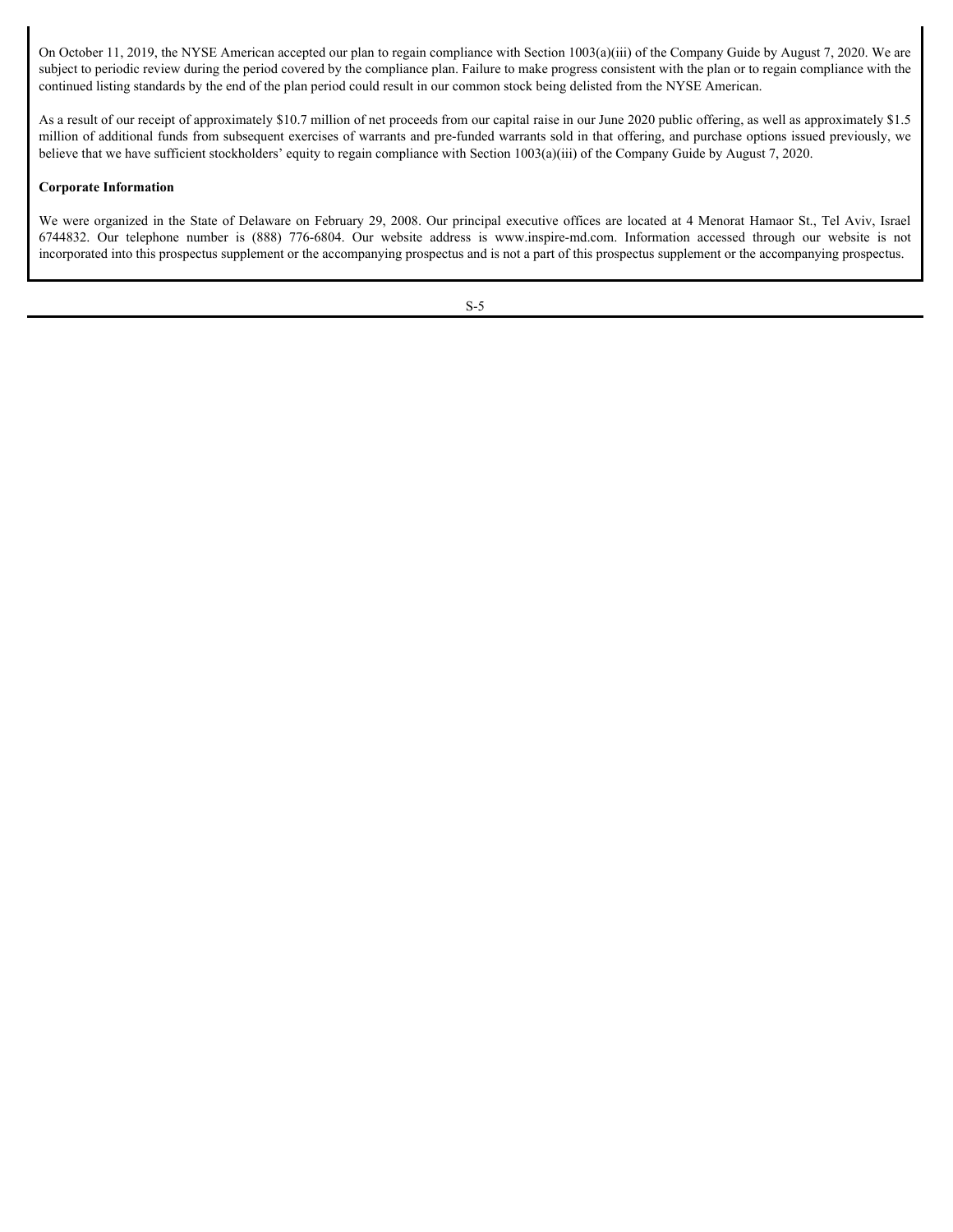| Common stock offered by us pursuant<br>to this prospectus supplement          | The Offering<br>Shares of common stock, par value \$0.0001 per share, for an aggregate offering of up to approximately \$9,300,000.                                                                                                                                                                                                                                                                                                                                                                                                                                                                                                                                                                                                                                          |
|-------------------------------------------------------------------------------|------------------------------------------------------------------------------------------------------------------------------------------------------------------------------------------------------------------------------------------------------------------------------------------------------------------------------------------------------------------------------------------------------------------------------------------------------------------------------------------------------------------------------------------------------------------------------------------------------------------------------------------------------------------------------------------------------------------------------------------------------------------------------|
| Common stock to be outstanding<br>following the offering                      | Up to 51,264,093 shares, assuming the sale of the maximum aggregate amount of approximately \$9,300,000 of<br>shares of our common stock at an assumed offering price of \$0.5099 per share, which is the last reported sale price<br>for our common stock as reported on the NYSE American on July 24, 2020. The actual number of shares to be sold<br>in the offering is not known currently and will furthermore vary depending on the sales prices in the offering.                                                                                                                                                                                                                                                                                                      |
| Manner of offering                                                            | "At-the-market offering" that may be made from time to time on the NYSE American or other market for our<br>common stock in the United States through our agent, A.G.P. A.G.P. will make all sales using commercially<br>reasonable efforts consistent with its normal trading and sales practices, on mutually agreeable terms between the<br>sales agent and us. See "Plan of Distribution."                                                                                                                                                                                                                                                                                                                                                                               |
| Use of proceeds                                                               | We plan to use the net proceeds of this offering for research and development, sales and marketing, working capital<br>and other general corporate purposes, and any other purposes that may be stated in any future prospectus<br>supplement. See "Use of Proceeds."                                                                                                                                                                                                                                                                                                                                                                                                                                                                                                        |
| Risk factors                                                                  | See "Risk Factors" beginning on page S-7 and the other information included in, or incorporated by reference into,<br>this prospectus supplement for a discussion of certain factors you should carefully consider before deciding to<br>invest in shares of our common stock.                                                                                                                                                                                                                                                                                                                                                                                                                                                                                               |
| NYSE American symbol for common<br>stock                                      | Our common stock is traded on the NYSE American market under the symbol "NSPR".                                                                                                                                                                                                                                                                                                                                                                                                                                                                                                                                                                                                                                                                                              |
| June 30, 2020. The number of shares outstanding as of June 30, 2020 excludes: | The number of shares of common stock to be outstanding immediately after this offering is based on 33,358,994 shares of common stock outstanding as of                                                                                                                                                                                                                                                                                                                                                                                                                                                                                                                                                                                                                       |
| and having a weighted average exercise price of \$1.89 per share;             | • 26,705,502 shares of common stock issuable upon exercise of outstanding warrants, with an exercise price ranging from \$0.495 to \$8,750 per share                                                                                                                                                                                                                                                                                                                                                                                                                                                                                                                                                                                                                         |
| price of \$0.45 per share and the stated value per share of \$33.00;          | 2,220,552 shares of common stock issuable upon conversion of the outstanding Series B Convertible Preferred Stock, or Series B Preferred Stock<br>(including the payment of the cumulative dividends accrued on the Series B Preferred Stock in an aggregate of 951,665 shares of common stock but<br>excluding additional shares of common stock that we will be required to issue to the holders of our Series B Preferred Stock upon conversion of<br>shares of our Series B Preferred Stock as a result of the full ratchet anti-dilution price protection in the certificate of designation for the Series B<br>Preferred Stock because the effective assumed public offering price of common stock in this offering is lower than \$0.45 per share), at the conversion |
| \$6.40;                                                                       | 33,322 shares of common stock issuable upon conversion of the outstanding Series C Convertible Preferred Stock, or Series C Preferred Stock<br>(excluding additional shares of common stock that we will be required to issue to the holders of our Series C Preferred Stock as a result of the full<br>ratchet anti-dilution price protection in the certificate of designation for the Series C Preferred Stock because the effective assumed public offering<br>price of common stock in this offering is lower than \$0.45 per share) at the conversion price of \$0.45 per share and the stated value per share of                                                                                                                                                      |
|                                                                               | 60,928 shares of common stock issuable upon the exercise of outstanding options, with exercise prices ranging from \$0.001 to \$3,675,000 and having                                                                                                                                                                                                                                                                                                                                                                                                                                                                                                                                                                                                                         |

- 26,705,502 shares of common stock issuable upon exercise of outstanding warrants, with an exercise price ranging from \$0.495 to \$8,750 per share and having a weighted average exercise price of \$1.89 per share;
- 2,220,552 shares of common stock issuable upon conversion of the outstanding Series B Convertible Preferred Stock, or Series B Preferred Stock (including the payment of the cumulative dividends accrued on the Series B Preferred Stock in an aggregate of 951,665 shares of common stock but excluding additional shares of common stock that we will be required to issue to the holders of our Series B Preferred Stock upon conversion of shares of our Series B Preferred Stock as a result of the full ratchet anti-dilution price protection in the certificate of designation for the Series B Preferred Stock because the effective assumed public offering price of common stock in this offering is lower than \$0.45 per share), at the conversion price of \$0.45 per share and the stated value per share of \$33.00;
- (excluding additional shares of common stock that we will be required to issue to the holders of our Series C Preferred Stock as a result of the full ratchet anti-dilution price protection in the certificate of designation for the Series C Preferred Stock because the effective assumed public offering price of common stock in this offering is lower than \$0.45 per share) at the conversion price of \$0.45 per share and the stated value per share of \$6.40;
- 60,928 shares of common stock issuable upon the exercise of outstanding options, with exercise prices ranging from \$0.001 to \$3,675,000 and having a weighted average exercise price of \$67,686 per share;
- 182,381 shares of common stock issuable upon the exercise of Restricted Stock Units outside our 2013 Long-Term Incentive Plan; and
- 483,491 shares of common stock available for future issuance under our 2013 Long-Term Incentive Plan.

S-6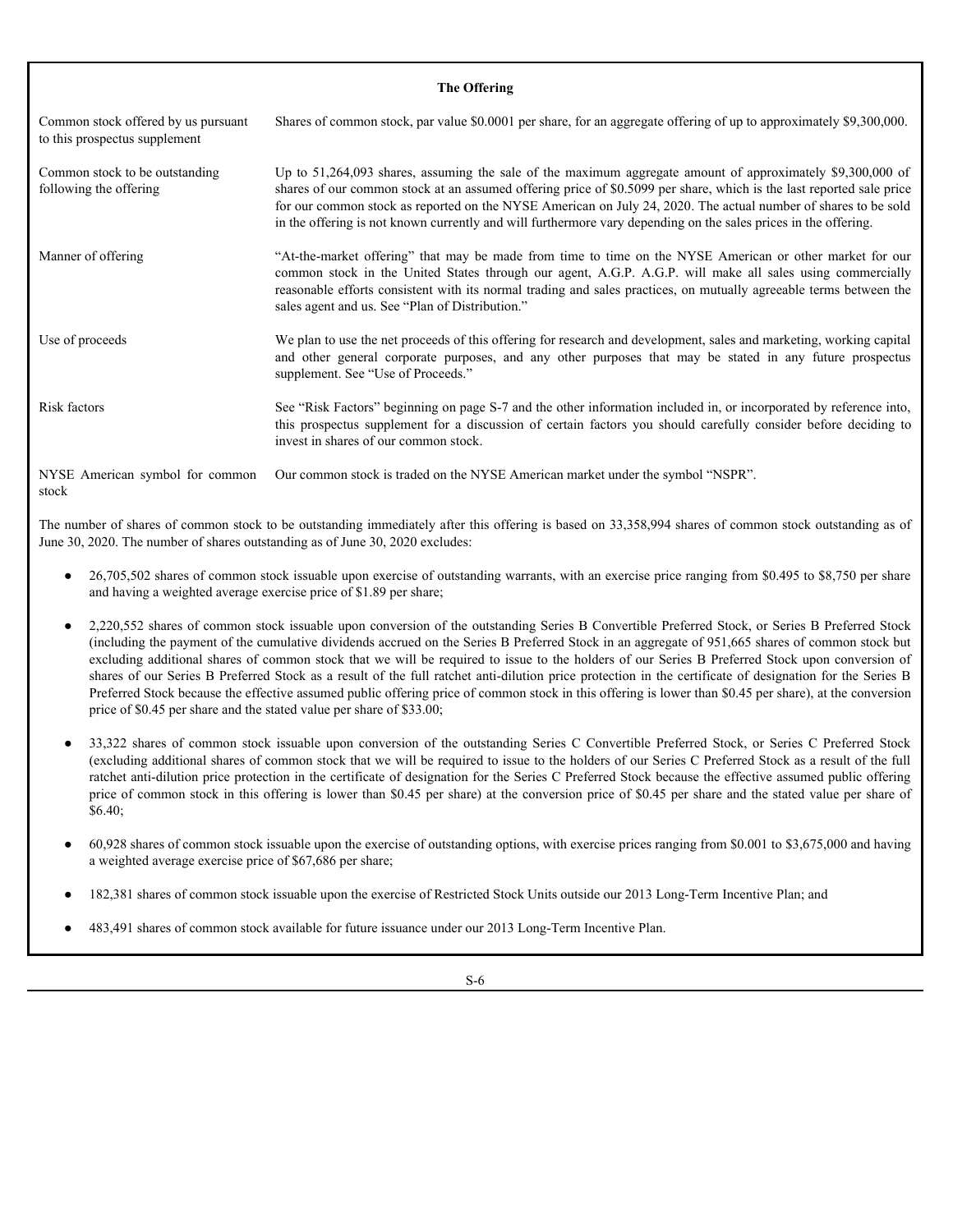#### <span id="page-10-0"></span>**RISK FACTORS**

An investment in our common stock involves certain risks, which should be carefully considered by prospective investors before investing. You should consider carefully the risk factors discussed below and those contained in the section entitled "Risk Factors" in the prospectus, in our Annual Report on Form 10-K for the year ended December 31, 2019, filed with the SEC on March 10, 2020, and our Quarterly Report on Form 10-Q for the quarter ended March 31, 2020, filed with the SEC on May 11, 2020, which are each incorporated herein by reference in their entirety, as well as any amendment or update to our risk factors reflected in **EXENTIGRS**<br>**RISK FACTORS**<br>**RISK FACTORS**<br>**RISK FACTORS**<br>**RISK FACTORS**<br>**RISK FACTORS**<br>**RISK FACTORS**<br>**RISK FACTORS**<br>**RISK FACTORS**<br>**RISK FACTORS**<br>**RISK FACTORS**<br>**RISK FACTORS**<br>**RISK FACTORS**<br>**RISK FACTORS**<br>**RISK FACTORS**<br> operations or cash flow could be materially and adversely affected. This could cause the trading price of our common stock to decline, resulting in a loss of all or part of your investment. The risks and uncertainties we have described are not the only ones facing our company. Additional risks and uncertainties not presently known to us or that we currently deem immaterial may also affect our business operations. **EXERCTORS**<br>**EXERCITENTS**<br>**EXERCITENTS** and consider and done could be considered in the result of the Funds in the proposition in exercising the material of the sector May 11 and Apply the Fund Repubble and Apply the Fun

#### **Risks Relate to Our Common Stock, Preferred Stock and Warrants, and this Offering**

#### *The common stock offered under this prospectus supplement and the accompanying prospectus may be sold in "at-the-market" offerings, and investors who buy shares at different times will likely pay different prices.*

Investors who purchase shares under this prospectus supplement and the accompanying prospectus at different times will likely pay different prices, and so may experience different outcomes in their investment results. We will have discretion, subject to market demand, to vary the timing, prices, and numbers of shares sold, and there is no minimum or maximum sales price. Investors may experience declines in the value of their shares as a result of share sales made at prices lower than the prices they paid.

#### *We have broad discretion in the use of the net proceeds of this offering and may not use them effectively.*

We intend to use the net proceeds from this offering for research and development, sales and marketing, working capital and other general corporate purposes, and any other purposes that may be stated in any prospectus supplement. However, our management will have broad discretion in the application of the net proceeds from this offering and could spend the proceeds in ways that do not improve our results of operations or enhance the value of our common stock. The failure by common stock to decline and delay the further development and commercialization of our products.

S-7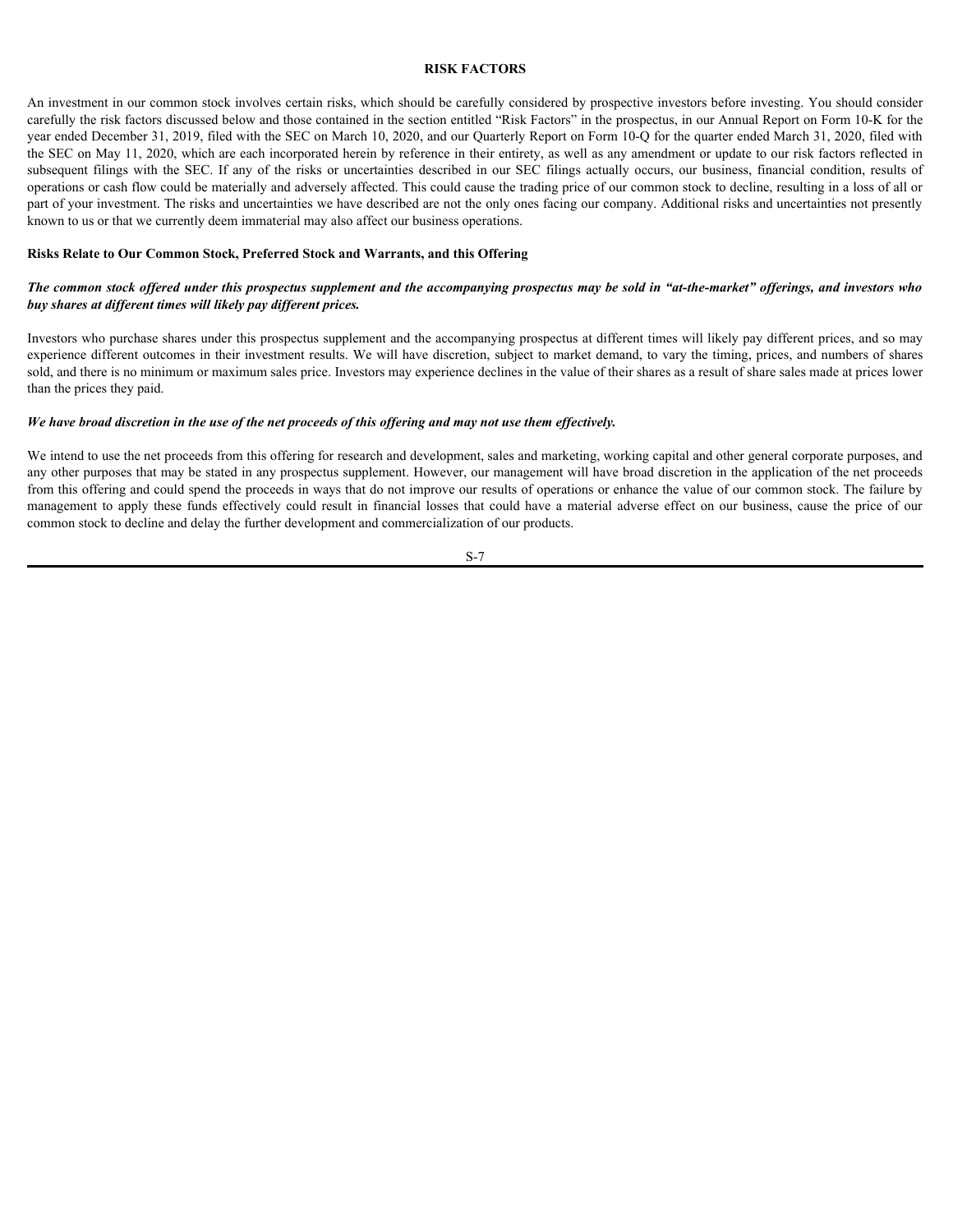#### *The actual number of shares we will issue under the sales agreement with A.G.P., at any one time or in total, and the aggregate proceeds that we receive as a result of those issuances, are uncertain.*

Subject to certain limitations in the sales agreement with A.G.P. and in compliance with applicable law, we have the discretion to deliver placement notices to A.G.P. at any time throughout the term of the sales agreement. The number of shares that are sold to A.G.P. after delivering a placement notice, and the aggregate proceeds that we realize therefrom, will fluctuate based on the market price of our common stock during the sales period and limits we set with A.G.P.

#### *The market prices of our common stock and our publicly traded warrants are subject to fluctuation and have been and may continue to be volatile, which could result in substantial losses for investors.*

The market prices of our common stock and our Series A Warrants and Series B Warrants have been and are likely to continue to be highly volatile and could fluctuate widely in response to various factors, many of which are beyond our control, including the following:

- technological innovations or new products and services by us or our competitors;
- additions or departures of key personnel;
- our ability to execute our business plan;
- operating results that fall below expectations;
- loss of any strategic relationship;
- industry developments;
- economic, political and other external factors; and
- period-to-period fluctuations in our financial results.

In addition, the securities markets have from time to time experienced significant price and volume fluctuations that are unrelated to the operating performance of particular companies. Moreover, on March 12, 2020, the WHO declared COVID-19 to be a pandemic, and the COVID-19 pandemic has resulted in significant financial market volatility and uncertainty, which has persisted up through the current date. A continuation or worsening of the levels of market disruption and volatility seen in the recent past could have an adverse effect on our ability to access capital, on our business, results of operations and financial condition, and on the market price of our common stock. **The monetary and the stock could be delisted from the NYSE American is the NYSE American in the NYSE American's the NYSE American's the NYSE American's to regular to the NYSE American's to regular the NYSE American's the** 

### *listing standards. Our ability to publicly or privately sell equity securities and the liquidity of our common stock could be adversely affected if we are delisted from the NYSE American.*

On August 7, 2019, we received a notice indicating that we do not meet certain of the NYSE American's continued listing standards as set forth in Part 10 of the Company Guide. Specifically, we were not in compliance with Section 1003(a)(iii) of the Company Guide because we reported stockholders' equity of less than \$6 million as of June 30, 2019, and had net losses in our five most recent fiscal years ended December 31, 2018. As a result, we had become subject to the procedures and requirements of Section 1009 of the Company Guide. On August 25, 2019, we submitted a plan of compliance to NYSE Regulation, addressing how we intend to regain compliance with Section 1003(a)(iii) of the Company Guide by August 7, 2020, and on October 11, 2019, NYSE American accepted our plan. We are subject to periodic review during the period covered by the compliance plan.

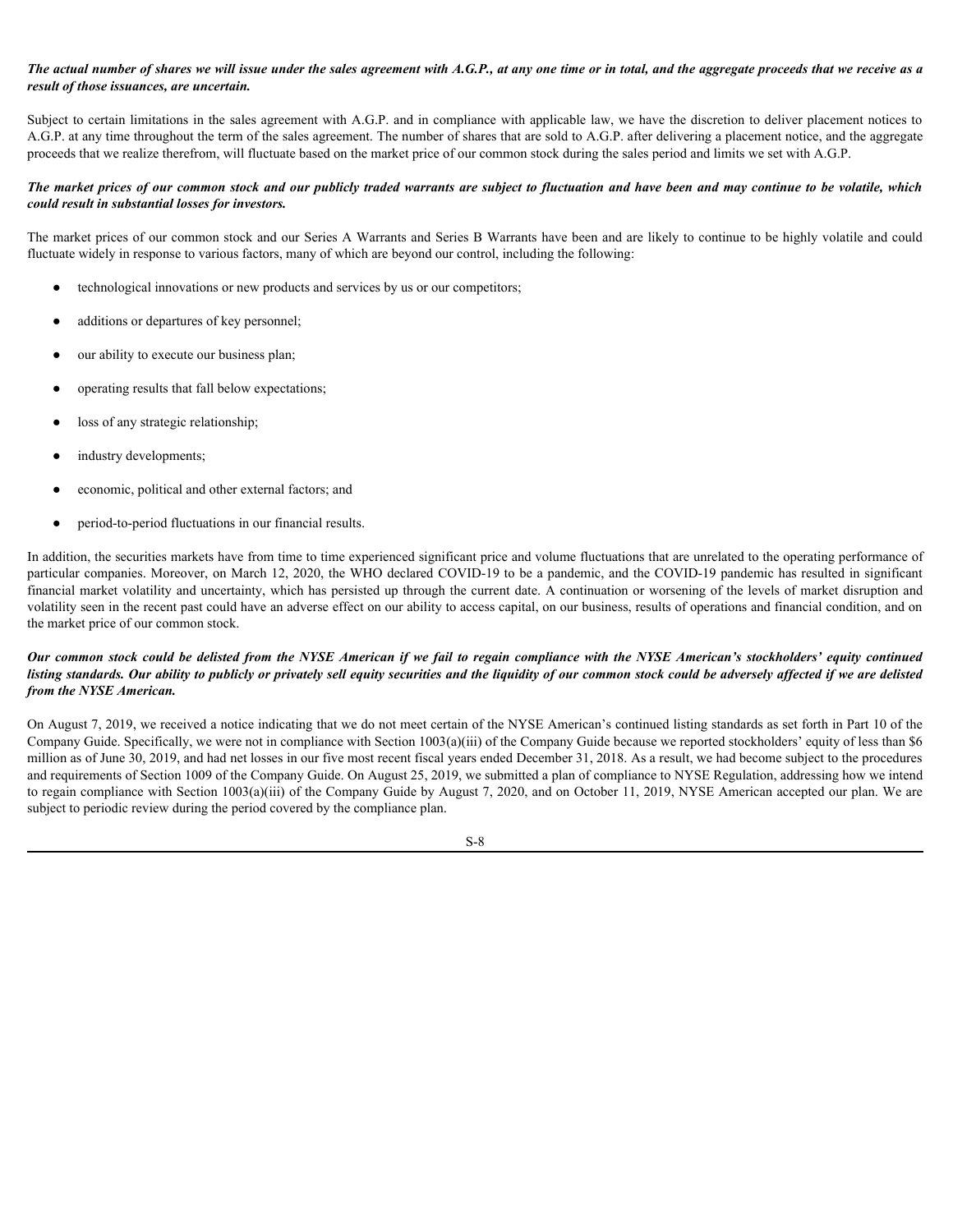If we do not regain compliance by August 7, 2020, or fail to maintain our compliance with Section 1003(a)(iii) of the Company Guide following August 7, 2020, or if we do not maintain our progress consistent with the plan during the applicable plan period, the NYSE American will initiate delisting proceedings. As a result of our receipt of approximately \$10.7 million of net proceeds from our capital raise in our June 2020 public offering, as well as approximately \$1.5 million of additional funds from subsequent exercises of warrants and pre-funded warrants sold in that offering, and purchase options issued previously, we believe that we have sufficient stockholders' equity to regain compliance with Section 1003(a)(iii) of the Company Guide by August 7, 2020. Nevertheless, we will be subject to If we do not regain compliance by August 7, 2020, or fail to maintain our compliance with Section 1003(a)(iii) of the Company Guide following August 7, 2020, or for the with the plane duration our recepts consistent with standard. If we do not regain compliance by August 7, 2020, or fail to maintain our compliance with Section 1003(a)(iii) of the Company Guide following August 7, 2020, or if we do not maintain our progress consistent with the plan d If we do not regain compliance by August 7, 2020, or fail to maintain our compliance with Section 1003(a)(iii) of the Company Guide following August 7, 2020, or for if we do not maintain our progress consistent with the pl *A li* we do not regain compliance by August 7, 2020, or fail to maintain our compliance with Section 1003(a)(iii) of the Company Guide following August 7, 2020, or for it we do not maintain our progress consistent with th If we do not regain compliance by August 7, 2020, or fail to maintain our compliance with Section 1003(a)(iii) of the Company Guide following August 7, 2020, or five do see maintain our properse consistent with the plan do

significantly affect the ability of investors to trade our securities and would negatively affect the value and liquidity of our common stock. Delisting could also development opportunities.

# *common stock.*

substantial period of time. Pursuant to Section  $1003(f)(v)$  of the Company Guide, the NYSE American could take action to delist our common stock in the event that our common stock trades at levels viewed as abnormally low for a substantial period of time. NYSE American advised us that if our common stock trades below \$0.20 on a 30 trading day average, then it will be considered non-compliant with NYSE American's low selling price requirement. On March 29, 2019, we effected a 1-for-50 reverse stock split of our common stock.

If we do not regain compliance by August 7, 2020, or fail to maintain our compliance with Section 1003(4/iii) of the Company Guide following American Company (since if if the solven minimal not from the plane of the intern pursuant to Section 1003(f)(v) of the Company Guide, in accordance with Section 1009(h) of the Company Guide, if we are again determined to be below any of the continued listing standards within 12 months of July 8, 2019, NYSE American will examine the relationship between the two incidents of noncompliance and re-evaluate our method of financial recovery from the first incident. NYSE Regulation will then take the appropriate action, which depending on the circumstances, may include truncating the compliance procedures described in Section 1009 of the Company Guide or immediately initiating delisting proceedings. If in the future If we do not equin complane by Aqquat 2, 2020, or falls a minimum sympatheneo with Section 1000QQQlim of the compare Galacies particles and the content of a continue of the content of a material of a most of the content of immediate review by NYSE American. There can be no assurance that the market price of our common stock will remain above the levels viewed as abnormally low for a substantial period of time. In any event, other factors unrelated to the number of shares of our common stock outstanding, such as negative financial or operational results, could adversely affect the market price of our common stock, causing it to fall below the level viewed as a low selling price for a substantial period of time, and lead the NYSE American to immediately suspend trading in our common stock. significantly offer to ability of involving the observations and weall ogents) that the difference common stock. Distinguistic and the extent of the substantial continue continue of the extent of the extend of the extend o On Jammy 7, 2019, we reseived notification from the NYSE American that or shares of common seeck have been selling for a low preferred oute. Particular products and the common set of the common selling and the common sell

In addition, the NYSE American has advised us that its policy is to immediately suspend trading in shares of, and commence delisting procedures with respect to, a listed company if the market price of its shares falls below \$0.06 per share at any time during the trading day.

#### *If you purchase our securities sold in this offering you may experience immediate dilution in your investment as a result of this offering.*

Because the price per share of common stock being offered in this offering may be substantially higher than the net tangible book value per share of our common offering and the net tangible book value per share of our common stock immediately after this offering. Our net tangible book value as of March 31, 2020, was approximately \$3.5 million, or \$0.81 per share of common stock. Net tangible book value per share is equal to our total tangible assets minus total liabilities, all divided by the number of shares of common stock outstanding. See "Dilution" beginning on page S-13 below for a more detailed discussion of the dilution you may incur if you participate in this offering.

*Related Our Common Stock, Preferred Stock and Warrants, and this Offering* **—***If the effective price per share of common stock being offered…*").

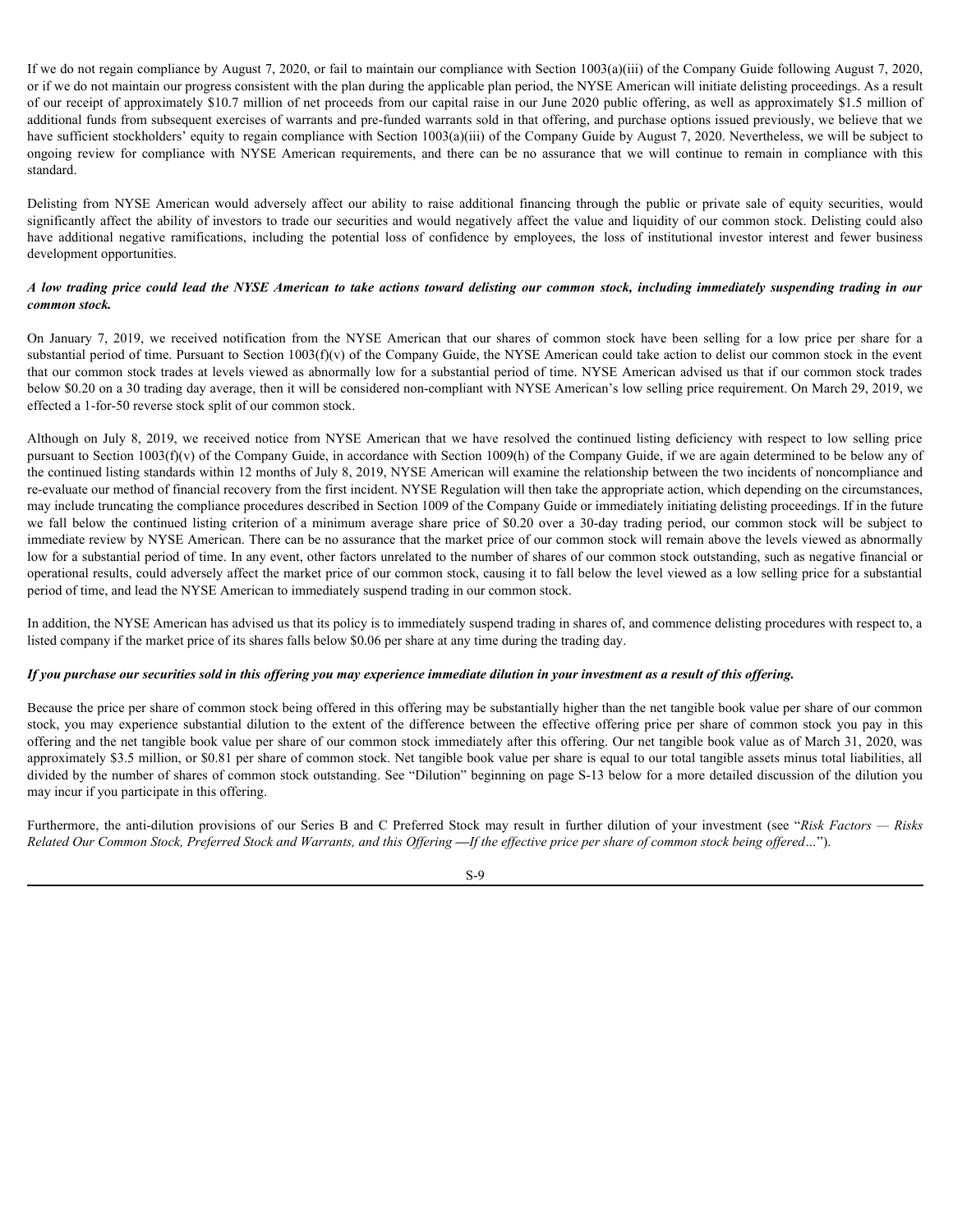#### *If the effective price per share of common stock being offered in this offering is less than the respective current conversion price of our Series B or Series C Preferred Stock, we will be required to issue additional shares of common stock, as applicable, to the holders of the preferred stock, which will be dilutive to all of our other stockholders, including new investors in this offering.*

The respective certificate of designation for our Series B Preferred Stock and Series C Preferred Stock contains anti-dilution provisions, which provisions require If the effective price per share of common stock being offered in this offering is less than the respective current conversion price of our Series B or Series C<br>Preferred Stock, we will be required to issue additional shar accordance with this anti-dilution price protection, because the effective common stock purchase price in each of our March 2018 public offering, April 2018 public offering, July 2018 public offering, April 2019 public offering, September 2019 public offering and June 2020 public offering, was below the then current Series B Preferred Stock and the Series C Preferred Stock conversion price, we reduced the Series B Preferred Stock and the Series C Preferred Stock conversion price upon pricing of each such public offering. As a result of these provisions, if the effective price per share of common stock being offered in this offering is less than the respective current conversion price of our Series B or Series C Preferred Stock, each of these conversion prices shall be reduced to the effective price per share of common stock being offered in this offering. This reduction in the conversion prices will result in a greater number of shares of common stock being issuable upon conversion of the Series B Preferred Stock or Series C Preferred Stock for no additional consideration, causing greater dilution to our stockholders and investors in this offering. In addition, should we issue any securities following this offering at an effective common stock purchase price that is less than the then effective conversion price of our Series B Preferred Stock or Series C Preferred Stock, we will be required to further reduce the conversion prices of our Series B Preferred Stock and Series C Preferred Stock, which will result in a greater dilutive effect on our stockholders. Furthermore, as there is no floor price on the conversion price, we cannot determine the total number of shares issuable upon conversion. As such, it is possible that we may not have a sufficient number of authorized and available shares to satisfy the conversion of the Series B Preferred Stock or the Series C Preferred Stock if we enter into a future transaction that reduces the applicable conversion price. The foregoing features will increase the number of shares of common stock issuable upon conversion of the Series B If the effective price per share of common stock being offered in this offering is less than the respective current conversion price of our Series C<br>
Preferred Stock, we writted to bosse datational shares of our man stock, financing is lower than the conversion price of these securities then in effect, and will result in a greater dilutive effect on our stockholders. If the cflector percise per show of common such doing offered in this offering is less than the respective carrent convenient price of the Pollowing Comparison of the properties of the properties of the properties of the The respective certificats of designation for our Series B Pedered Sock and Series Cerebrate Seck options and the based in a state of the such as the effect of the state of the state of the probability of the state of the

#### *Purchasers in this offering may experience additional dilution of their investment in the future.*

We will need additional capital to fund our future operational plans but cannot assure you that we will be able to obtain sufficient capital from this offering or from other potential sources of financing. As part of any future financing, we are generally not restricted from issuing additional securities, including shares of common stock, securities that are convertible into or exchangeable for, or that represent the right to receive, common stock or substantially similar securities. In particular, imposed as part of our prior June 2020 offering. The issuance of securities in these or any other offerings may cause further dilution to our stockholders, including investors in this offering. In order to raise additional capital, such securities may be at prices that are not the same as the price per share in this offering. We cannot assure you that we will be able to sell shares or other securities in any other offering at a price per share that is equal to or greater than the price per share paid by investors in this offering, and investors purchasing shares or other securities in the future could have rights superior to existing stockholders, including investors who purchase securities in this offering. The price per share at which we sell additional shares of our common stock or securities convertible into common stock in restricted stock units may also result in further dilution of your investment. and the presents in the offering in additional model with solicity and the respective certificate of the series of the series of the series of the series of the series of the series of the series of the series of Series C

#### *Offers or availability for sale of a substantial number of shares of our common stock may cause the price of our publicly traded securities to decline.*

Sales of a significant number of shares of our common stock or our warrants in the public market could harm the market prices of our common stock or warrants and make it more difficult for us to raise funds through future offerings of common stock or warrants. Our stockholders and the holders of our options and warrants may sell substantial amounts of our common stock or our publicly traded warrants in the public market. In addition, we will be required to issue additional shares of common stock to the holders of our Series B Preferred Stock upon conversion of shares of our Series B Preferred Stock and the payment of the dividends thereunder in common stock and to the holders of our Series C Preferred Stock upon conversion of such shares of our Series C Preferred Stock, as a result of the effective common stock purchase price in a subsequent offering is less than the respective then-current conversion price of the Series B Preferred Stock or the Series C Preferred Stock, which in turn will increase the number of shares of common stock available for sale. See "*Risk Factors — Risks Related to Our Common Stock, Preferred Stock and Warrants and this Offering — If the effective price per share of common stock being offered*…"

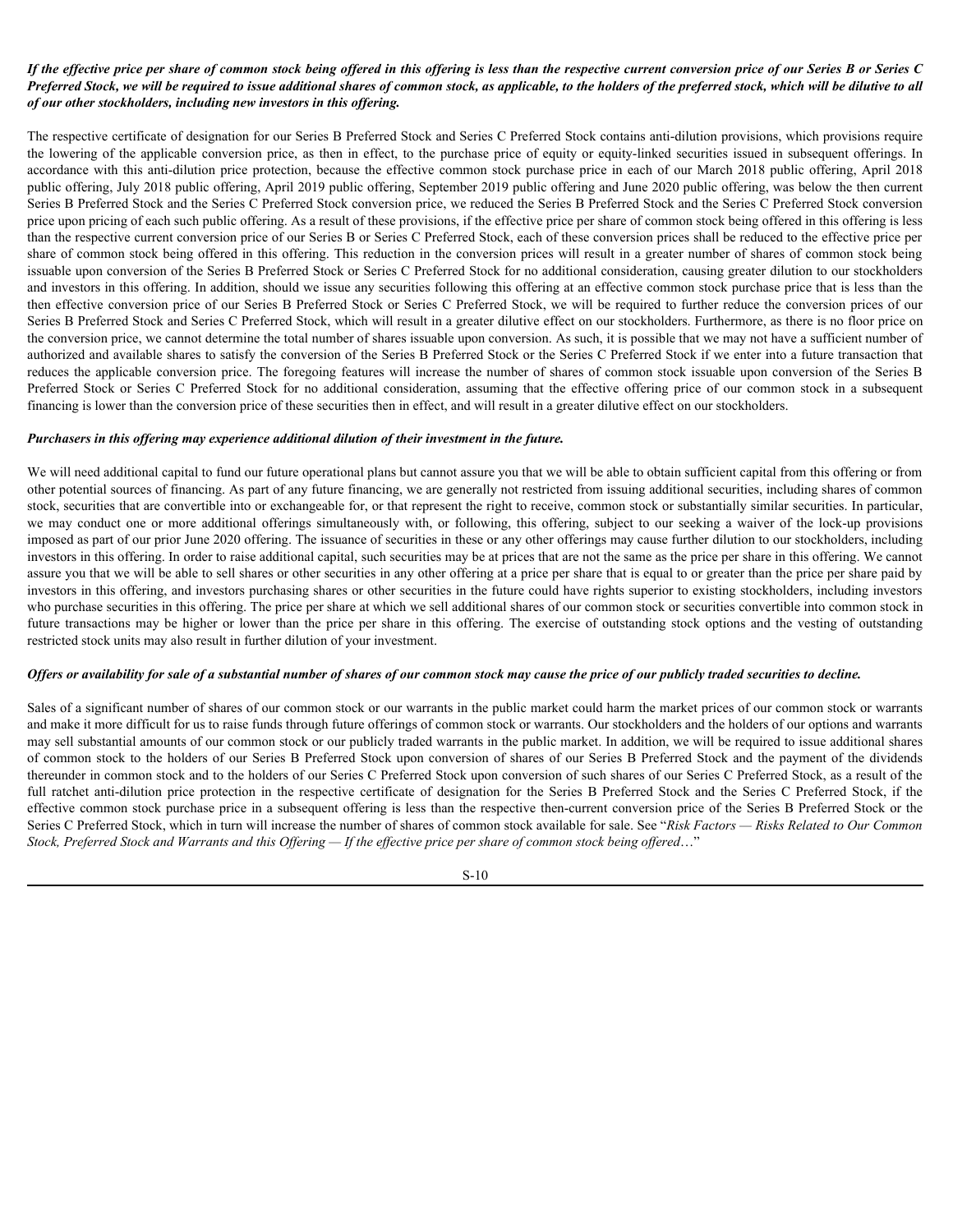In addition, the fact that our stockholders, option holders and warrant holders can sell substantial amounts of our common stock or our publicly traded warrants in the public market, whether or not sales have occurred or are occurring, could make it more difficult for us to raise additional financing through the sale of equity or equity-related securities in the future at a time and price that we deem reasonable or appropriate, or at all.

#### *We do not expect to pay dividends in the future. As a result, any return on investment may be limited to the value of our common stock.*

We do not anticipate paying cash dividends on our common stock in the foreseeable future. The payment of dividends on our common stock will depend on our earnings, financial condition and other business and economic factors as our board of directors may consider relevant. If we do not pay dividends, our common stock may be less valuable because a return on an investment in our common stock will only occur if our stock price appreciates.

# *dividends in cash, which will require us to have shares of common stock available to pay the dividends.*

*In addition, the fact that our stockholders, option holders and warrant holders can sell substantial amounts of our common stock or our publicly traded warrants in the the public market, whether or not sales have occurred* Each share of the Series B Preferred Stock is entitled to receive cumulative dividends at the rate per share of 15% per annum of the stated value per share, until the fifth anniversary of the date of issuance of the Series B Preferred Stock, which is July 7, 2021. The dividends are payable, at our discretion, in cash, out of any funds legally available for such purpose, or in pay-in-kind shares of common stock calculated based on the conversion price, subject to adjustment as provided in the certificate of designation for the Series B Preferred Stock. The conversion price is subject to reduction if in the future we issue securities for less than the conversion price of our Series B Preferred Stock, as then in effect. As there is no floor price on the conversion price, we cannot determine the total number of shares issuable upon conversion or in connection with the dividend. It is possible that we will not have a sufficient number of available shares to pay the dividend in common stock, which would require the payment of the dividend in cash. We will not be permitted to pay the dividend in cash unless we are legally permitted to do so under Delaware law, which requires cash to be available from surplus or net profits, which may not be available at the time payment is due. In light of our recurring losses and negative cash flows from operating activities, we do not expect to have cash available to pay the dividends on our Series B Preferred Stock or to be permitted to make such payments under Delaware law, and will be relying on having available shares of common stock to pay such dividends, which will result in dilution to our stockholders. If we do not have such available shares, we may not be able to satisfy our dividend obligations. fractative certifications and other business and consisted fractions and the certifications and the certifications and the certifications in the stock, the certification in the stock of the properties  $\epsilon$ . **E** *Proferred* the *B* Proferred Suede provides for the payment of dividends in each or in shares of our common stock, and we any not be premitted to py such in each, which will need the effective of controlled to pay the dividends in t

#### <span id="page-14-0"></span>**CAPITALIZATION**

The following table summarizes our cash and cash equivalents, certain other items from our historical consolidated balance sheet, and capitalization as of March 31, 2020:

- on an actual basis;
- on a pro forma basis, giving effect to: (i) the underwritten public offering of an aggregate of 25,555,500 shares of our common stock or common stock equivalents (pre-funded warrants to purchase common stock), including shares of common stock issued upon exercise of the underwriter's over-allotment option, at \$0.45 per share, which offering closed on June 4, 2020; (ii) the exercise of 14,586,400 pre-funded warrants following that June 2020 offering; (iii) the exercise of 2,866,600 Series F Warrants following the closing of that June 2020 offering; (iv) the reduction of the conversion price of the Series B and Series C Preferred Stock to \$0.45 per share, effective as of June 2, 2020, pursuant to the full ratchet anti-dilution price protection in the respective conversion of those series of preferred stock, which was also triggered by that June 2020 offering; and (v) the exercise of 1,976 of the purchase options following our June 2020 offering; and

$$
S-11
$$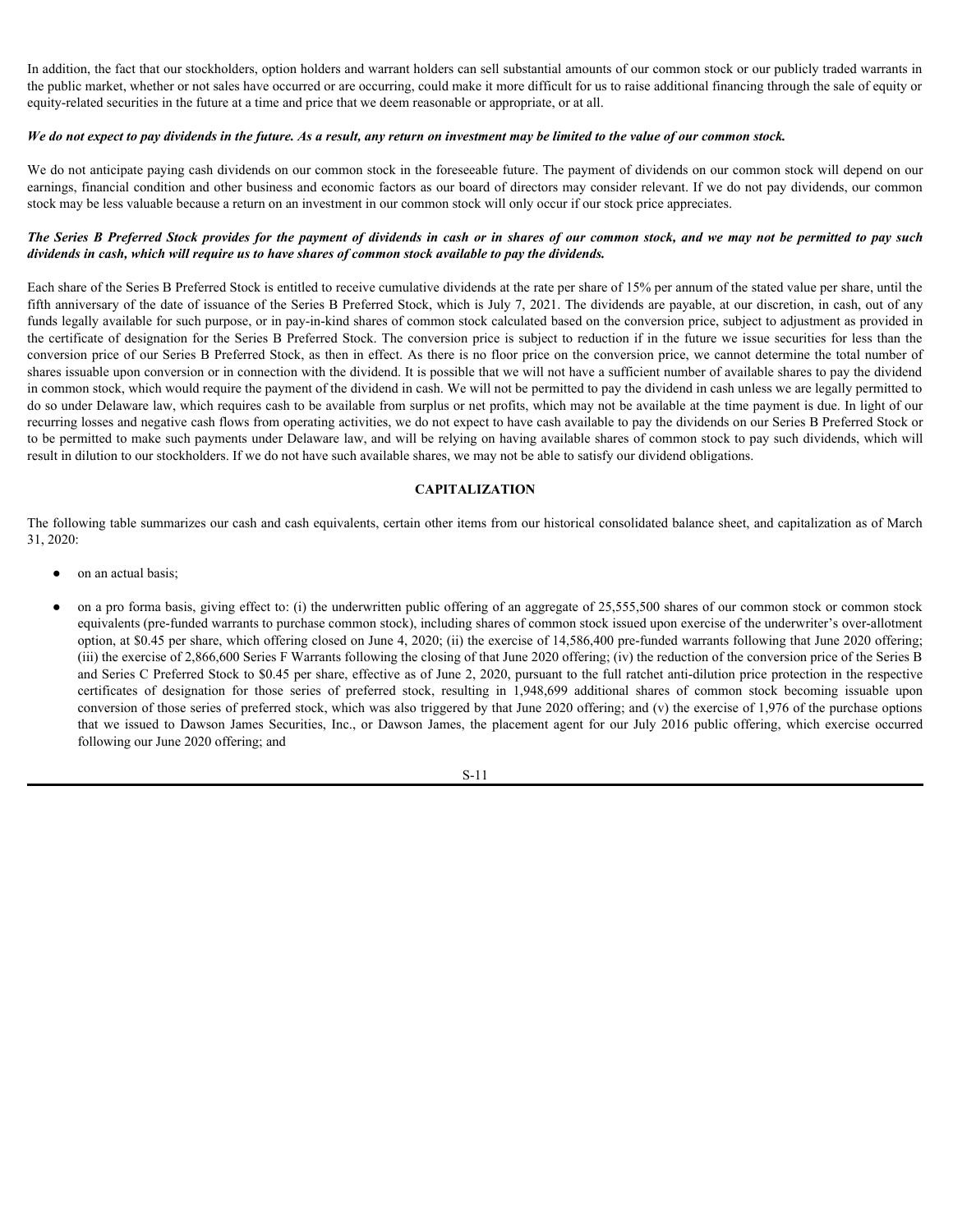| on a pro forma as adjusted basis, giving effect to the sale by us of 18,249,496 shares of common stock in this offering at an assumed public offering price<br>$\bullet$                                                                                                                                                                                                                                              |             |                    |                            |                     |
|-----------------------------------------------------------------------------------------------------------------------------------------------------------------------------------------------------------------------------------------------------------------------------------------------------------------------------------------------------------------------------------------------------------------------|-------------|--------------------|----------------------------|---------------------|
| of \$0.5099 per share, the last reported sale price for our common stock as reported on the NYSE American on July 24, 2020, after deducting the estimated                                                                                                                                                                                                                                                             |             |                    |                            |                     |
| commissions at the fixed commission rate of 3.0%, as well as estimated offering expenses.                                                                                                                                                                                                                                                                                                                             |             |                    |                            |                     |
|                                                                                                                                                                                                                                                                                                                                                                                                                       |             |                    |                            |                     |
|                                                                                                                                                                                                                                                                                                                                                                                                                       |             |                    |                            |                     |
| read this table together with "Management's Discussion and Analysis of Financial Condition and Results of Operations" and our financial statements and the                                                                                                                                                                                                                                                            |             |                    |                            |                     |
|                                                                                                                                                                                                                                                                                                                                                                                                                       |             |                    |                            |                     |
| The as adjusted information below is illustrative only and our capitalization following the completion of this offering is subject to various adjustments. You should<br>related notes for the quarter ended March 31, 2020, which were filed with the SEC as part of our Quarterly Report on Form 10-Q for the quarter ended March 31,<br>2020, which are incorporated by reference into this prospectus supplement. |             |                    |                            |                     |
|                                                                                                                                                                                                                                                                                                                                                                                                                       |             |                    |                            |                     |
|                                                                                                                                                                                                                                                                                                                                                                                                                       |             |                    | March 31, 2020             |                     |
|                                                                                                                                                                                                                                                                                                                                                                                                                       |             |                    | (in thousands) (unaudited) |                     |
|                                                                                                                                                                                                                                                                                                                                                                                                                       |             |                    | Pro Forma                  | Pro Forma           |
|                                                                                                                                                                                                                                                                                                                                                                                                                       |             | Actual             |                            | As Adjusted         |
| Cash and cash equivalents                                                                                                                                                                                                                                                                                                                                                                                             |             | 3,141              | 15,307                     | 24,226              |
| <b>Equity:</b>                                                                                                                                                                                                                                                                                                                                                                                                        |             |                    |                            |                     |
| Common stock, par value \$0.0001 per share - 150,000,000 shares authorized;                                                                                                                                                                                                                                                                                                                                           |             |                    |                            |                     |
| 4,338,910 shares issued and outstanding actual, 34,963,296 shares outstanding pro                                                                                                                                                                                                                                                                                                                                     |             |                    |                            |                     |
| forma and 53,212,792 shares outstanding pro forma as adjusted                                                                                                                                                                                                                                                                                                                                                         | $\mathbf S$ |                    | $\overline{3}$             | 5 <sup>7</sup>      |
| Preferred stock, par value \$0.0001 per share - 5,000,000 shares authorized:                                                                                                                                                                                                                                                                                                                                          |             |                    |                            |                     |
| Series A Preferred Stock, par value \$0.0001 per share; none issued and                                                                                                                                                                                                                                                                                                                                               |             |                    |                            |                     |
| outstanding actual and as adjusted                                                                                                                                                                                                                                                                                                                                                                                    |             |                    |                            |                     |
| Series B Convertible Preferred Stock, par value \$0.0001 per share; 17,303 shares                                                                                                                                                                                                                                                                                                                                     |             |                    |                            |                     |
| issued and outstanding actual and as adjusted                                                                                                                                                                                                                                                                                                                                                                         |             |                    |                            |                     |
| Series C Convertible Preferred Stock, par value \$0.0001 per share; 26,558 shares                                                                                                                                                                                                                                                                                                                                     |             |                    |                            |                     |
| issued and outstanding actual and as adjusted                                                                                                                                                                                                                                                                                                                                                                         |             |                    |                            |                     |
| Additional paid-in capital                                                                                                                                                                                                                                                                                                                                                                                            |             | 163,087            | 175,250                    | 184,167             |
| Accumulated deficit<br>Total equity                                                                                                                                                                                                                                                                                                                                                                                   | \$          | (159,610)<br>3,477 | (159,610)<br>15,643        | (159,610)<br>24,562 |

Our capitalization will increase by the net proceeds that we receive from sales of our common stock, which will depend on the number of shares actually sold and the offering price for such shares. We are limited to the sale of not more than approximately \$9,300,000 of shares of our common stock pursuant to the sales agreement.

The above discussion and table are based on 4,338,910 shares of common stock outstanding (34,963,296 shares outstanding, on a pro forma basis) as of March 31, 2020, and exclude as of that date, on a pro forma basis, after taking into account our June 2020 public offering and all related changes described in the second bullet point above under "Capitalization":

● 4,016,597 shares of common stock issuable upon exercise of outstanding warrants, with an exercise price ranging from \$1.80 to \$32,266 per share and having a weighted average exercise price of \$9.77 per share;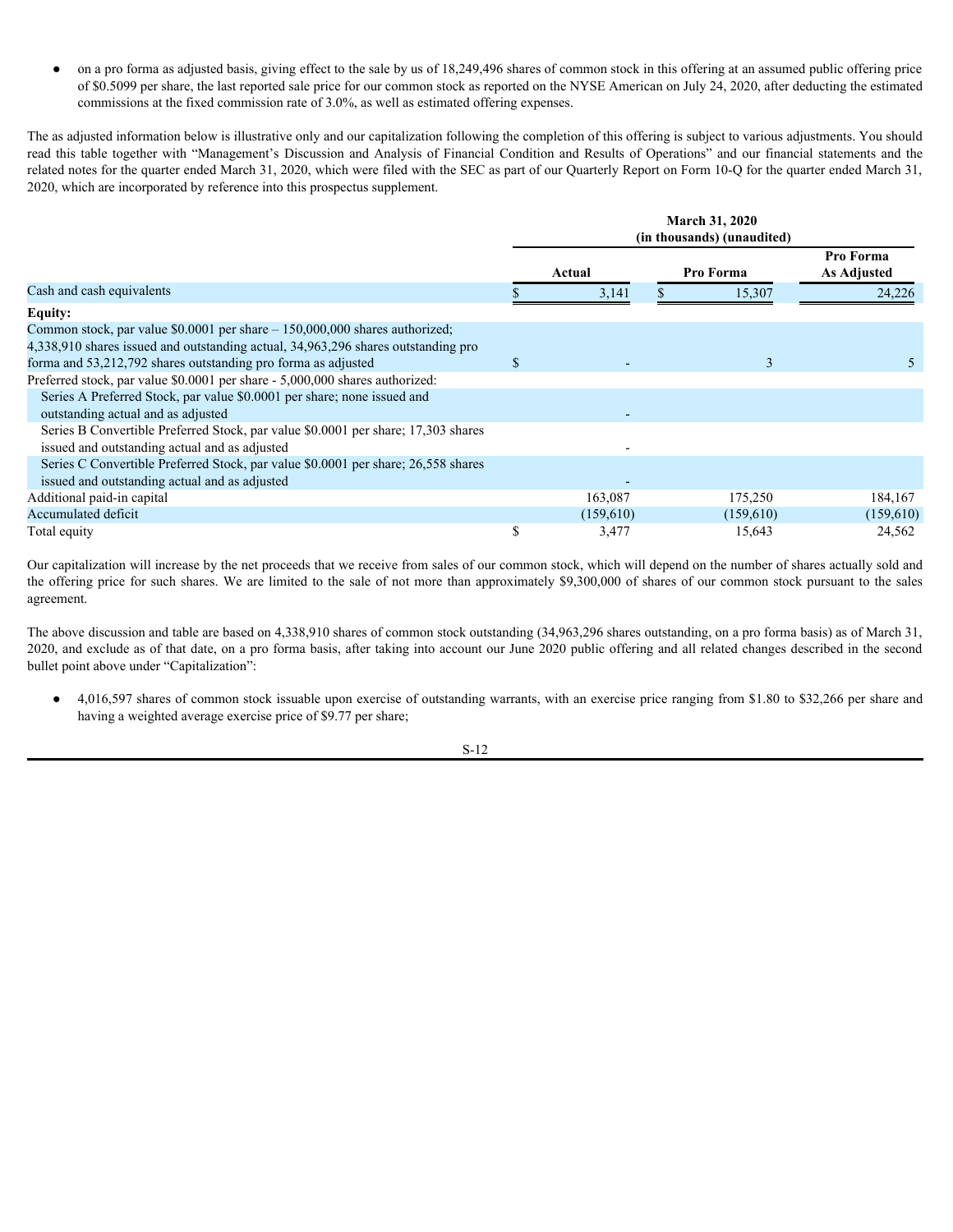- 555,138 shares of common stock issuable upon conversion of the outstanding Series B Convertible Preferred Stock, or Series B Preferred Stock (including the payment of the cumulative dividends accrued on the Series B Pre (including the payment of the cumulative dividends accrued on the Series B Preferred Stock in an aggregate of 237,916 shares of common stock but excluding any additional shares of common stock that we would be required to issue to the holders of our Series B Preferred Stock upon conversion of shares of our Series B Preferred Stock as a result of the full ratchet anti-dilution price protection in the certificate of designation for the Series B Preferred Stock, to the extent that the effective public offering price of common stock in this offering would be lower than \$1.80 per share), at the conversion price of \$1.80 per share and the stated value per share of \$33.00;
- 94,428 shares of common stock issuable upon conversion of the outstanding Series C Convertible Preferred Stock, or Series C Preferred Stock (excluding additional shares of common stock that we would be required to issue to the holders of our Series C Preferred Stock as a result of the full ratchet antidilution price protection in the certificate of designation for the Series C Preferred Stock, to the extent that the effective public offering price of common stock in this offering would be lower than \$1.80 per share) at the conversion price of \$1.80 per share and the stated value per share of \$6.40;
- 60,929 shares of common stock issuable upon the exercise of outstanding options, with exercise prices ranging from \$0.001 to \$3,675,000 and having a weighted average exercise price of \$67,720 per share;
- 182,381 shares of common stock issuable upon the exercise of Restricted Stock Units outside our 2013 Long-Term Incentive Plan; and
- 483,491 shares of common stock available for future issuance under our 2013 Long-Term Incentive Plan.

#### <span id="page-16-0"></span>**DILUTION**

If you invest in our common stock, your interest will be diluted to the extent of the difference between the price per share you pay in this offering and the net tangible book value per share of our common stock immediately after this offering. Our net tangible book value of our common stock as of March 31, 2020, was approximately \$3.5 million, or approximately \$0.81 per share of common stock, based upon 4,338,910 shares outstanding.

Our net tangible book value of our common stock as of March 31, 2020 on a pro forma basis (after giving effect to our June 2020 offering and all related changes, as described in the second bullet point under "Capitalization" above), was approximately \$15.7 million, or approximately \$0.45 per share of common stock, based upon 34,963,296 shares outstanding on a pro forma basis.

Net tangible book value per share (on an actual or pro forma basis) is equal to our total tangible assets, less our total liabilities, divided by the total number of shares outstanding (on an actual or pro forma basis) as of March 31, 2020.

After giving effect to the sale of up to a maximum aggregate amount of approximately \$9,300,000 of shares of our common stock at an assumed offering price of \$0.5099 per share, which is the last reported sale price for our common stock as reported on the NYSE American on July 24, 2020, and after deducting estimated offering commissions payable by us, our net tangible book value as of March 31, 2020 on a pro forma as adjusted basis (after giving effect to our June 2020 offering and all related changes, as described in the second bullet point under "Capitalization" above), would have been approximately \$24.6 million, or \$0.46 per share of common stock. This represents an immediate increase in the net tangible book value of \$0.01 per share to our existing stockholders and an immediate and substantial dilution in net tangible book value of \$0.05 per share to new investors who purchase our common stock in the offering.

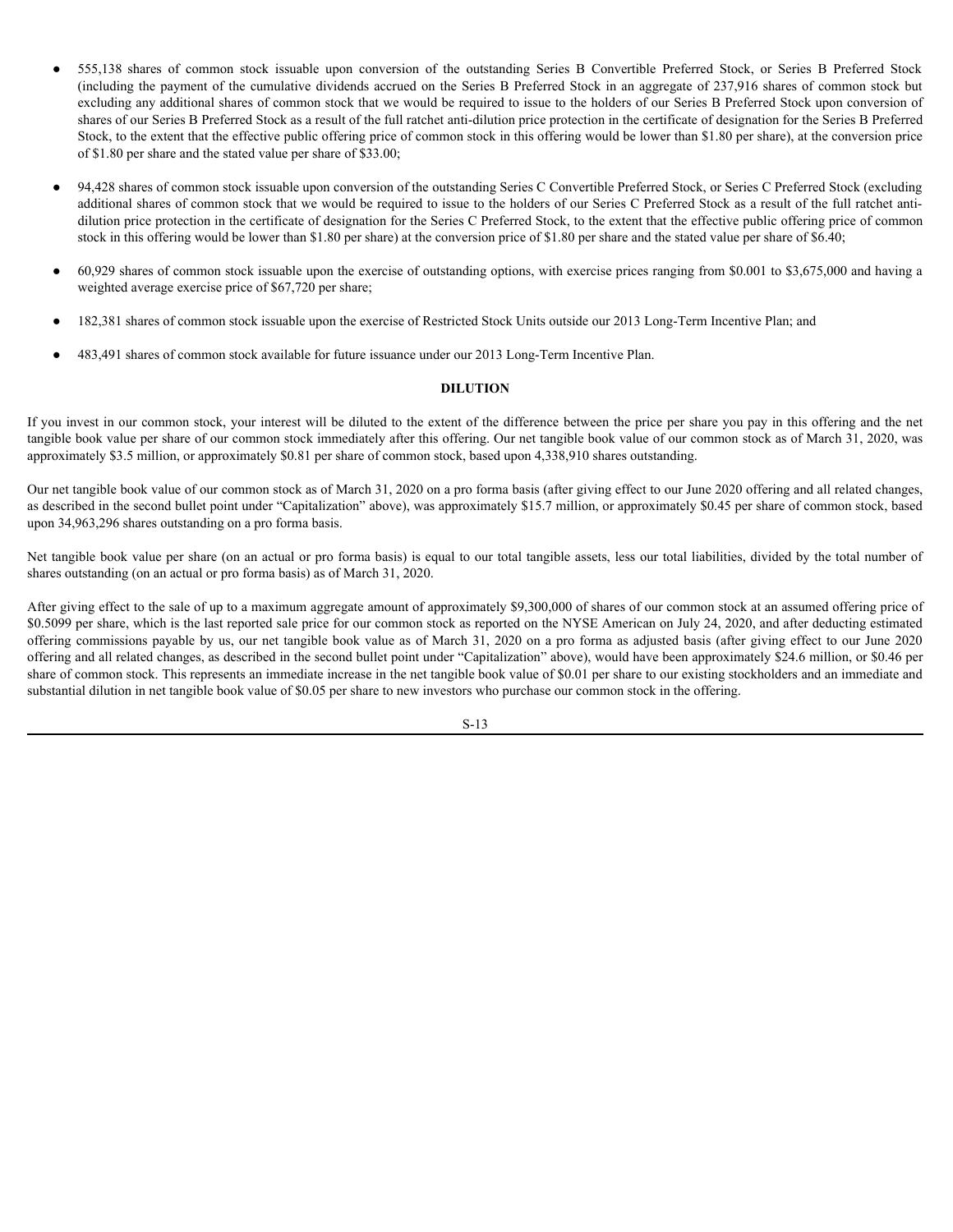| The following table illustrates this calculation on a per share basis:                                                                                                                                                                                                                                                                                                                                                                                                                                                                                                                                                                                                                                                                                                                                                                |    |        |
|---------------------------------------------------------------------------------------------------------------------------------------------------------------------------------------------------------------------------------------------------------------------------------------------------------------------------------------------------------------------------------------------------------------------------------------------------------------------------------------------------------------------------------------------------------------------------------------------------------------------------------------------------------------------------------------------------------------------------------------------------------------------------------------------------------------------------------------|----|--------|
|                                                                                                                                                                                                                                                                                                                                                                                                                                                                                                                                                                                                                                                                                                                                                                                                                                       |    |        |
| Assumed offering price per share                                                                                                                                                                                                                                                                                                                                                                                                                                                                                                                                                                                                                                                                                                                                                                                                      | -S | 0.5099 |
| Net tangible book value per share                                                                                                                                                                                                                                                                                                                                                                                                                                                                                                                                                                                                                                                                                                                                                                                                     | \$ | 0.81   |
| Pro forma decrease in net tangible book value per share                                                                                                                                                                                                                                                                                                                                                                                                                                                                                                                                                                                                                                                                                                                                                                               |    | 0.36   |
| Pro forma net tangible book value per share as of March 31, 2020                                                                                                                                                                                                                                                                                                                                                                                                                                                                                                                                                                                                                                                                                                                                                                      |    | 0.45   |
| Increase in net tangible book value per share attributable to the offering                                                                                                                                                                                                                                                                                                                                                                                                                                                                                                                                                                                                                                                                                                                                                            |    | 0.01   |
| Pro forma as adjusted net tangible book value per share after giving effect to the offering                                                                                                                                                                                                                                                                                                                                                                                                                                                                                                                                                                                                                                                                                                                                           |    | 0.46   |
| Dilution in net tangible book value per share to new investors                                                                                                                                                                                                                                                                                                                                                                                                                                                                                                                                                                                                                                                                                                                                                                        |    | 0.05   |
| The number of shares of our common stock to be outstanding immediately after this offering is based on 4,338,910 shares of our common stock outstanding<br>(actual) or 34,963,296 shares outstanding (on a pro forma basis) as of March 31, 2020, before the offering.                                                                                                                                                                                                                                                                                                                                                                                                                                                                                                                                                                |    |        |
| The foregoing table does not give effect to the exercise of any outstanding options or warrants. To the extent options and warrants are exercised, there may be<br>further dilution to new investors.                                                                                                                                                                                                                                                                                                                                                                                                                                                                                                                                                                                                                                 |    |        |
| The above discussion and table are based on 4,338,910 shares of common stock outstanding (actual) or 34,963,296 shares outstanding (on a pro forma basis) as of<br>March 31, 2020 and exclude as of that date, on a pro forma basis, after taking into account our June 2020 public offering and all related changes described in the<br>second bullet point above under "Capitalization":                                                                                                                                                                                                                                                                                                                                                                                                                                            |    |        |
| 4,016,597 shares of common stock issuable upon exercise of outstanding warrants, with an exercise price ranging from \$1.80 to \$32,266 per share and<br>having a weighted average exercise price of \$9.77 per share;                                                                                                                                                                                                                                                                                                                                                                                                                                                                                                                                                                                                                |    |        |
| 555,138 shares of common stock issuable upon conversion of the outstanding Series B Preferred Stock (including the payment of the cumulative<br>$\bullet$<br>dividends accrued on the Series B Preferred Stock in an aggregate of 237,916 shares of common stock but excluding any additional shares of common<br>stock that we would be required to issue to the holders of our Series B Preferred Stock upon conversion of shares of our Series B Preferred Stock as a<br>result of the full ratchet anti-dilution price protection in the certificate of designation for the Series B Preferred Stock, to the extent that the effective<br>public offering price of common stock in this offering would be lower than \$1.80 per share), at the conversion price of \$1.80 per share and the stated<br>value per share of \$33.00; |    |        |
|                                                                                                                                                                                                                                                                                                                                                                                                                                                                                                                                                                                                                                                                                                                                                                                                                                       |    |        |

- 4,016,597 shares of common stock issuable upon exercise of outstanding warrants, with an exercise price ranging from \$1.80 to \$32,266 per share and having a weighted average exercise price of \$9.77 per share;
- dividends accrued on the Series B Preferred Stock in an aggregate of 237,916 shares of common stock but excluding any additional shares of common stock that we would be required to issue to the holders of our Series B Preferred Stock upon conversion of shares of our Series B Preferred Stock as a result of the full ratchet anti-dilution price protection in the certificate of designation for the Series B Preferred Stock, to the extent that the effective public offering price of common stock in this offering would be lower than \$1.80 per share), at the conversion price of \$1.80 per share and the stated value per share of \$33.00;
- 94,428 shares of common stock issuable upon conversion of the outstanding Series C Preferred Stock (excluding additional shares of common stock that we would be required to issue to the holders of our Series C Preferred Stock as a result of the full ratchet anti-dilution price protection in the certificate of designation for the Series C Preferred Stock, to the extent that the effective public offering price of common stock in this offering would be lower than \$1.80 per share) at the conversion price of \$1.80 per share and the stated value per share of \$6.40;
- 60,929 shares of common stock issuable upon the exercise of outstanding options, with exercise prices ranging from \$0.001 to \$3,675,000 and having a weighted average exercise price of \$67,720 per share;
- 182,381 shares of common stock issuable upon the exercise of Restricted Stock Units outside our 2013 Long-Term Incentive Plan; and
- 483,491 shares of common stock available for future issuance under our 2013 Long-Term Incentive Plan.

S-14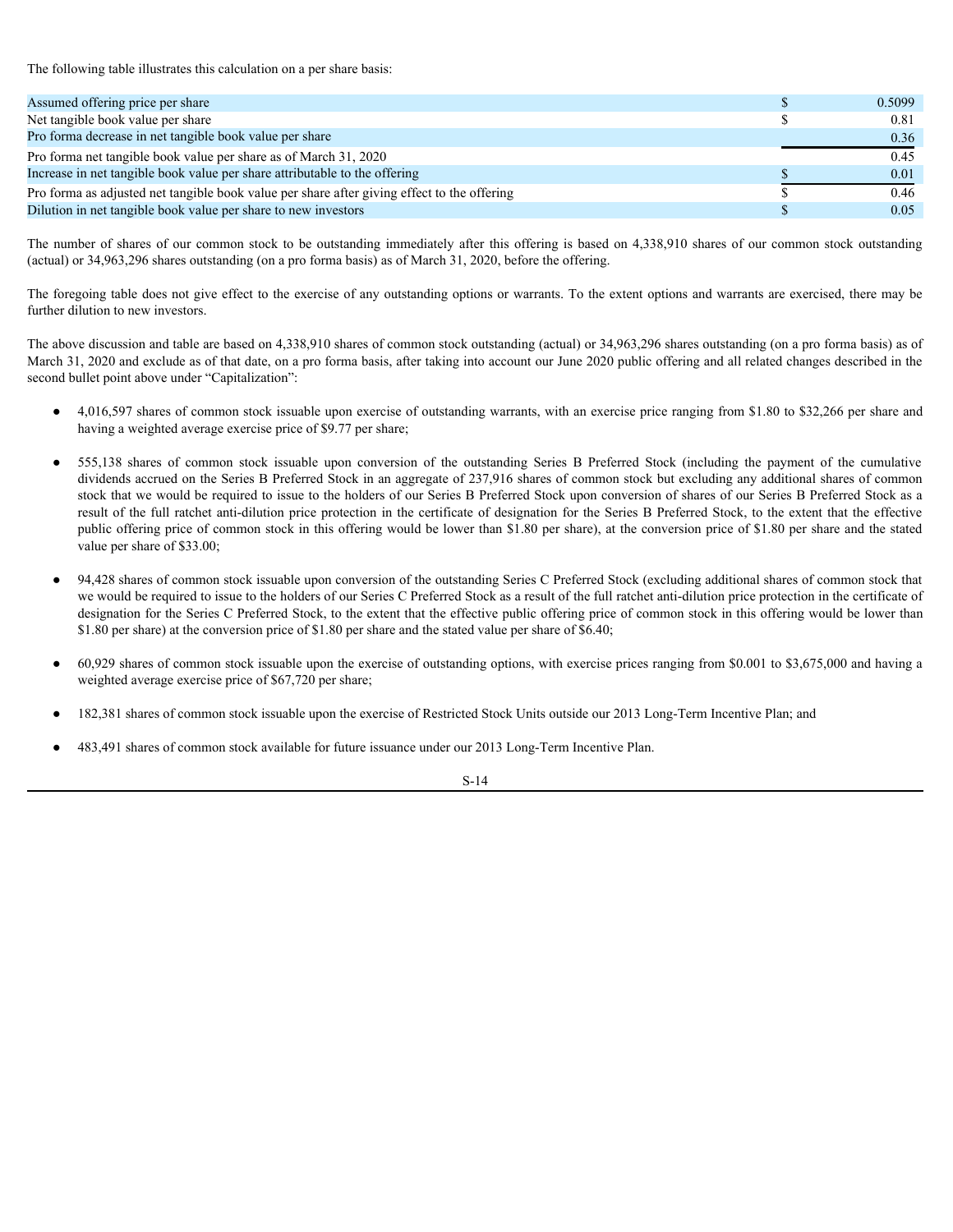#### <span id="page-18-0"></span>**USE OF PROCEEDS**

After giving effect to the sale of the maximum aggregate approximate \$9.3 million amount of shares of our common stock that are available under this prospectus **EXE OF PROCEEDS**<br>After giving effect to the sale of the maximum aggregate approximate \$9.3 million amount of shares of our common stock that are available under this prospectus<br>supplement, we estimate that the maximum pot estimated offering expenses. However, we cannot guarantee if or when these net proceeds will be received and the method by which they are offered to the public. The amount of proceeds from this offering will depend upon the number of shares of our common stock sold and the market price at which they are sold. There can be no assurance that we will be able to sell any shares under or fully utilize the sales agreement with A.G.P. as a source of financing. Any portion of the gross approximate \$9.3 million amount included in this prospectus supplement that is not sold or included in an active placement notice pursuant to the sales agreement may be made available later for sale in other offerings pursuant to the accompanying base prospectus. If no shares are sold under the sales agreement, the full approximate \$9.3 million of shares of common stock may be made available later for sale in other offerings pursuant to the accompanying base prospectus.

We intend to use the net proceeds of this offering for our operations, including, but not limited to, for research and development, sales and marketing, and working capital and other general corporate purposes. We do not currently have more specific plans or commitments with respect to the net proceeds from this offering and, accordingly, are unable to quantify the allocation of such proceeds among the various potential uses.

The expected use of net proceeds of this offering represents our current intentions based upon our present plan and business conditions. Investors are cautioned, however, that expenditures may vary substantially from these uses. Investors will be relying on the judgment of our management, who will have broad discretion regarding the application of the proceeds of this offering. The amounts and timing of our actual expenditures will depend upon numerous factors, including the amount of cash generated by our operations, the amount of competition we face and other operational factors. We may find it necessary or advisable to use portions of the proceeds from this offering for other purposes.

From time to time, we evaluate these and other factors and we anticipate continuing to make such evaluations to determine if the existing allocation of resources, including the proceeds of this offering, is being optimized. Circumstances that may give rise to a change in the use of proceeds include:

- a change in development plan or strategy;
- the addition of new products or applications;
- technical delays;
- delays or difficulties with our clinical trials;
- negative results from our clinical trials;
- difficulty obtaining regulatory approval;
- failure to achieve sales as anticipated; and
- the availability of other sources of cash including cash flow from operations and new bank debt financing arrangements, if any.

Until we use the net proceeds of this offering, we intend to hold such funds in cash or invest the funds in short-term, investment grade, interest-bearing securities.

#### <span id="page-18-1"></span>**DIVIDEND POLICY**

In the past, we have not declared or paid cash dividends on our common stock. We do not intend to pay cash dividends in the future, rather, we intend to retain future earnings, if any, to fund the operation and expansion of our business and for general corporate purposes.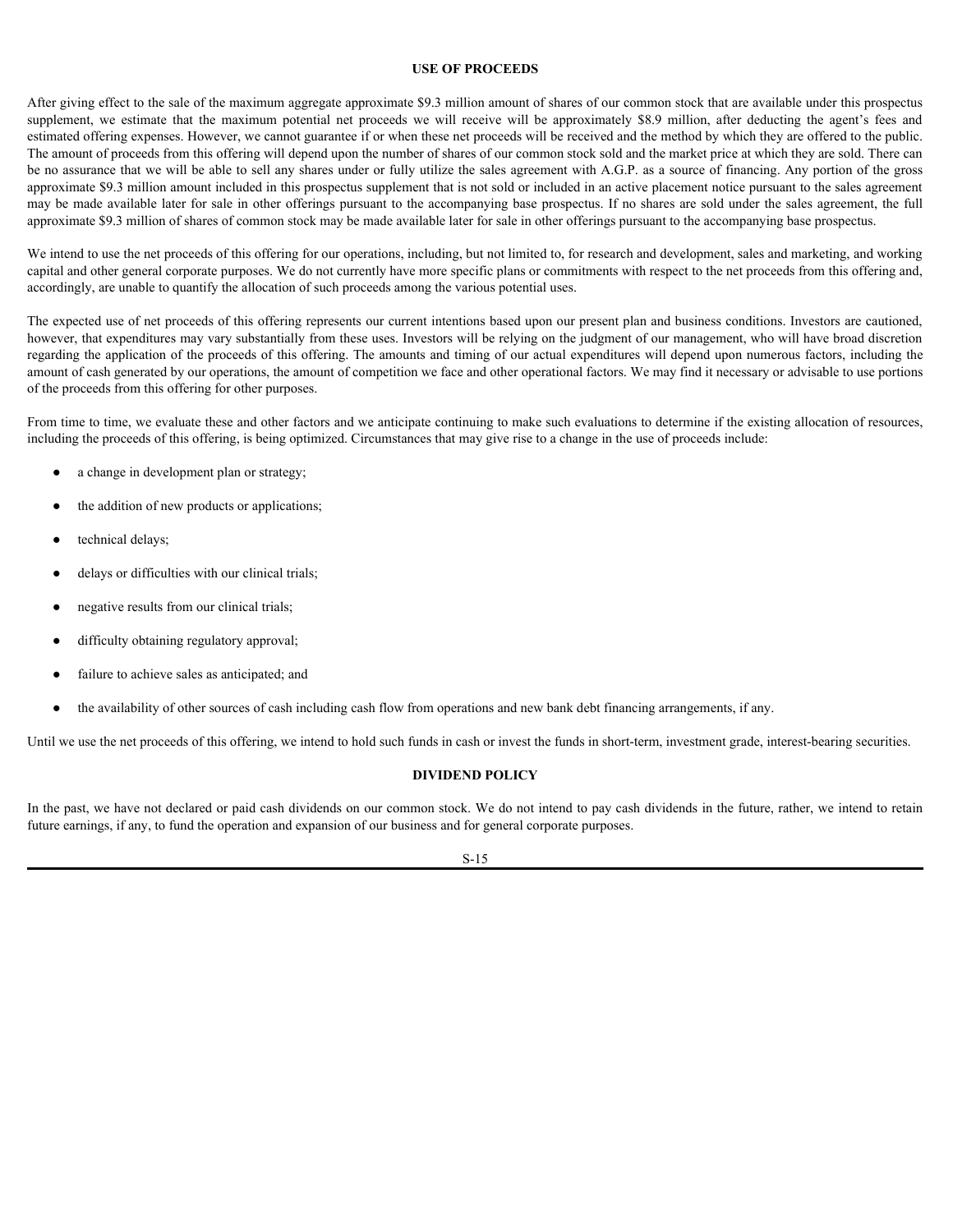#### <span id="page-19-0"></span>**PLAN OF DISTRIBUTION**

**PLAN OF DISTRIBUTION**<br> **PLAN OF DISTRIBUTION**<br> **EXECUTE AN AGO COM** from the to time trough A.G.P., under which we may issue and sell our common stock having an aggregate offering price of up to<br> **approximately** \$9,300,00 approximately \$9,300,000 from time to time through A.G.P., acting as our sales agent. The sales agreement has been filed as an exhibit to our Current Report on Form 8-K filed with the SEC on July 28, 2020, which is incorporated by reference in this prospectus supplement. The actual dollar amount and number of shares of common stock we sell pursuant to this prospectus supplement will be dependent, among other things, on market conditions and our capital raising requirements. The sales of our common stock, if any, under the sales agreement may be made by any method permitted by law deemed to be an "at-the-market" offering as defined in Rule 415 under the Securities Act, including sales made directly on the NYSE American market, on any other existing trading market for our common stock or to or through a market maker or through an electronic communications network. If expressly authorized by us, A.G.P. may also sell our common stock in privately negotiated transactions. We expect that a vast majority of the shares of common stock to be sold pursuant to the sales agreement will be sold to the public and not in privately negotiated transactions.

Each time that we wish to issue and sell shares of our common stock under the sales agreement, we will provide A.G.P. with a placement notice describing the amount of shares to be sold or the gross proceeds to be raised in a given time period, the time period during which sales are requested to be made, any limitation on **PLAN OF DISTRIBUTION**<br>**PLAN OF DISTRIBUTION**<br>**Examplementative SSUS amount of the SEC and in Section 10.12, and in a summer stock in a select that in any instead of the shares approximated by any any any single or in a s** requested for sales in a given time period and any other instructions relevant to such requested sales. Upon receipt of a placement notice, A.G.P., as our sales agent, will use commercially reasonable efforts, consistent with its normal trading and sales practices and applicable state and federal laws, rules and regulations and the rules of the NYSE American, to sell shares of our common stock under the terms and subject to the conditions of the placement notice and the sales agreement. We **PLAN OF DISTRIBUTION**<br>**PLAN OF DISTRIBUTION**<br>**Suppose the SUP of the SUP of the SUP of the SUP of the Comparably A GP**, attack we may issue and sell of r common stock having an agregator of the common stead particles are discretion, may decline to accept any placement notice. During the term of the sales agreement, A.G.P. will not engage in any market making, bidding, stabilization **FLAN OF DISTRIBUTION**<br>**PLAN OF DISTRIBUTION**<br>**Source:** The significant of the main to its commonly activity with regard to our common stock having an aggregate offering price of up to<br>proposition from this to find the man Securities Act. **EVEN EXECUTES**<br>**PLAN OF DESTREETIESY**<br>**EXECUTE CONDENSATION**<br>**EXECUTES CONDENSATION**<br>**EXECUTES CONDENSATION** CONDENSATION CONTROL AT THE SECUTE TO THE SECURE CONDENSATION CONTROL AT THE SECURE SECURE THE SALES CONDENSATI **ELAN OF DISTRIBUTION**<br>**ELAN OF DERIMENTION**<br>**Suppose the constrained with AGP, under which we may insee and sell our constrained his because the base of the constrained by a constrained by our Current Report on<br>the subse** common stock we stall particle to the properties in the decision will be dependent in the offer regular controlling in the application in the application in the application in the application in the specified in the 415 me requestion at a fixed consistent of the offer interview is not intervent to the consistent of the sales agreement of the New York is a set to the original state. To the sales agreement of the New York A.O.P. as well sate t

A.G.P. will provide written confirmation to us no later than the opening of the trading day on the NYSE American market following the trading day on which shares of our common stock are sold through A.G.P. under the sales agreement. Each confirmation will include the number of shares sold on the preceding day, the net proceeds to us and the commissions payable by us to A.G.P. in connection with the sales.

We will pay A.G.P. commissions for its services in acting as agent in the sale of our common stock pursuant to the sales agreement. A.G.P. will be entitled to concessions, as applicable, which concessions if applicable shall not in any way reduce the maximum amount of proceeds to be received by us as set forth on the commissions and net proceeds to us, if any, are not determinable at this time. We estimate that the total expenses for this offering, excluding compensation payable to A.G.P. and certain expenses reimbursable to A.G.P. under the terms of the sales agreement, will be approximately \$40,000.

Settlement for sales of common stock will occur on the third trading day following the date on which any sales are made (or on such other date as is industry arrangements to place any of the proceeds of this offering in an escrow, trust or similar account. Sales of our common stock as contemplated in this prospectus supplement will be settled through the facilities of The Depository Trust Company or by such other means as we and A.G.P. may agree upon.

In connection with the sale of the common stock on our behalf, A.G.P. may, and will with respect to sales effected in an "at-the-market" offering, be deemed to be an "underwriter" within the meaning of the Securities Act, and the compensation of A.G.P. may be deemed to be underwriting commissions or discounts. We have agreed to provide indemnification and contribution to A.G.P. against certain civil liabilities, including liabilities under the Securities Act. We also have agreed to reimburse A.G.P. for its reasonable out-of-pocket expenses, including the fees and disbursements of counsel to A.G.P., incurred in connection with the offering, up to a maximum amount of \$40,000.

termination of the sales agreement as permitted therein. We may terminate the sales agreement in our sole discretion at any time by giving 10 days' prior notice to A.G.P. A.G.P. may terminate the sales agreement under the circumstances specified in the sales agreement and in its sole discretion at any time by giving 10 days' prior notice to us.

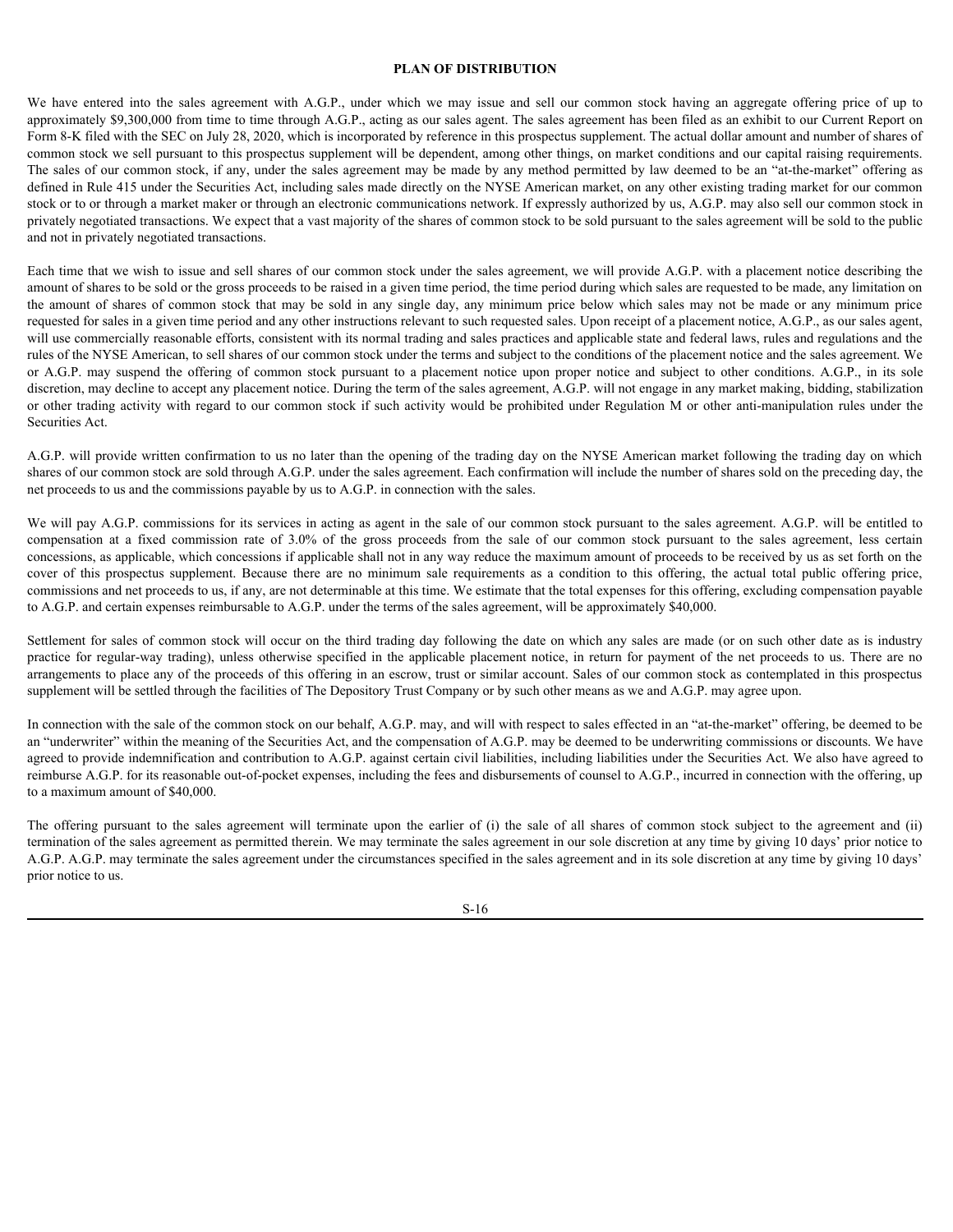This prospectus supplement and the accompanying base prospectus may be made available in electronic format on a website maintained by A.G.P., and A.G.P. may distribute this prospectus supplement and the accompanying base prospectus electronically.

A.G.P. has no relationship with us other than its current role as sales agent for our offering of common stock pursuant to the sales agreement described above. In June 2020, A.G.P. managed our underwritten public offering of units consisting of shares of common stock, pre-funded warrants to purchase common stock, and warrants. A.G.P. and its affiliates previously have provided, and may in the future provide, various investment banking and other financial services for us and our affiliates, for which services it has received, and may in the future receive, customary fees.

#### <span id="page-20-0"></span>**LEGAL MATTERS**

The validity of the securities being offered by this prospectus and legal matters relating to applicable laws will be passed upon for us by McDermott Will  $\&$  Emery LLP, New York, New York. A.G.P. is being represented in connection with this offering by Olshan Frome Wolosky LLP, New York, New York.

#### <span id="page-20-1"></span>**EXPERTS**

The consolidated financial statements incorporated in this prospectus supplement by reference to the Annual Report on Form 10-K for the year ended December 31, 2019 have been so incorporated in reliance on the report (which contains an explanatory paragraph relating to the Company's ability to continue as a going concern as described in Note 1b to the financial statements) of Kesselman & Kesselman, an independent registered public accounting firm and a member firm of PricewaterhouseCoopers International Limited, given on the authority of said firm as experts in auditing and accounting.

#### <span id="page-20-2"></span>**WHERE YOU CAN FIND ADDITIONAL INFORMATION ABOUT US**

We have filed a registration statement on Form S-3 with the SEC for the securities we are offering by this prospectus supplement. This prospectus supplement does not include all of the information contained in the registration statement. You should refer to the registration statement and its exhibits for additional information. We are subject to the informational requirements of the Securities Exchange Act of 1934, as amended, and in accordance therewith we file annual, quarterly, and other reports, proxy statements and other information with the SEC. Such reports, proxy statements and other information, including the Registration Statement, and exhibits and schedules thereto, are available to the public through the SEC's website at http://www.sec.gov. A CP has relationly as in a columbical state and the relevant the helio and the relevant of the relevant of the base and the relevant for exhibits and the metally about the securities of the securities and a securities and

We make available free of charge on or through our website at *www.inspire-md.com*, our Annual Reports on Form 10-K, Quarterly Reports on Form 10-Q, Current Reports on Form 8-K and amendments to those reports filed or furnished pursuant to Section 13(a) or 15(d) of the Securities Exchange Act of 1934, as amended, as soon as reasonably practicable after we electronically file such material with or otherwise furnish it to the SEC.

We have filed with the SEC a registration statement under the Securities Act of 1933, as amended, relating to the offering of these securities. The registration information set forth in the registration statement. You can obtain a copy of the registration statement for free at www.sec.gov. The registration statement and the documents referred to below under "Incorporation of Certain Information By Reference" are also available on our website, *www.inspire-md.com*.

We have not incorporated by reference into this prospectus the information on our website, and you should not consider it to be a part of this prospectus.

#### <span id="page-20-3"></span>**INCORPORATION OF CERTAIN DOCUMENTS BY REFERENCE**

This prospectus supplement incorporates by reference the documents set forth below that we have previously filed with the SEC:

The following documents are incorporated by reference into this document:

- Our Annual Report on Form 10-K for the fiscal year ended December 31, 2019, filed with the Securities and Exchange Commission on March 10, 2020.
- Our Quarterly Report on Form 10-Q for the fiscal quarter ended March 31, 2020, filed with the Securities and Exchange Commission on May 11, 2020.
- Our Current Reports on Form 8-K (other than portions thereof furnished under Item 2.02 or Item 7.01 of Form 8-K and exhibits accompanying such reports that relate to such items) filed with the Securities and Exchange Commission on January 6, 2020, January 28, 2020, January 30, 2020, April 27, 2020, May 12, 2020, June 8, 2020, June 10, 2020, June 25, 2020, July 23, 2020 and July 28, 2020.

We also incorporate by reference into this prospectus supplement and accompanying prospectus all documents we file or furnish under Sections 13(a), 13(c), 14 or 15(d) of the Exchange Act: (i) after the initial filing date of the registration statement of which this prospectus supplement is a part and before the effectiveness of the registration statement; and (ii) until all of the common stock to which this prospectus supplement and the accompanying prospectus relates has been sold or the offering is otherwise terminated. Any statement contained herein or in a document incorporated or deemed to be incorporated by reference herein shall be deemed to be modified or superseded for purposes hereof to the extent that a statement in any other subsequently filed document which is also incorporated or deemed to We must exact the probability the model of the model is a two statement of modifies (partners of rememberships that the subsect of the modifies the such statement of the modifies properties the forest such as the such sta superseded, to constitute a part of this prospectus supplement.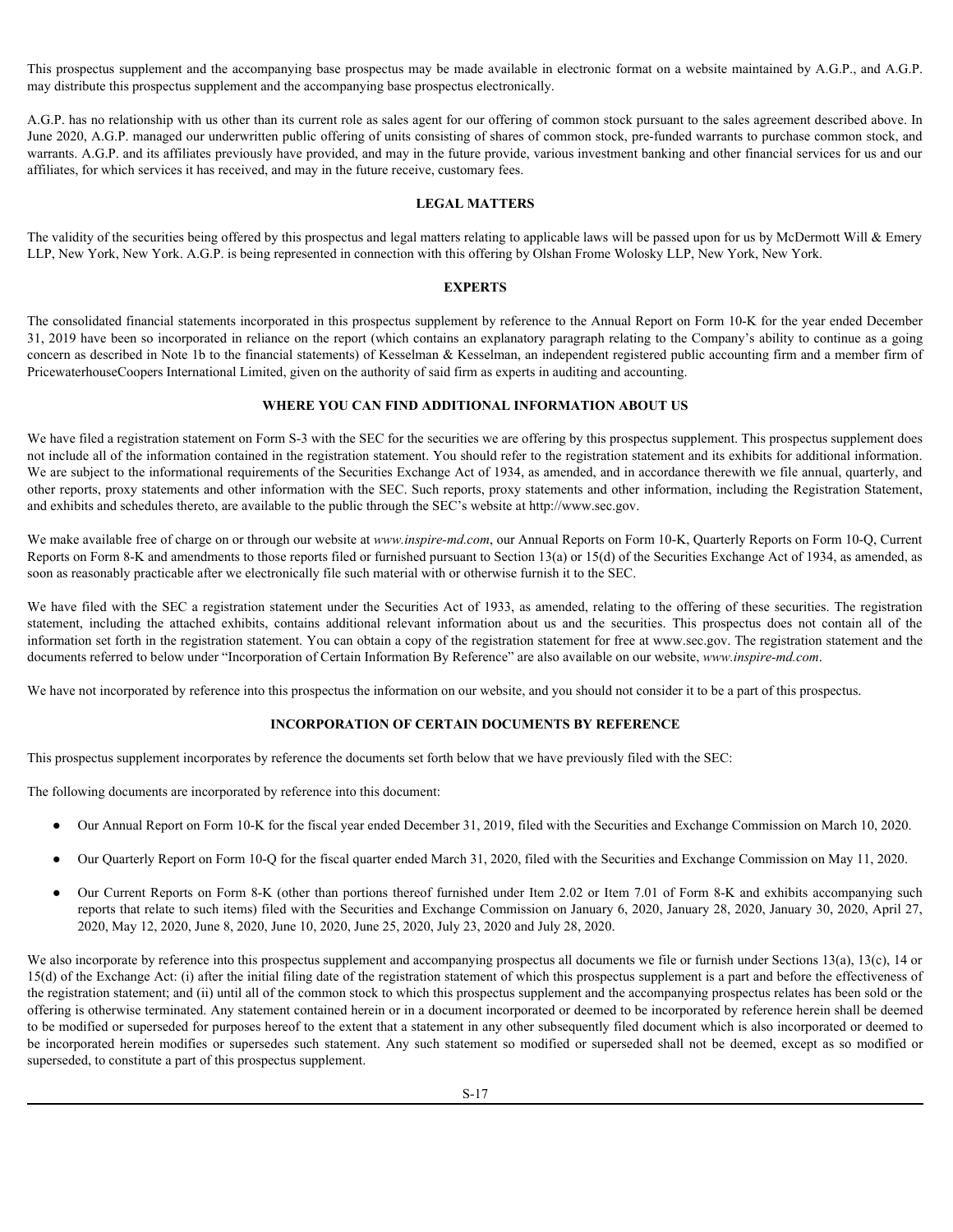#### **PROSPECTUS**



**InspireMD, Inc.**

**\$30,000,000 Common Stock Preferred Stock Warrants Units**

We may offer and sell from time to time, in one or more series or issuances and on terms that we will determine at the time of the offering, any combination of the securities described in this prospectus, up to an aggregate amount of \$30,000,000.

We will provide specific terms of any offering in a supplement to this prospectus. Any prospectus supplement may also add, update, or change information contained in this prospectus. You should carefully read this prospectus and the applicable prospectus supplement as well as the documents incorporated or deemed to be incorporated by reference in this prospectus before you purchase any of the securities offered hereby.

These securities may be offered and sold in the same offering or in separate offerings; to or through underwriters, dealers, and agents; or directly to purchasers. The names of any underwriters, dealers, or agents involved in the sale of our securities, their compensation and any over-allotment options held by them will be described in the applicable prospectus supplement. See "Plan of Distribution."

Our common stock is listed on the NYSE American under the symbol "NSPR." On February 20, 2018, the last reported sale price of our common stock as reported on the NYSE American was \$4.46 per share. We recommend that you obtain current market quotations for our common stock prior to making an investment decision. We will provide information in any applicable prospectus supplement regarding any listing of securities other than shares of our common stock on any securities exchange.

**As of February 14, 2018, the aggregate market value of our outstanding common stock held by non-affiliates, or the public float, was approximately \$9,120,979, which was calculated based on 1,634,584 shares of our outstanding common stock held by non-affiliates and a price of \$5.58 per share, the last reported sale price for our common stock on February 14, 2018. We have not offered any securities pursuant to General Instruction I.B.6 of Form S-3 during the 12 calendar months prior to and including the date of this prospectus.**

**You should carefully read this prospectus, any prospectus supplement relating to any specific offering of securities, and all information incorporated by reference herein and therein.**

**Investing in our securities involves a high degree of risk. These risks are discussed in this prospectus under "Risk Factors" beginning on page 4 and in the documents incorporated by reference into this prospectus.**

**Neither the Securities and Exchange Commission nor any state securities commission has approved or disapproved of these securities or passed upon the adequacy or accuracy of this prospectus. Any representation to the contrary is a criminal offense.**

The date of this prospectus is February 23, 2018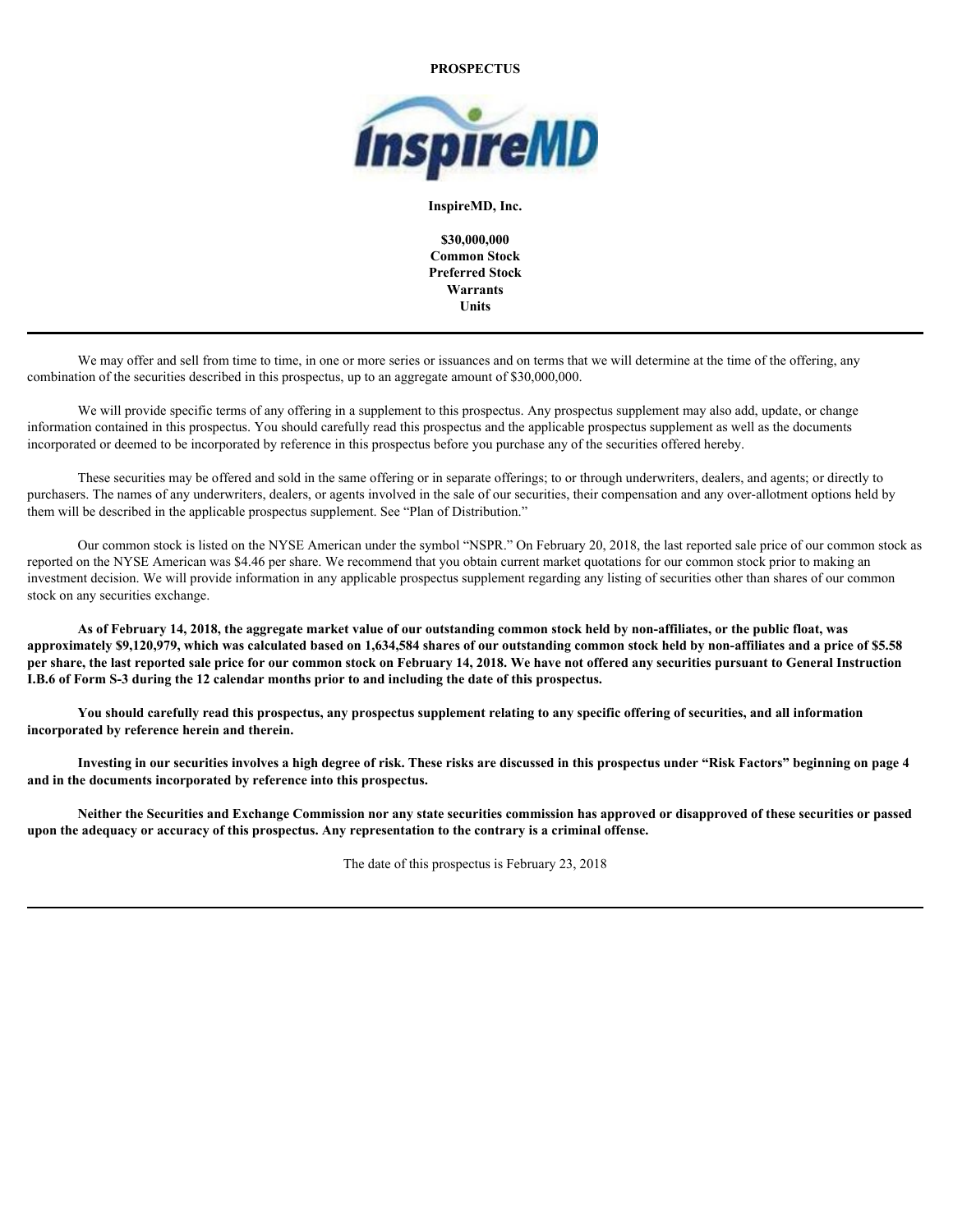#### **TABLE OF CONTENTS**

|                                                   | Page           |
|---------------------------------------------------|----------------|
| <b>ABOUT THIS PROSPECTUS</b>                      | ii             |
| PROSPECTUS SUMMARY                                | $\mathbf{1}$   |
| <b>RISK FACTORS</b>                               | $\overline{4}$ |
| SPECIAL NOTE REGARDING FORWARD-LOOKING STATEMENTS | $\overline{4}$ |
| <b>USE OF PROCEEDS</b>                            | 5 <sup>5</sup> |
| DESCRIPTION OF CAPITAL STOCK                      | 6 <sup>1</sup> |
| <b>DESCRIPTION OF WARRANTS</b>                    | 9 <sup>°</sup> |
| <b>DESCRIPTION OF UNITS</b>                       | 11             |
| PLAN OF DISTRIBUTION                              | $11\,$         |
| <b>LEGAL MATTERS</b>                              | 13             |
| <b>EXPERTS</b>                                    | 13             |
| WHERE YOU CAN FIND MORE INFORMATION               | 13             |
| INCORPORATION OF CERTAIN INFORMATION BY REFERENCE | 14             |
|                                                   |                |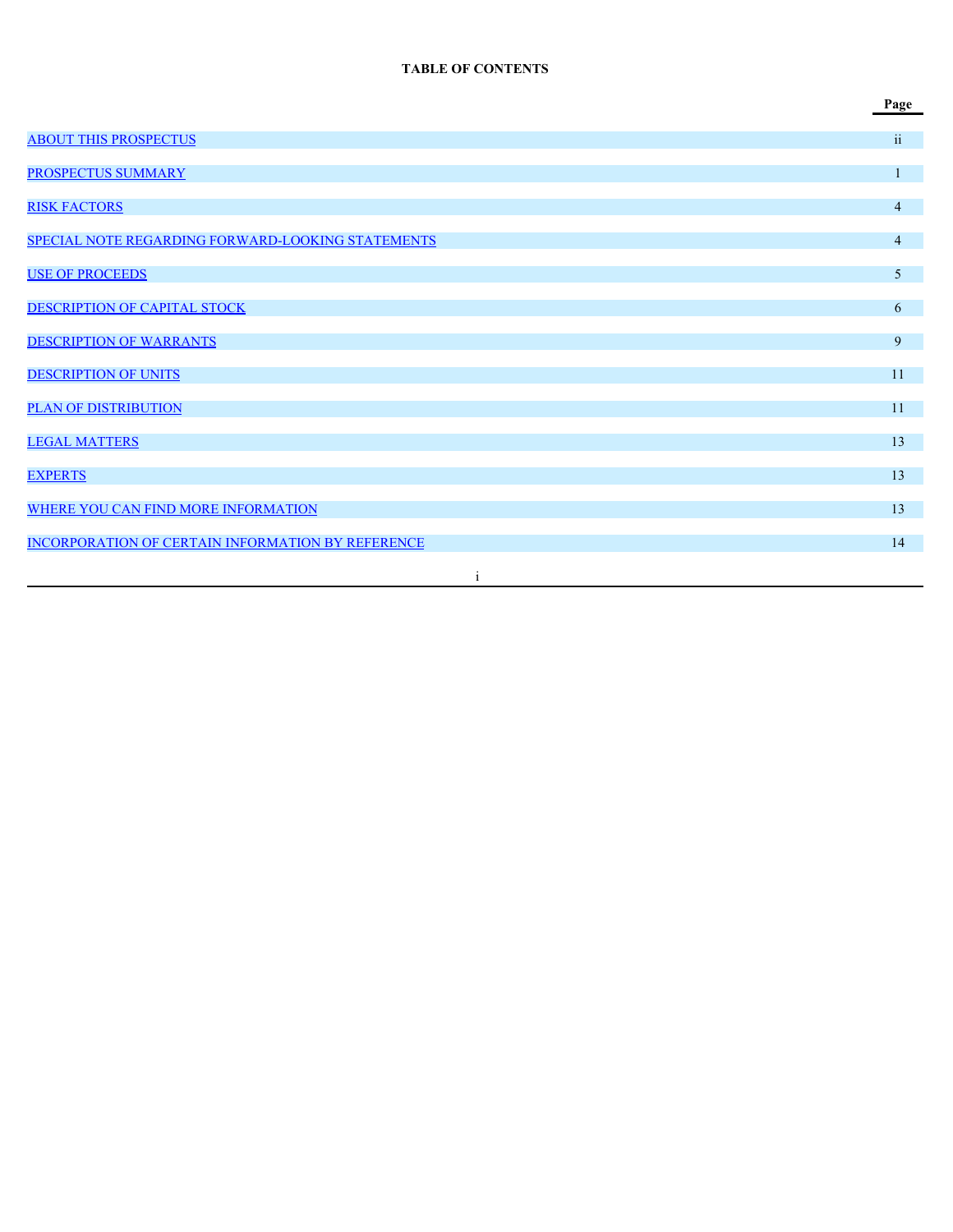#### <span id="page-23-0"></span>**ABOUT THIS PROSPECTUS**

This prospectus is part of a registration statement on Form S-3 that we filed with the Securities and Exchange Commission using a "shelf" registration process. Under this shelf process, we may, from time to time, sell any combination of the securities described in this prospectus in one or more offerings up to a total amount of \$30,000,000.

This prospectus provides you with a general description of the securities we may offer. Each time we sell securities, we will provide a prospectus supplement that will contain specific information about the terms of that offering. The prospectus supplement may also add to, update or change information contained in the prospectus and, accordingly, to the extent inconsistent, information in this prospectus is superseded by the information in the prospectus supplement.

The prospectus supplement to be attached to the front of this prospectus may describe, as applicable: the terms of the securities offered; the public offering price; the price paid for the securities; net proceeds; and the other specific terms related to the offering of the securities.

You should only rely on the information contained or incorporated by reference in this prospectus and any prospectus supplement or issuer free writing prospectus relating to a particular offering. No person has been authorized to give any information or make any representations in connection with this offering other than those contained or incorporated by reference in this prospectus, any accompanying prospectus supplement and any related issuer free writing prospectus in connection with the offering described herein and therein, and, if given or made, such information or representations must not be relied upon as having been authorized by us. Neither this prospectus nor any prospectus supplement nor any related issuer free writing prospectus shall constitute an offer to sell or a solicitation of an offer to buy offered securities in any jurisdiction in which it is unlawful for such person to make such an offering or solicitation. This prospectus does not contain all of the information included in the registration statement. For a more complete understanding of the offering of the securities, you should refer to the registration statement, including its exhibits.

You should read the entire prospectus and any prospectus supplement and any related issuer free writing prospectus, as well as the documents incorporated by reference into this prospectus or any prospectus supplement or any related issuer free writing prospectus, before making an investment decision. Neither the delivery of this prospectus or any prospectus supplement or any issuer free writing prospectus nor any sale made hereunder shall under any circumstances imply that the information contained or incorporated by reference herein or in any prospectus supplement or issuer free writing prospectus is correct as of any date subsequent to the date hereof or of such prospectus supplement or issuer free writing prospectus, as applicable. You should assume that the information appearing in this prospectus, any prospectus supplement or any document incorporated by reference is accurate only as of the date of the applicable documents, regardless of the time of delivery of this prospectus or any sale of securities. Our business, financial condition, results of operations and prospects may have changed since that date.

ii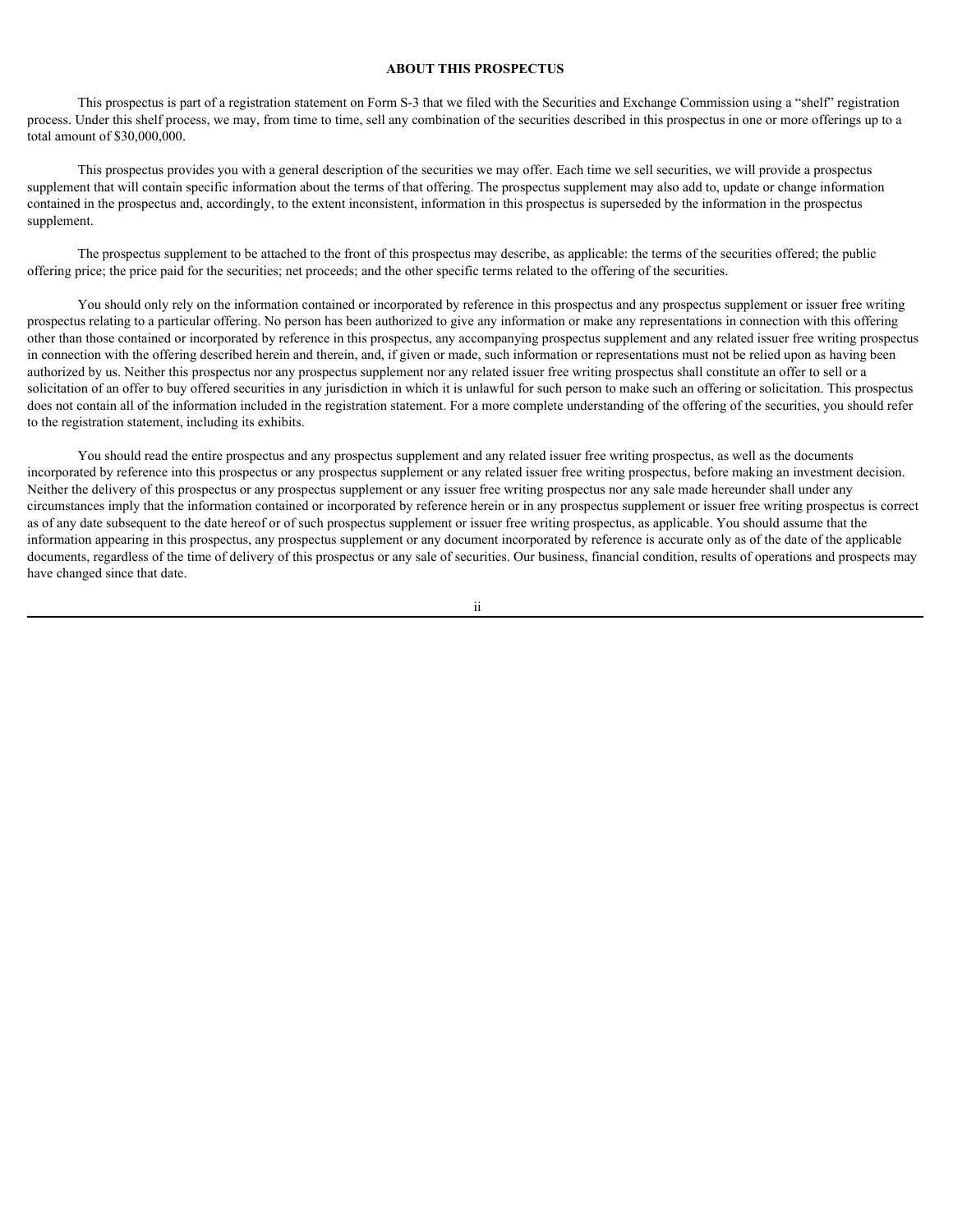#### <span id="page-24-0"></span>**PROSPECTUS SUMMARY**

*This summary provides an overview of selected information contained elsewhere or incorporated by reference in this prospectus and does not contain all of the information you should consider before investing in our securities. You should carefully read the prospectus, the information incorporated by reference and the registration statement of which this prospectus is a part in their entirety before investing in our securities, including the information discussed under "Risk Factors" in this prospectus and the documents incorporated by reference and our financial statements and related notes that are incorporated by reference in this prospectus. As used in this prospectus, unless the context otherwise indicates, the terms "we," "our," "us," or "the Company" refer to InspireMD, Inc., a Delaware corporation, and its subsidiaries taken as a whole.*

#### **Overview Overview** *COVERS <b>COVERS*

We are a medical device company focusing on the development and commercialization of our proprietary MicroNet™ stent platform technology for the treatment of complex vascular and coronary disease. A stent is an expandable "scaffold-like" device, usually constructed of a metallic material, that is inserted into an artery to expand the inside passage and improve blood flow. Our MicroNet, a micron mesh sleeve, is wrapped over a stent to provide embolic protection in stenting procedures.

Our CGuard™ carotid embolic prevention system ("CGuard EPS") combines MicroNet and a self-expandable nitinol stent in a single device for use in carotid artery applications. Our CGuard EPS received CE mark approval in the European Union in March 2013, and we launched its release on a limited basis in October 2014. In January 2015, a new version of CGuard, with a rapid exchange delivery system, received CE mark approval in Europe and in September 2015, we announced the full market launch of CGuard EPS in Europe. Subsequently, we launched CGuard EPS in Russia and certain countries in Latin America and Asia, and, in January 2018, received regulatory approval to commercialize CGuard EPS in India.

In April 2017, we had a pre-investigational device exemption ("IDE") submission meeting with the U.S. Food and Drug Administration regarding CGuard EPS where we presented materials that we believed would support a formal IDE submission seeking approval to conduct a human clinical trial in the United States which included our draft synopsis for the clinical trial design. We intend to make a formal submission once sufficient funds are available.

If we receive sufficient proceeds from future financings, we plan to develop CGuard EPS with a smaller delivery catheter (5 French gauge), which we intend to submit for CE mark approval. We cannot give any assurance that we will receive sufficient (or any) proceeds from any such financings or the timing of such financings, if ever. In addition, such additional financings may be costly or difficult to complete. Even if we receive sufficient proceeds from future financings, there is no assurance that we will be able to timely apply for CE mark approval following our receipt of such proceeds.

Our MGuard™ Prime™ Embolic Protection System ("MGuard Prime EPS") is marketed for use in patients with acute coronary syndromes, notably acute myocardial infarction (heart attack) and saphenous vein graft coronary interventions (bypass surgery). MGuard Prime EPS combines MicroNet with a bare-metal cobalt-chromium based stent. MGuard Prime EPS received CE mark approval in the European Union in October 2010 for improving luminal diameter and providing embolic protection. However, as a result of a shift in industry preferences away from bare-metal stents in favor of drug-eluting (drugcoated) stents, in 2014 we decided to curtail further development of this product in order to focus on the development of a drug-eluting stent product, MGuard DES™. Due to limited resources, though, our efforts have been limited to testing drug-eluting stents manufactured by potential partners for compatibility with MicroNet and seeking to incorporate MicroNet onto a drug-eluting stent manufactured by a potential partner.

We are also developing a neurovascular flow diverter, which is an endovascular device that directs blood flow away from cerebral aneurysms in order to ultimately seal the aneurysms. Our flow diverter would utilize an open cell, highly flexible metal scaffold to which MicroNet would be attached. We have completed initial pre-clinical testing of this product in both simulated bench models and standard in vivo pre-clinical models. However, we have currently suspended further development of this product as we plan to focus our resources primarily on the further expansion of our sales and marketing activities for CGuard EPS.

1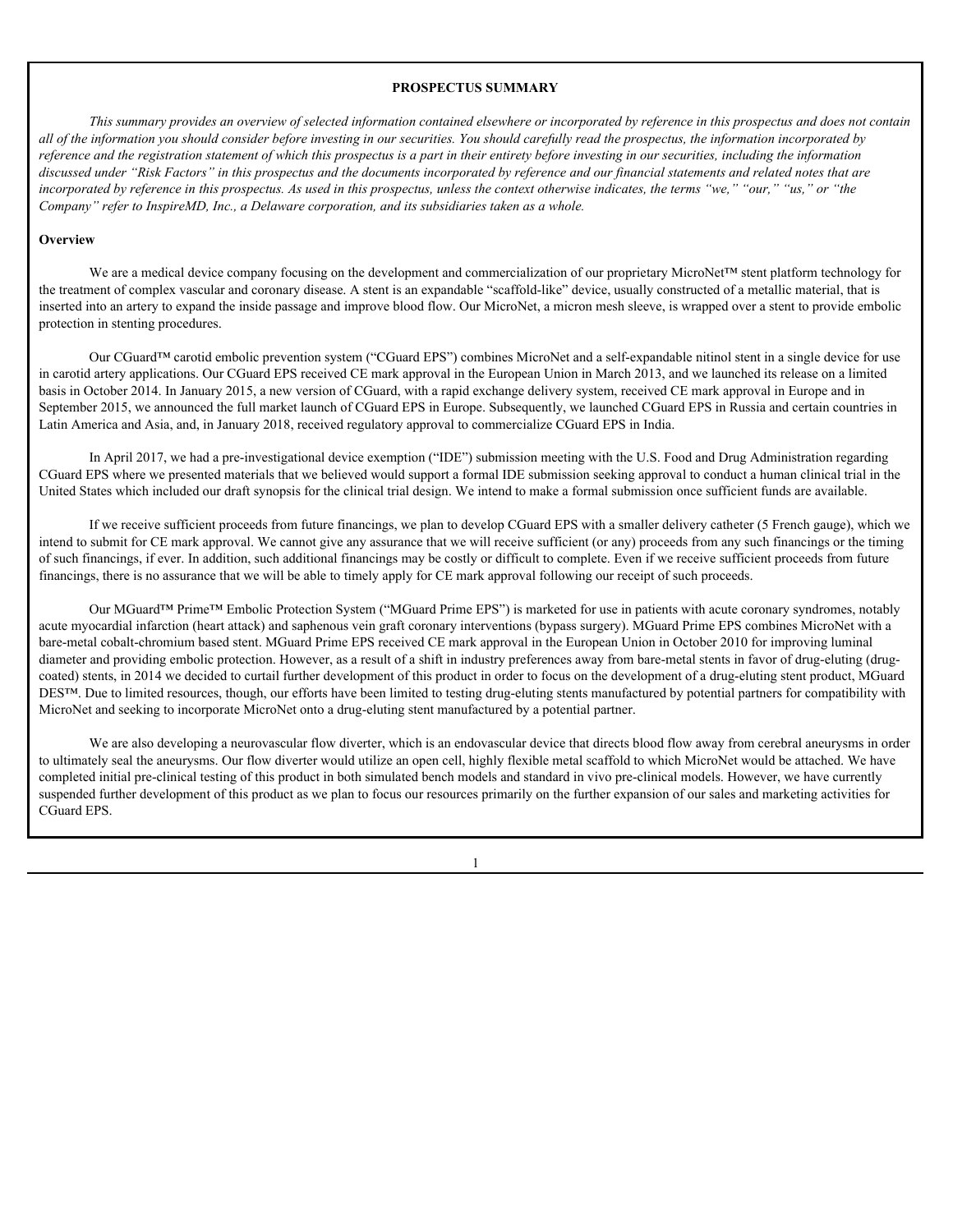We also intend to develop a pipeline of other products and additional applications by leveraging our MicroNet technology to new applications to improve peripheral vascular and neurovascular procedures, such as the treatment of the superficial femoral artery disease, vascular disease below the knee and neurovascular stenting to seal aneurysms in the brain.

Presently, none of our products may be sold or marketed in the United States.

In 2017, we decided to shift our commercial strategy to focus on sales of our products through local distribution partners and our own internal sales initiatives to gain greater reach into all the relevant clinical specialties and to expand our geographic coverage. Pursuant to our new strategy, we completed our transition away from a single distributor covering 18 European countries to a direct distribution model intended to broaden our sales efforts to key clinical specialties. All territories previously covered by our former European distributor were transferred to local distributors by June 2017. We also have begun to participate in international trade shows and industry conferences in an attempt to gain market exposure and brand recognition.

#### **Corporate Information**

We were organized in the State of Delaware on February 29, 2008. Our principal executive offices are located at 4 Menorat Hamaor St., Tel Aviv, Israel 6744832. Our telephone number is (888) 776-6804. Our website address is www.inspire-md.com. Information accessed through our website is not incorporated into this prospectus and is not a part of this prospectus.

#### **The Securities We May Offer**

We may offer up to \$30,000,000 of common stock, preferred stock, warrants and/or units in one or more offerings and in any combination. This prospectus provides you with a general description of the securities we may offer. A prospectus supplement, which we will provide each time we offer securities, will describe the specific amounts, prices and terms of these securities.

#### **Common Stock**

We may issue shares of our common stock from time to time. The holders of our common stock are entitled to one vote per share. Our certificate of incorporation does not provide for cumulative voting. Our directors are divided into three classes. At each annual meeting of stockholders, directors elected to succeed those directors whose terms expire are elected for a term of office to expire at the third succeeding annual meeting of stockholders after their election. The holders of our common stock are entitled to receive ratably such dividends, if any, as may be declared by our board of directors out of legally available funds; however, the current policy of our board of directors is to retain earnings, if any, for operations and growth. Upon liquidation, dissolution or windingup, the holders of our common stock are entitled to share ratably in all assets that are legally available for distribution. The holders of our common stock have no preemptive, subscription, redemption or conversion rights. The rights, preferences and privileges of holders of our common stock are subject to, and may be adversely affected by, the rights of the holders of any series of preferred stock, which may be designated solely by action of our board of directors and issued in the future.

#### **Preferred Stock**

We may issue shares of our preferred stock from time to time, in one or more series. Our board of directors will determine the rights, preferences, privileges and restrictions of the preferred stock, including dividend rights, conversion rights, voting rights, terms of redemption, liquidation preferences, sinking fund terms and the number of shares constituting any series or the designation of such series, without any further vote or action by stockholders. Convertible preferred stock will be convertible into our common stock or exchangeable for our other securities. Conversion may be mandatory or at your option or both and would be at prescribed conversion rates.

 $\mathfrak{Z}$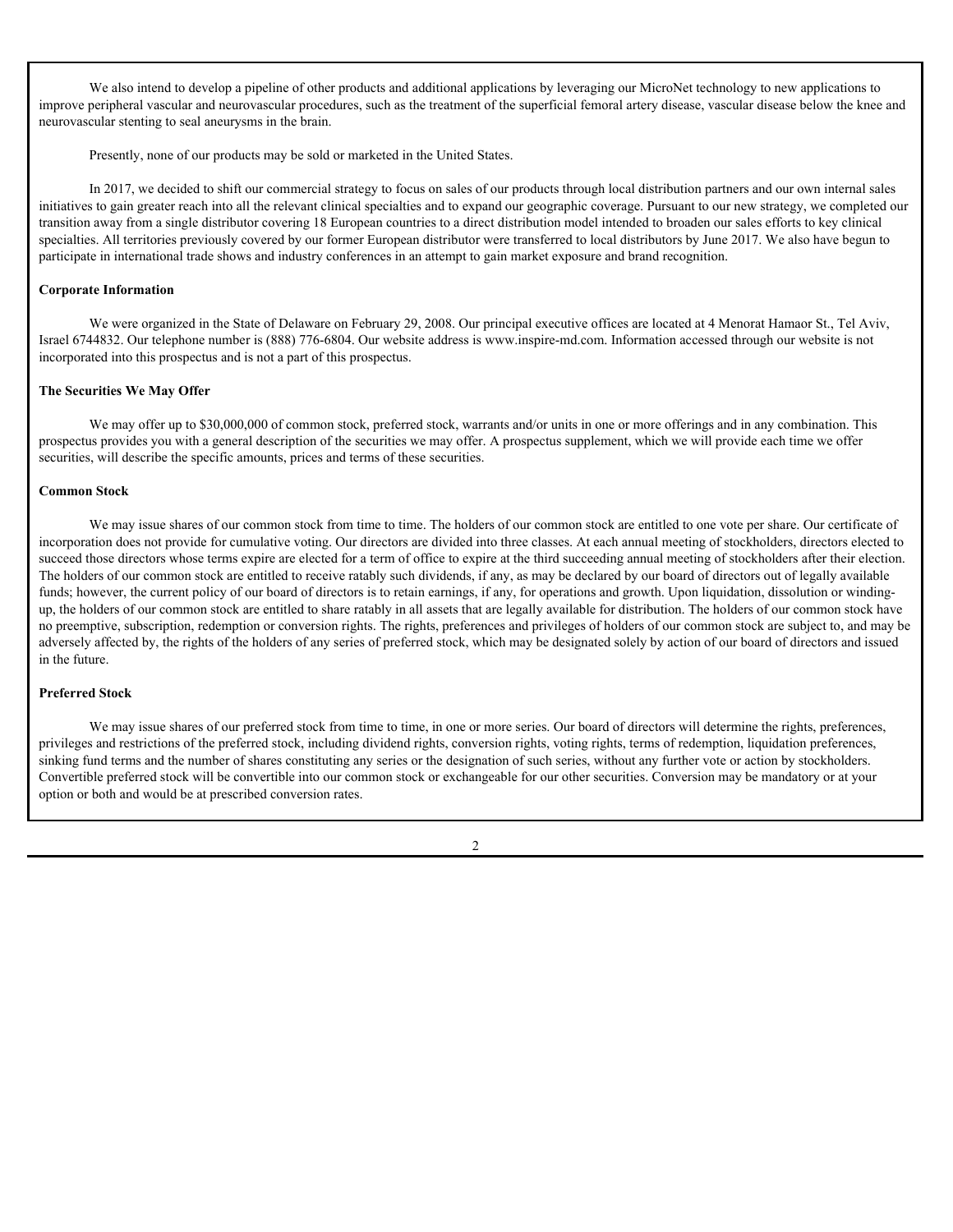If we sell any series of preferred stock under this prospectus and applicable prospectus supplements, we will fix the rights, preferences, privileges and restrictions of the preferred stock of such series in the certificate of designation relating to that series. We will file as an exhibit to the registration statement of which this prospectus is a part, or will incorporate by reference from reports that we file with the Securities and Exchange Commission, the form of any certificate of designation that describes the terms of the series of preferred stock we are offering before the issuance of the related series of preferred stock. We urge you to read the applicable prospectus supplement related to the series of preferred stock being offered, as well as the complete certificate of designation that contains the terms of the applicable series of preferred stock.

#### **Warrants**

We may issue warrants for the purchase of common stock or preferred stock in one or more series. We may issue warrants independently or together with common stock or preferred stock, and the warrants may be attached to or separate from these securities. We will evidence each series of warrants by warrant certificates that we will issue under a separate agreement. We may enter into warrant agreements with a bank or trust company that we select to be our warrant agent. We will indicate the name and address of the warrant agent in the applicable prospectus supplement relating to a particular series of warrants.

In this prospectus, we have summarized certain general features of the warrants. We urge you, however, to read the applicable prospectus supplement related to the particular series of warrants being offered, as well as the warrant agreements and warrant certificates that contain the terms of the warrants. We will file as exhibits to the registration statement of which this prospectus is a part, or will incorporate by reference from reports that we file with the Securities and Exchange Commission, the form of warrant agreement or warrant certificate containing the terms of the warrants we are offering before the issuance of the warrants.

#### **Units**

We may issue units consisting of common stock, preferred stock and/or warrants for the purchase of common stock or preferred stock in one or more series. In this prospectus, we have summarized certain general features of the units. We urge you, however, to read the applicable prospectus supplement related to the series of units being offered, as well as the unit agreements that contain the terms of the units. We will file as exhibits to the registration statement of which this prospectus is a part, or will incorporate by reference reports that we file with the Securities and Exchange Commission, the form of unit agreement and any supplemental agreements that describe the terms of the series of units we are offering before the issuance of the related series of units.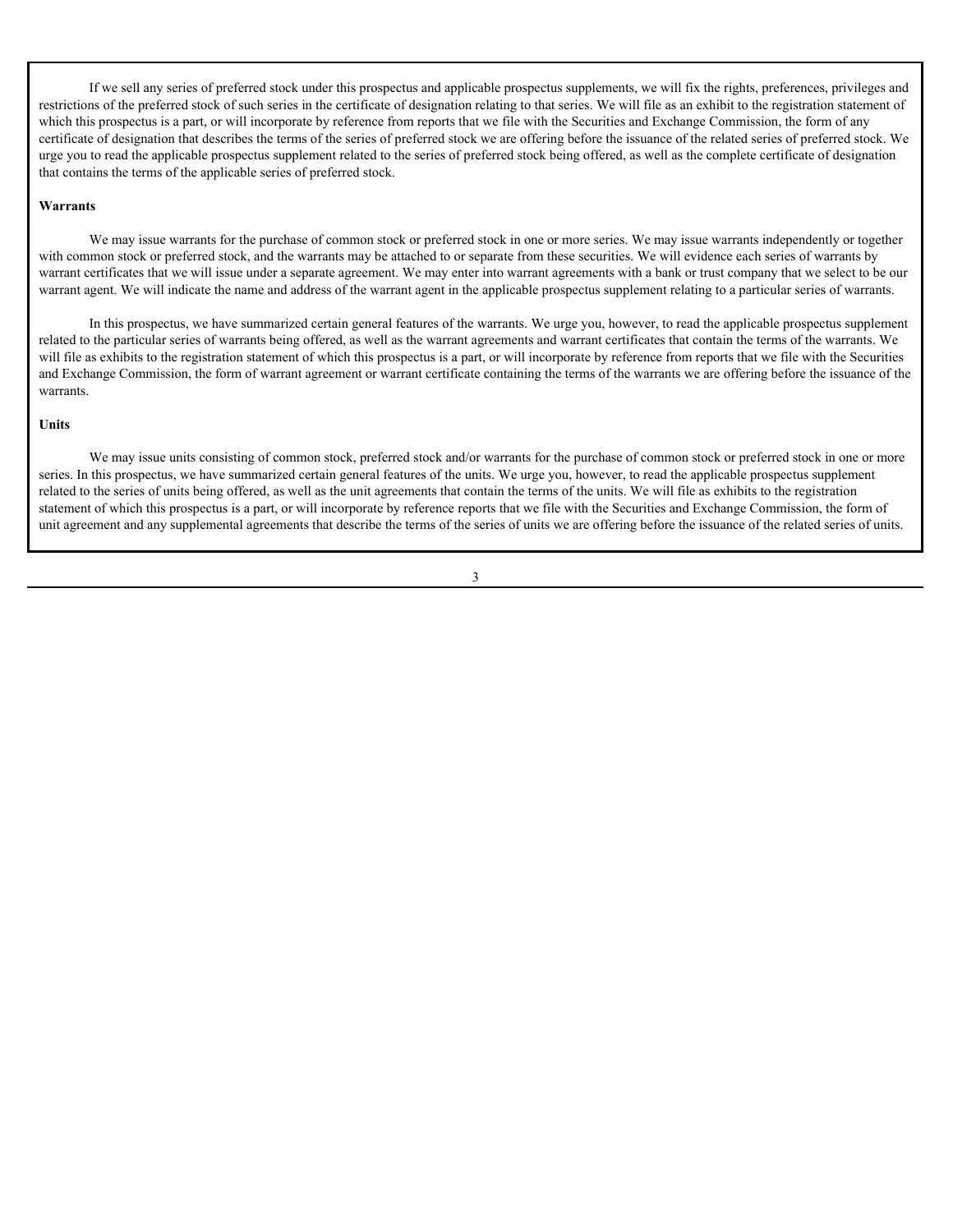#### <span id="page-27-0"></span>**RISK FACTORS**

An investment in our securities involves a high degree of risk. The prospectus supplement applicable to each offering of our securities will contain a discussion of the risks applicable to an investment in our securities. Before deciding whether to invest in our securities, you should carefully consider the specific factors discussed under the heading "Risk Factors" in the applicable prospectus supplement, together with all of the other information contained or incorporated by reference in the prospectus supplement or appearing or incorporated by reference in this prospectus. You should also consider the risks, uncertainties and assumptions discussed under Item 1A, "Risk Factors," in our Annual Report on Form 10-K for the fiscal year ended December 31, 2017, all of which are incorporated herein by reference, as updated or superseded by the risks and uncertainties described under similar headings in the other documents that are filed after the date hereof and incorporated by reference into this prospectus and any prospectus supplement related to a particular offering. The risks and uncertainties we have described are not the only ones we face. Additional risks and uncertainties not presently known to us or that we currently deem immaterial may also affect our operations. Past financial performance may not be a reliable indicator of future performance, and historical trends should not be used to anticipate results or trends in future periods. If any of these risks actually occurs, our business, business prospects, financial condition or results of operations could be seriously harmed. This could cause the trading price of our common stock to decline, resulting in a loss of all or part of your investment. Please also read carefully the section below entitled "Special Note Regarding Forward-Looking Statements." **EXERCIONS**<br> **EXERCIONS**<br> **EXERCIONS**<br> **EXERCIONS**<br> **EXERCIONS**<br> **EXERCIONS**<br> **EXERCIONS**<br> **EXERCISE THE CONSULTER CONSULTER CONSULTER CONSULTER CONSULTER ACTIVITY OF THE CONSULTER CONSULTER CONSULTER CONSULTER CONSULTER** such the proposes amplement one operator of interpret in the proposes in this proposes. You should also consider the interpret in the planned by the risk of the collected from the planned by the summinities decompositive i

#### <span id="page-27-1"></span>**SPECIAL NOTE REGARDING FORWARD-LOOKING STATEMENTS**

This prospectus, each prospectus supplement and the information incorporated by reference in this prospectus and each prospectus supplement contain "forward-looking statements," which include information relating to future events, future financial performance, strategies, expectations, competitive environment and regulation. Words such as "may," "should," "could," "would," "predicts," "potential," "continue," "expects," "anticipates," "future," "intends," "plans," "believes," "estimates," and similar expressions, as well as statements in future tense, identify forward-looking statements. Forward-looking statements should not be read as a guarantee of future performance or results and will probably not be accurate indications of when such performance or results will be achieved. Forward-looking statements are based on information we have when those statements are made or our management's good faith belief as of that time with respect to future events, and are subject to risks and uncertainties that could cause actual performance or results to differ materially from those expressed in or suggested by the forward-looking statements. Important factors that could cause such differences include, but are not limited to:

- adequacy of our liquidity to pursue our complete business objectives, and substantial doubt regarding our ability to continue as a going concern;
- our need to raise additional capital to meet our business requirements in the future and such capital raising may be costly or difficult to obtain and could dilute out stockholders' ownership interests;
- our ability to regain compliance with NYSE American listing standards;
- our ability to generate revenues from our products and obtain and maintain regulatory approvals for our products;
- our ability to adequately protect our intellectual property;
- our dependence on a single manufacturing facility and our ability to comply with stringent manufacturing quality standards and to increase production as necessary;
- alternative to other procedures and products;

4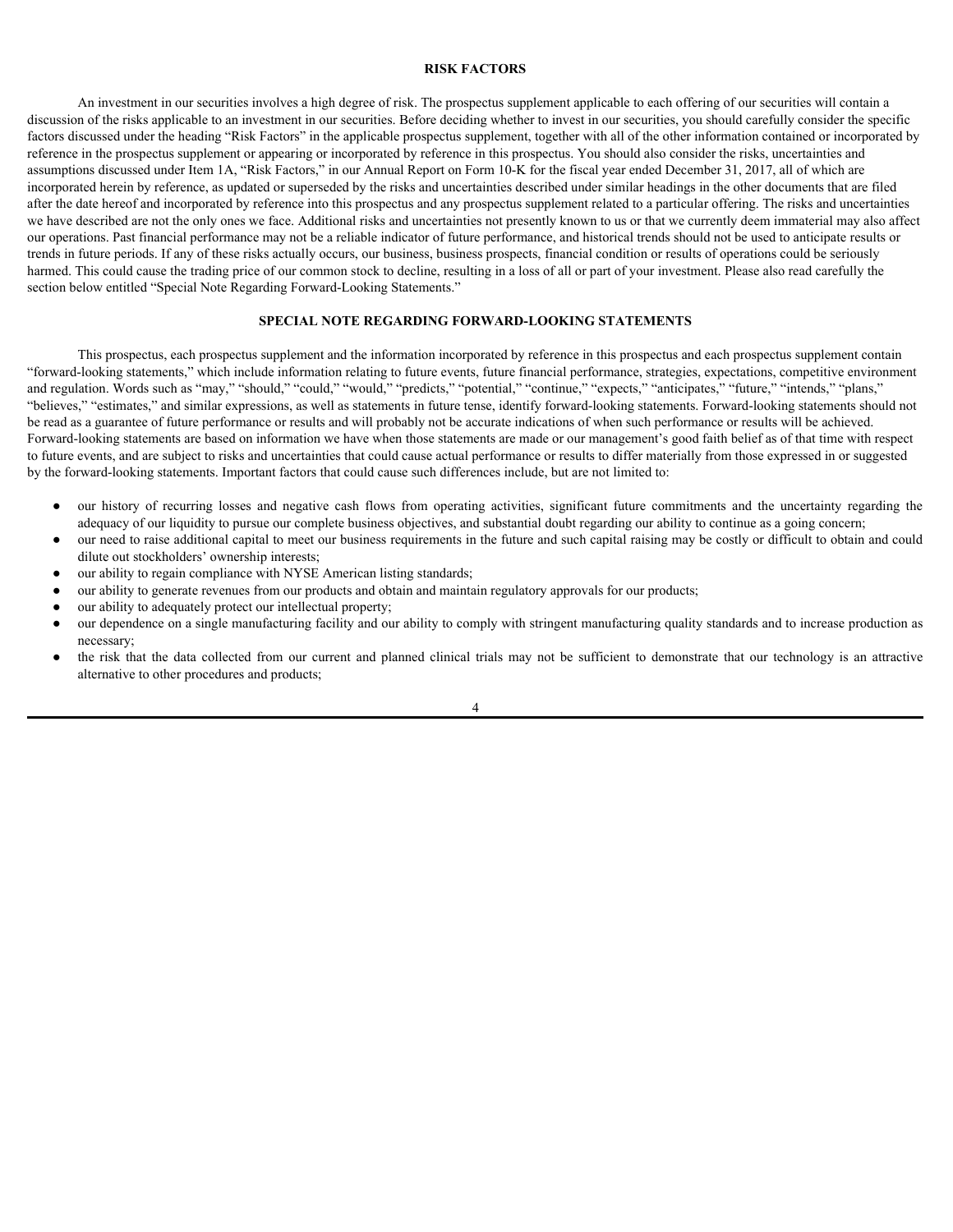- market acceptance of our products;
- negative clinical trial results or lengthy product delays in key markets;
- an inability to secure and maintain regulatory approvals for the sale of our products;
- market acceptance of our products;<br>
 negative clinical trial results or lengthy product delays in key markets;<br>
 an mability to secure and maintar regulatory approvals for the side of our products;<br>
intense competitio clinical, manufacturing, marketing and sales, distribution and personnel resources than we do;
- entry of new competitors and products and potential technological obsolescence of our products;
- inability to carry out research, development and commercialization plans;
- loss of a key customer or supplier;
- technical problems with our research and products and potential product liability claims;
- product malfunctions;
- price increases for supplies and components;
- adverse economic conditions;
- insufficient or inadequate reimbursement by governmental and other third-party payers for our products;
- our efforts to successfully obtain and maintain intellectual property protection covering our products, which may not be successful;
- adverse federal, state and local government regulation, in the United States, Europe or Israel and other foreign jurisdictions;
- communications challenges, burdens and costs of compliance with foreign laws and political and economic instability in each jurisdiction;
- the escalation of hostilities in Israel, which could impair our ability to manufacture our products; and
- loss or retirement of key executives and research scientists.

• market acceptance of our products;<br>• megative cluncal trial results or lengthy product delays in tey markets;<br>• multiple yo second multimle regulatory approach so the sulce of our products;<br>• multiple to compute the mu You should review carefully the section entitled "Risk Factors" beginning on page 4 of this prospectus for a discussion of these and other risks that relate to our business and investing in our securities. The forward-looking statements contained or incorporated by reference in this prospectus or any prospectus supplement are expressly qualified in their entirety by this cautionary statement. We do not undertake any obligation to publicly update any forward-looking statement to reflect events or circumstances after the date on which any such statement is made or to reflect the occurrence of unanticipated events.

#### <span id="page-28-0"></span>**USE OF PROCEEDS**

Unless we specify another use in the applicable prospectus supplement, we will use the net proceeds from the sale of the securities offered by us for general corporate purposes, including funding of our development programs, commercial planning and sales and marketing expenses, general and administrative expenses, acquisition or licensing of additional product candidates or businesses and working capital.

5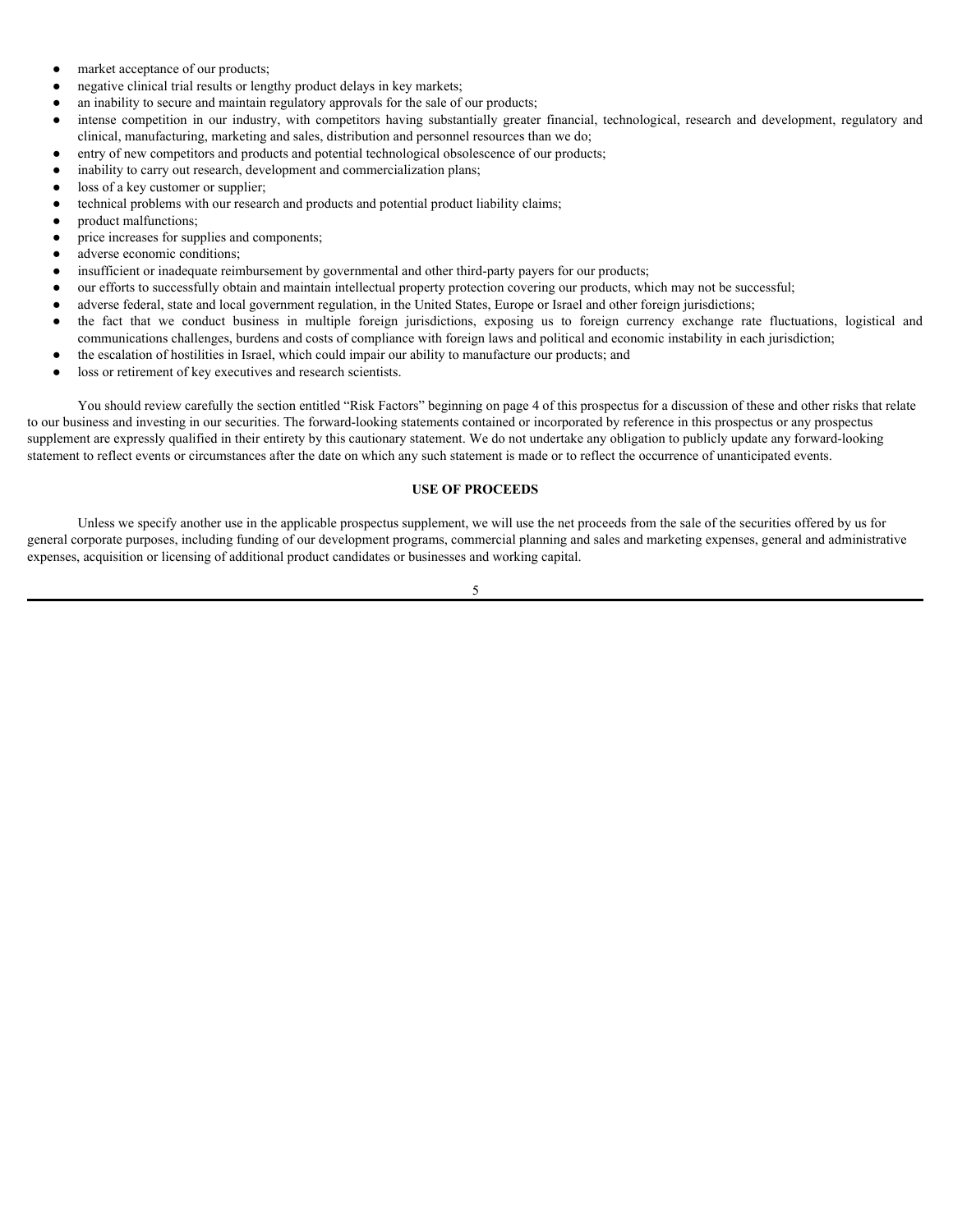Investors are cautioned, however, that expenditures may vary substantially from these uses. Investors will be relying on the judgment of our management, who will have broad discretion regarding the application of the proceeds of this offering. The amounts and timing of our actual expenditures will depend upon numerous factors, including the amount of cash generated by our operations, the amount of competition and other operational factors. We may find it necessary or advisable to use portions of the proceeds from this offering for other purposes.

From time to time, we evaluate these and other factors and we anticipate continuing to make such evaluations to determine if the existing allocation of resources, including the proceeds of this offering, is being optimized. Circumstances that may give rise to a change in the use of proceeds include:

- a change in development plan or strategy;
- the addition of new products or applications;
- technical delays;
- delays or difficulties with our clinical trials;
- negative results from our clinical trials;
- difficulty obtaining U.S. Food and Drug Administration approval;
- failure to achieve sales as anticipated; and
- the availability of other sources of cash including cash flow from operations and new bank debt financing arrangements, if any.

Pending other uses, we intend to invest the proceeds to us in investment-grade, interest-bearing securities such as money market funds, certificates of deposit, or direct or guaranteed obligations of the U.S. government, or hold as cash. We cannot predict whether the proceeds invested will yield a favorable, or any, return.

#### <span id="page-29-0"></span>**DESCRIPTION OF CAPITAL STOCK**

The following description of common stock and preferred stock summarizes the material terms and provisions of the common stock and preferred stock that we may offer under this prospectus, but is not complete. For the complete terms of our common stock and preferred stock, please refer to our amended and restated certificate of incorporation, as amended, any certificates of designation for our preferred stock, and our amended and restated bylaws, as may be amended from time to time. While the terms we have summarized below will apply generally to any future common stock or preferred stock that we may offer, we will describe the specific terms of any series of preferred stock in more detail in the applicable prospectus supplement. If we so indicate in a prospectus supplement, the terms of any preferred stock we offer under that prospectus supplement may differ from the terms we describe below.

We have authorized 155,000,000 shares of capital stock, par value \$0.0001 per share, of which 150,000,000 are shares of common stock and 5,000,000 are shares of "blank check" preferred stock. On February 13, 2018, there were 1,675,592 shares of common stock, 17,303 shares of Series B Convertible Preferred Stock, 741,651 shares of Series C Convertible Preferred Stock and 750 shares of Series D Convertible Preferred Stock issued and outstanding. We currently have 200,000 shares of preferred stock designated as Series A Preferred Stock, 500,000 shares of preferred stock designated as Series B Convertible Preferred Stock, 1,172,000 shares of preferred stock designated as Series C Convertible Preferred Stock and 750 shares of preferred stock designated as Series D Convertible Preferred Stock. The authorized and unissued shares of common stock and the authorized and undesignated shares of preferred stock are available for issuance without further action by our stockholders, unless such action is required by applicable law or the rules of any stock exchange on which our securities may be listed. Unless approval of our stockholders is so required, our board of directors does not intend to seek stockholder approval for the issuance and sale of our common stock or preferred stock.

The discussion below gives effect to the one-for-thirty-five reverse stock split of our common stock that occurred on February 7, 2018.

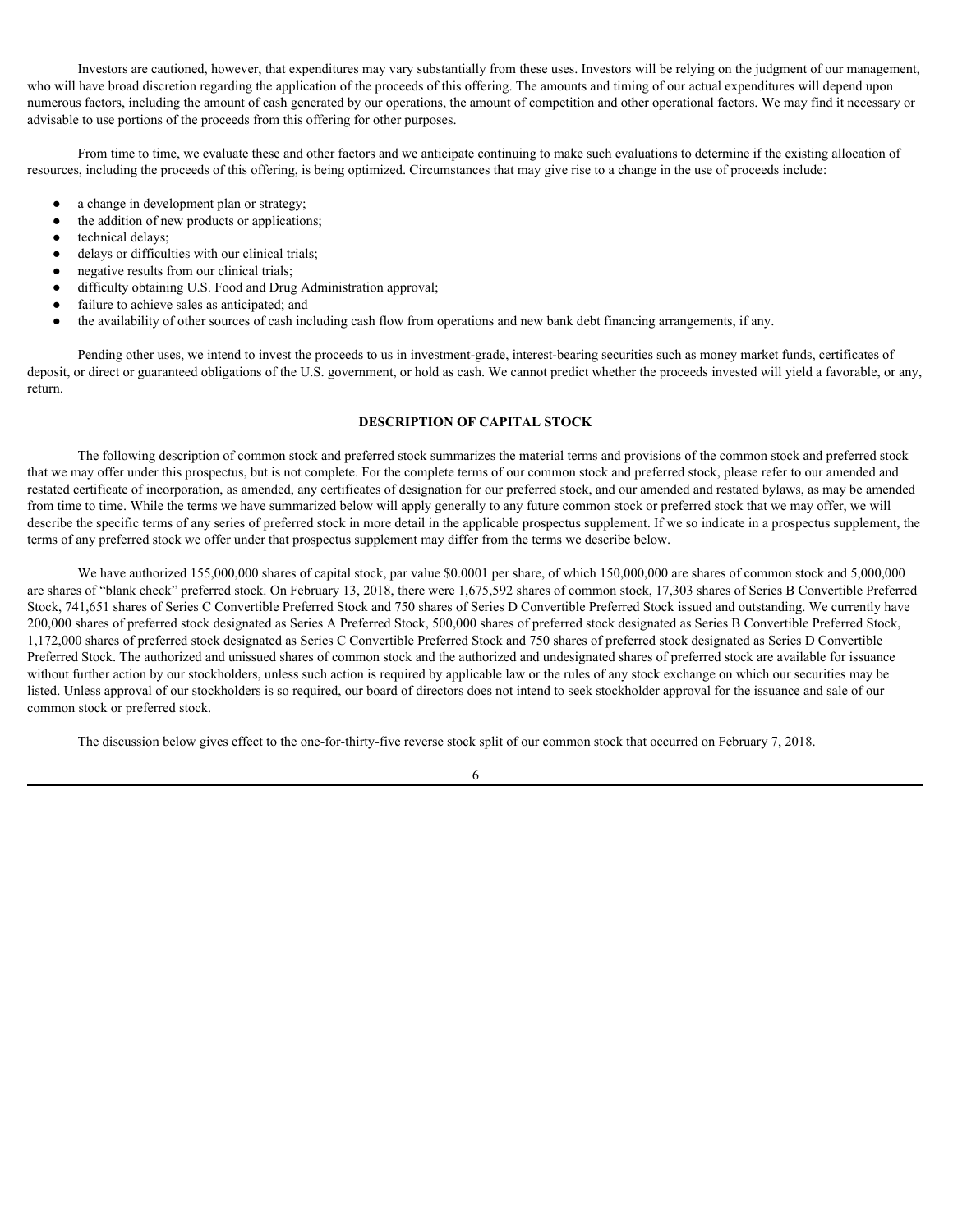#### **Common Stock**

The holders of our common stock are entitled to one vote per share. Our certificate of incorporation does not provide for cumulative voting. Our directors are divided into three classes. At each annual meeting of stockholders, directors elected to succeed those directors whose terms expire are elected for a term of office to expire at the third succeeding annual meeting of stockholders after their election. The holders of our common stock are entitled to receive ratably such dividends, if any, as may be declared by our board of directors out of legally available funds; however, the current policy of our board of directors is to retain earnings, if any, for operations and growth. Upon liquidation, dissolution or winding-up, the holders of our common stock are entitled to share ratably in all assets that are legally available for distribution. The holders of our common stock have no preemptive, subscription, redemption or conversion rights. The rights, preferences and privileges of holders of our common stock are subject to, and may be adversely affected by, the rights of the holders of any series of preferred stock, which may be designated solely by action of our board of directors and issued in the future.

The transfer agent and registrar for our common stock is Action Stock Transfer Corp. The transfer agent's address is 2469 E. Fort Union Blvd., Suite 214, Salt Lake City, Utah 84121. Our common stock is listed on the NYSE American under the symbol "NSPR."

#### **Preferred Stock**

The board of directors is authorized, subject to any limitations prescribed by law, without further vote or action by the stockholders, to issue from time to time shares of preferred stock in one or more series. Each such series of preferred stock shall have such number of shares, designations, preferences, voting powers, qualifications, and special or relative rights or privileges as shall be determined by the board of directors, which may include, among others, dividend rights, voting rights, liquidation preferences, conversion rights and preemptive rights. Issuance of preferred stock by our board of directors may result in such shares having dividend and/or liquidation preferences senior to the rights of the holders of our common stock and could dilute the voting rights of the holders of our common stock.

Prior to the issuance of shares of each series of preferred stock, the board of directors is required by the Delaware General Corporation Law and our certificate of incorporation to adopt resolutions and file a certificate of designation with the Secretary of State of the State of Delaware. The certificate of designation fixes for each class or series the designations, powers, preferences, rights, qualifications, limitations and restrictions, including, but not limited to, some or all of the following:

- the number of shares constituting that series and the distinctive designation of that series, which number may be increased or decreased (but not below the number of shares then outstanding) from time to time by action of the board of directors;
- the dividend rate and the manner and frequency of payment of dividends on the shares of that series, whether dividends will be cumulative, and, if so, from which date;
- whether that series will have voting rights, in addition to any voting rights provided by law, and, if so, the terms of such voting rights;
- whether that series will have conversion privileges, and, if so, the terms and conditions of such conversion, including provision for adjustment of the conversion rate in such events as the board of directors may determine;
- whether or not the shares of that series will be redeemable, and, if so, the terms and conditions of such redemption;
- whether that series will have a sinking fund for the redemption or purchase of shares of that series, and, if so, the terms and amount of such sinking fund;
- whether or not the shares of the series will have priority over or be on a parity with or be junior to the shares of any other series or class in any respect;

7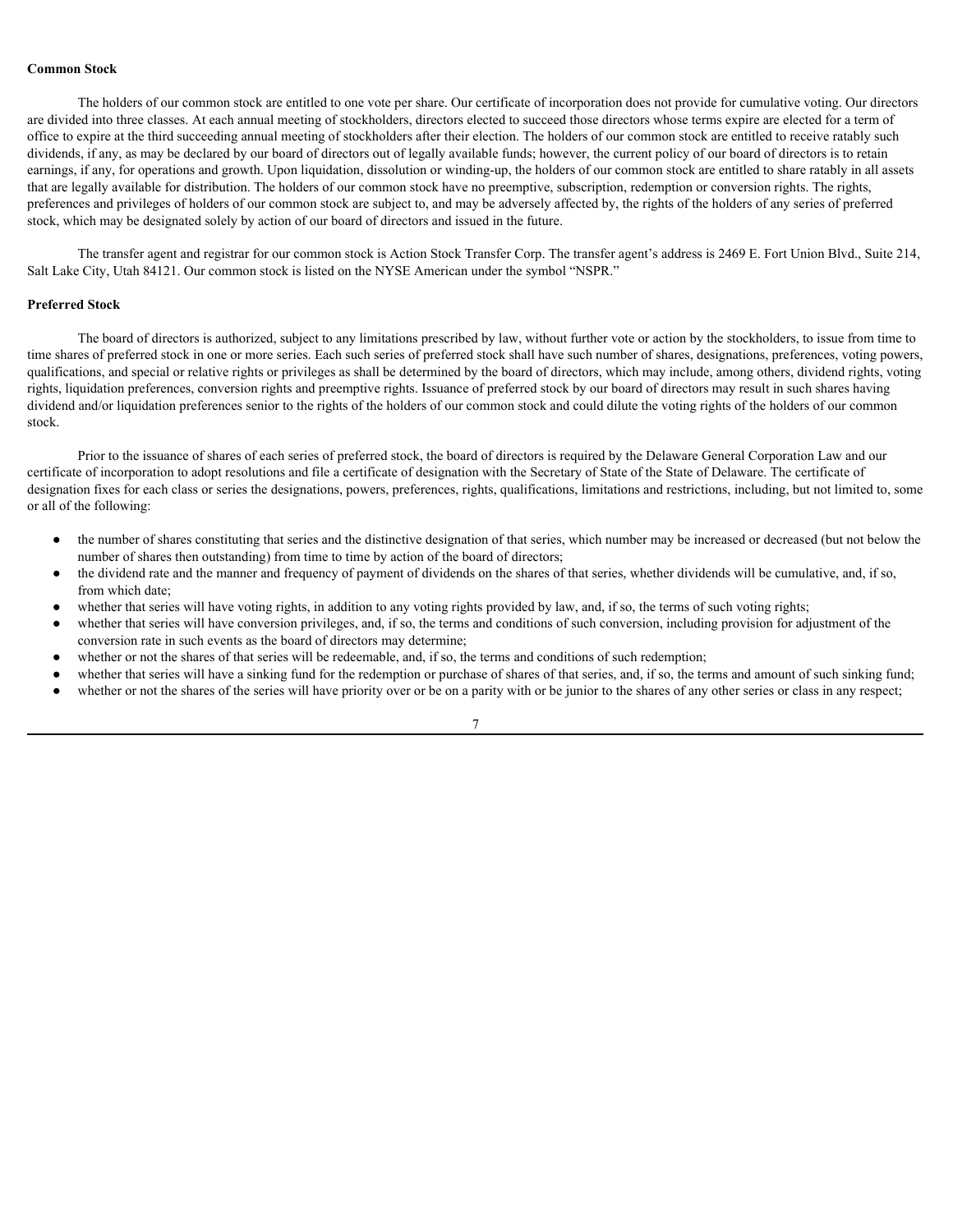- the rights of the shares of that series in the event of voluntary or involuntary liquidation, dissolution or winding up of the corporation, and the relative rights or priority, if any, of payment of shares of that series; and
- any other relative rights, preferences and limitations of that series.

Once designated by our board of directors, each series of preferred stock may have specific financial and other terms that will be described in a prospectus supplement. The description of the preferred stock that is set forth in any prospectus supplement is not complete without reference to the documents that govern the preferred stock. These include our certificate of incorporation and any certificates of designation that our board of directors may adopt.

All shares of preferred stock offered hereby will, when issued, be fully paid and nonassessable, including shares of preferred stock issued upon the exercise of preferred stock warrants or subscription rights, if any.

Although our board of directors has no intention at the present time of doing so, it could authorize the issuance of a series of preferred stock that could, depending on the terms of such series, impede the completion of a merger, tender offer or other takeover attempt.

#### **Delaware Anti-Takeover Law, Provisions of our Certificate of Incorporation and Bylaws and our Stockholder Rights Agreement**

#### *Delaware Anti-Takeover Law*

We are subject to Section 203 of the Delaware General Corporation Law. Section 203 generally prohibits a public Delaware corporation from engaging in a "business combination" with an "interested stockholder" for a period of three years after the date of the transaction in which the person became an interested stockholder, unless:

- prior to the date of the transaction, the board of directors of the corporation approved either the business combination or the transaction which resulted in the stockholder becoming an interested stockholder;
- the interested stockholder owned at least 85% of the voting stock of the corporation outstanding at the time the transaction commenced, excluding for purposes of determining the number of shares outstanding (i) shares owned by persons who are directors and also officers and (ii) shares owned by employee stock plans in which employee participants do not have the right to determine confidentially whether shares held subject to the plan will be tendered in a tender or exchange offer; or
- on or subsequent to the date of the transaction, the business combination is approved by the board and authorized at an annual or special meeting of stockholders, and not by written consent, by the affirmative vote of at least 66 2/3% of the outstanding voting stock which is not owned by the interested stockholder.

Section 203 defines a business combination to include:

- any merger or consolidation involving the corporation and the interested stockholder;
- any sale, transfer, pledge or other disposition involving the interested stockholder of 10% or more of the assets of the corporation;
- subject to exceptions, any transaction that results in the issuance or transfer by the corporation of any stock of the corporation to the interested stockholder; or
- the receipt by the interested stockholder of the benefit of any loans, advances, guarantees, pledges or other financial benefits provided by or through the corporation.

In general, Section 203 defines an interested stockholder as any entity or person beneficially owning 15% or more of the outstanding voting stock of the corporation and any entity or person affiliated with, or controlling, or controlled by, the entity or person. The term "owner" is broadly defined to include any person that, individually, with or through that person's affiliates or associates, among other things, beneficially owns the stock, or has the right to acquire the stock, whether or not the right is immediately exercisable, under any agreement or understanding or upon the exercise of warrants or options or otherwise or has the right to vote the stock under any agreement or understanding, or has an agreement or understanding with the beneficial owner of the stock for the purpose of acquiring, holding, voting or disposing of the stock.

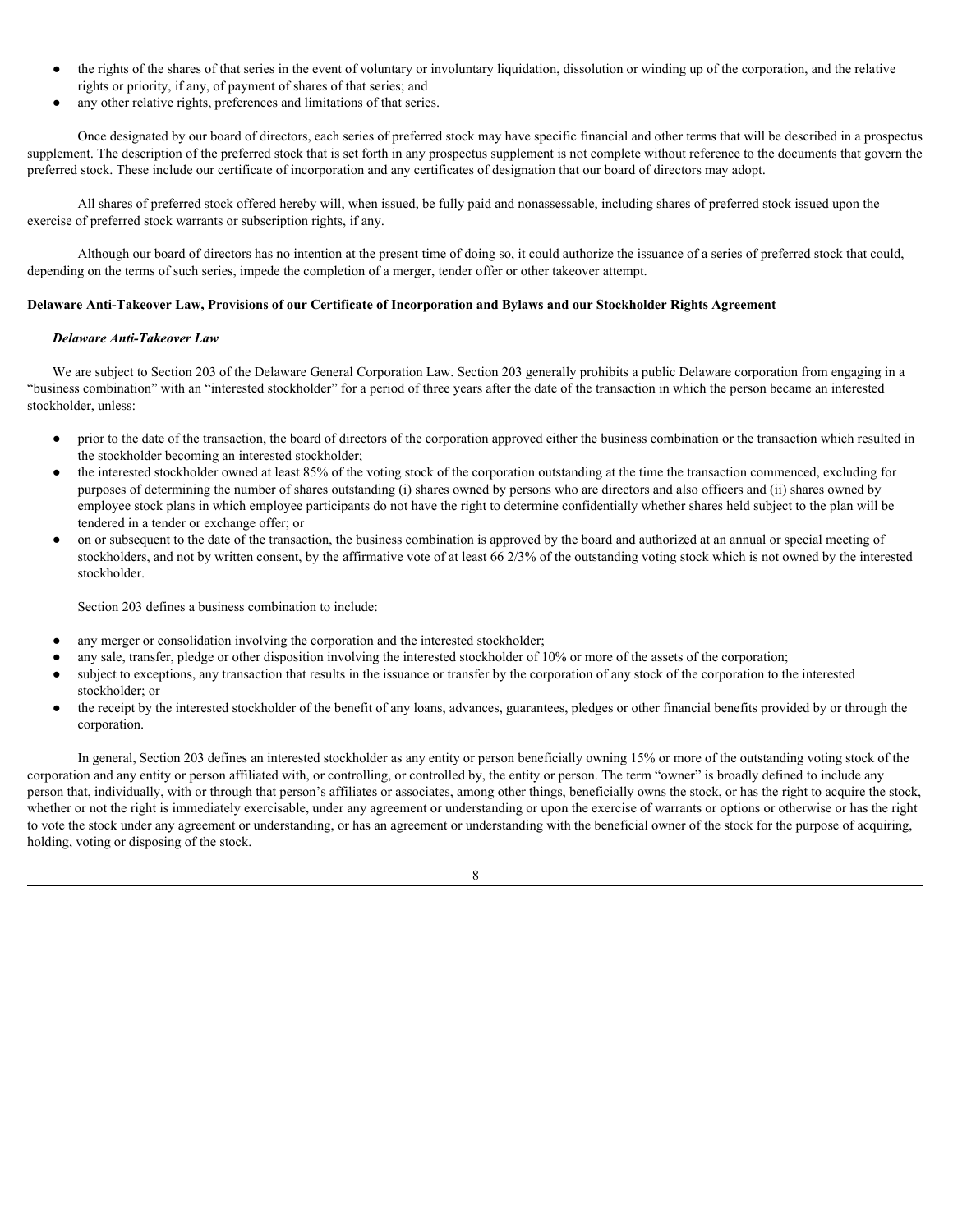The restrictions in Section 203 do not apply to corporations that have elected, in the manner provided in Section 203, not to be subject to Section 203 of the Delaware General Corporation Law or, with certain exceptions, which do not have a class of voting stock that is listed on a national securities exchange or held of record by more than 2,000 stockholders. Our certificate of incorporation and bylaws do not opt out of Section 203.

Section 203 could delay or prohibit mergers or other takeover or change in control attempts with respect to us and, accordingly, may discourage attempts to acquire us even though such a transaction may offer our stockholders the opportunity to sell their stock at a price above the prevailing market price.

#### *Certificate of Incorporation and Bylaws*

Provisions of our certificate of incorporation and bylaws may delay or discourage transactions involving an actual or potential change in our control or change in our management, including transactions in which stockholders might otherwise receive a premium for their shares, or transactions that our stockholders might otherwise deem to be in their best interests. Therefore, these provisions could adversely affect the price of our common stock. Among other things, our certificate of incorporation and bylaws:

- permit our board of directors to issue up to 5,000,000 shares of preferred stock, without further action by the stockholders, with any rights, preferences and privileges as they may designate, including the right to approve an acquisition or other change in control;
- provide that the authorized number of directors may be changed only by resolution of the board of directors;
- provide that all vacancies, including newly created directorships, may, except as otherwise required by law, be filled by the affirmative vote of a majority of directors then in office, even if less than a quorum;
- divide our board of directors into three classes, with each class serving staggered three-year terms;
- do not provide for cumulative voting rights (therefore allowing the holders of a majority of the shares of common stock entitled to vote in any election of directors to elect all of the directors standing for election, if they should so choose);
- provide that special meetings of our stockholders may be called only by our board of directors; and
- set forth an advance notice procedure with regard to the nomination, other than by or at the direction of our board of directors, of candidates for election as directors and with regard to business to be brought before a meeting of stockholders.

#### <span id="page-32-0"></span>**DESCRIPTION OF WARRANTS**

As of February 13, 2018, there were 181,912 shares of common stock that may be issued upon exercise of outstanding warrants.

We may issue warrants for the purchase of common stock or preferred stock in one or more series. We may issue warrants independently or together with common stock or preferred stock, and the warrants may be attached to or separate from these securities.

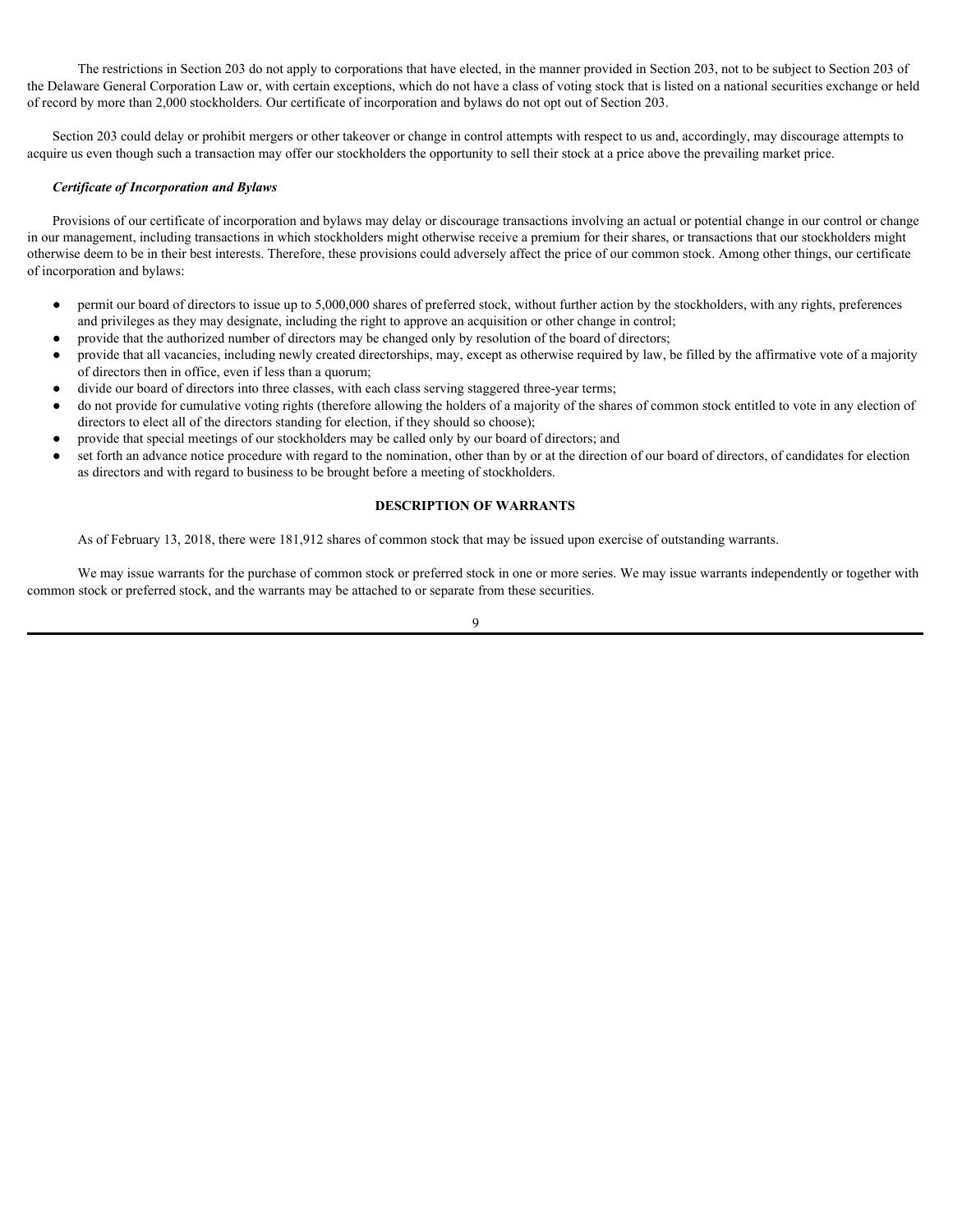We will evidence each series of warrants by warrant certificates that we may issue under a separate agreement. We may enter into a warrant agreement with a warrant agent. Each warrant agent may be a bank that we select which has its principal office in the United States. We may also choose to act as our own warrant agent. We will indicate the name and address of any such warrant agent in the applicable prospectus supplement relating to a particular series of warrants.

We will describe in the applicable prospectus supplement the terms of the series of warrants, including:

- the offering price and aggregate number of warrants offered;
- |if applicable, the designation and terms of the securities with which the warrants are issued and the number of warrants issued with each such security or each principal amount of such security;
- if applicable, the date on and after which the warrants and the related securities will be separately transferable;
- in the case of warrants to purchase common stock or preferred stock, the number or amount of shares of common stock or preferred stock, as the case may be, purchasable upon the exercise of one warrant and the price at which and currency in which these shares may be purchased upon such exercise;
- the manner of exercise of the warrants, including any cashless exercise rights;
- the warrant agreement under which the warrants will be issued;
- the effect of any merger, consolidation, sale or other disposition of our business on the warrant agreement and the warrants;
- anti-dilution provisions of the warrants, if any;
- the terms of any rights to redeem or call the warrants;
- any provisions for changes to or adjustments in the exercise price or number of securities issuable upon exercise of the warrants;
- the dates on which the right to exercise the warrants will commence and expire or, if the warrants are not continuously exercisable during that period, the specific date or dates on which the warrants will be exercisable;
- the manner in which the warrant agreement and warrants may be modified;
- the identities of the warrant agent and any calculation or other agent for the warrants;
- federal income tax consequences of holding or exercising the warrants;
- the terms of the securities issuable upon exercise of the warrants;
- any securities exchange or quotation system on which the warrants or any securities deliverable upon exercise of the warrants may be listed or quoted; and
- any other specific terms, preferences, rights or limitations of or restrictions on the warrants.

Before exercising their warrants, holders of warrants will not have any of the rights of holders of the securities purchasable upon such exercise, including, in the case of warrants to purchase common stock or preferred stock, the right to receive dividends, if any, or, payments upon our liquidation, dissolution or winding up or to exercise voting rights, if any.

#### **Exercise of Warrants**

Each warrant will entitle the holder to purchase the securities that we specify in the applicable prospectus supplement at the exercise price that we describe in the applicable prospectus supplement. Unless we otherwise specify in the applicable prospectus supplement, holders of the warrants may exercise the warrants at any time up to 5:00 P.M. eastern time, the close of business, on the expiration date that we set forth in the applicable prospectus supplement. After the close of business on the expiration date, unexercised warrants will become void.

Holders of the warrants may exercise the warrants by delivering the warrant certificate representing the warrants to be exercised together with specified information, and paying the required exercise price by the methods provided in the applicable prospectus supplement. We will set forth on the reverse side of the warrant certificate, and in the applicable prospectus supplement, the information that the holder of the warrant will be required to deliver to the warrant agent.

10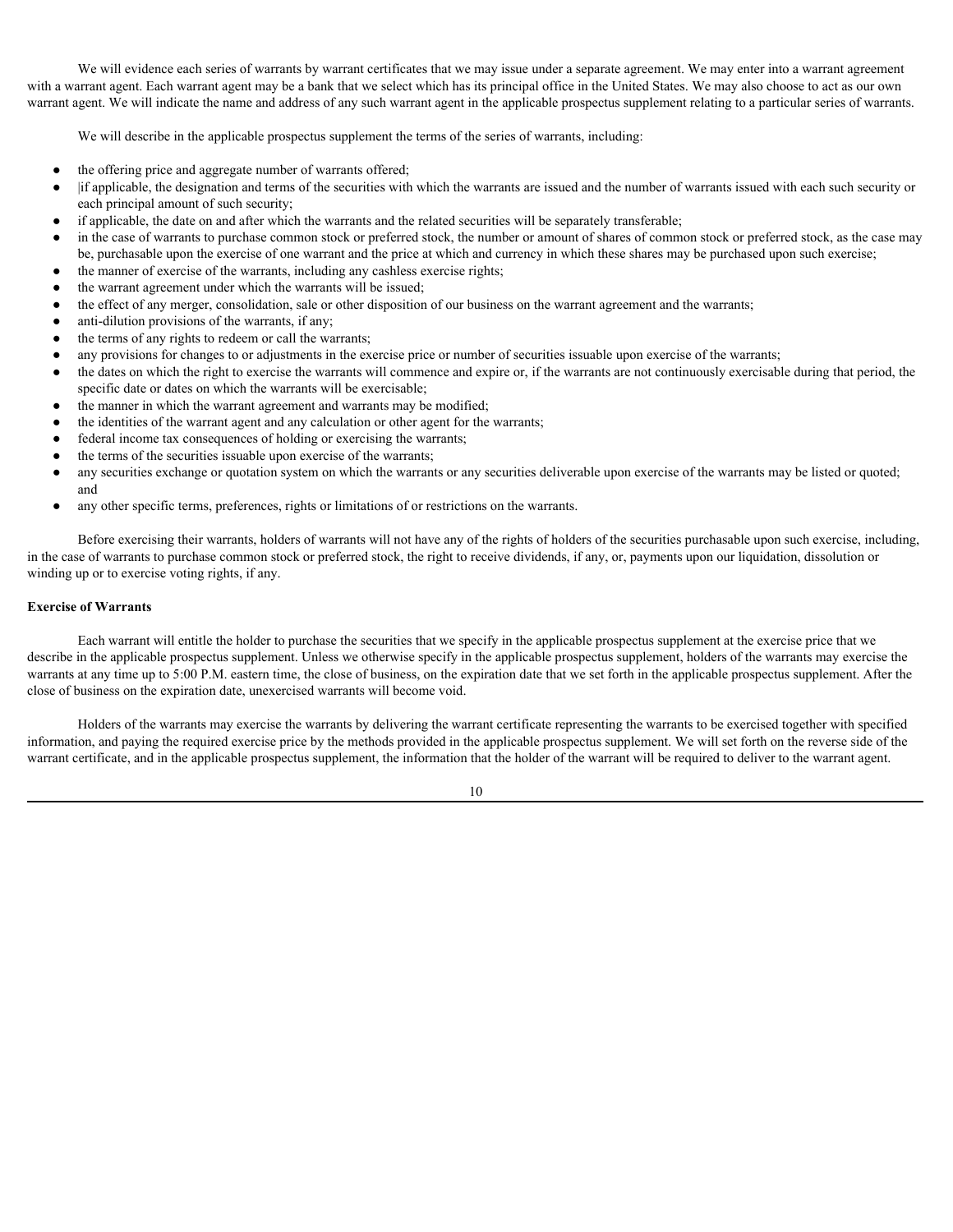Upon receipt of the required payment and the warrant certificate properly completed and duly executed at the corporate trust office of the warrant agent or any other office indicated in the applicable prospectus supplement, we will issue and deliver the securities purchasable upon such exercise. If fewer than all of the warrants represented by the warrant certificate are exercised, then we will issue a new warrant certificate for the remaining amount of warrants.

#### **Enforceability of Rights By Holders of Warrants**

Any warrant agent will act solely as our agent under the applicable warrant agreement and will not assume any obligation or relationship of agency or trust with any holder of any warrant. A single bank or trust company may act as warrant agent for more than one issue of warrants. A warrant agent will have no duty or responsibility in case of any default by us under the applicable warrant agreement or warrant, including any duty or responsibility to initiate any proceedings at law or otherwise, or to make any demand upon us. Any holder of a warrant may, without the consent of the related warrant agent or the holder of any other warrant, enforce by appropriate legal action the holder's right to exercise, and receive the securities purchasable upon exercise of, its warrants in accordance with their terms.

#### **Warrant Agreement Will Not Be Qualified Under Trust Indenture Act**

No warrant agreement will be qualified as an indenture, and no warrant agent will be required to qualify as a trustee, under the Trust Indenture Act. Therefore, holders of warrants issued under a warrant agreement will not have the protection of the Trust Indenture Act with respect to their warrants.

#### **Governing Law**

Each warrant agreement and any warrants issued under the warrant agreements will be governed by New York law.

#### <span id="page-34-0"></span>**DESCRIPTION OF UNITS**

We may issue units comprised of one or more of the other securities described in this prospectus or any prospectus supplement in any combination. Each unit will be issued so that the holder of the unit is also the holder, with the rights and obligations of a holder, of each security included in the unit. The unit agreement under which a unit is issued may provide that the securities included in the unit may not be held or transferred separately, at any time or at any times before a specified date or upon the occurrence of a specified event or occurrence.

The applicable prospectus supplement will describe:

- the designation and the terms of the units and of the securities comprising the units, including whether and under what circumstances those securities may be held or transferred separately;
- any unit agreement under which the units will be issued;
- any provisions for the issuance, payment, settlement, transfer or exchange of the units or of the securities comprising the units; and
- whether the units will be issued in fully registered or global form.

#### <span id="page-34-1"></span>**PLAN OF DISTRIBUTION**

We may sell the securities being offered pursuant to this prospectus to or through underwriters, through dealers, through agents, or directly to one or more purchasers or through a combination of these methods. The applicable prospectus supplement will describe the terms of the offering of the securities, including:

- the name or names of any underwriters, if any, and if required, any dealers or agents;
- the purchase price of the securities and the proceeds we will receive from the sale;
- any underwriting discounts and other items constituting underwriters' compensation;
- any discounts or concessions allowed or reallowed or paid to dealers; and

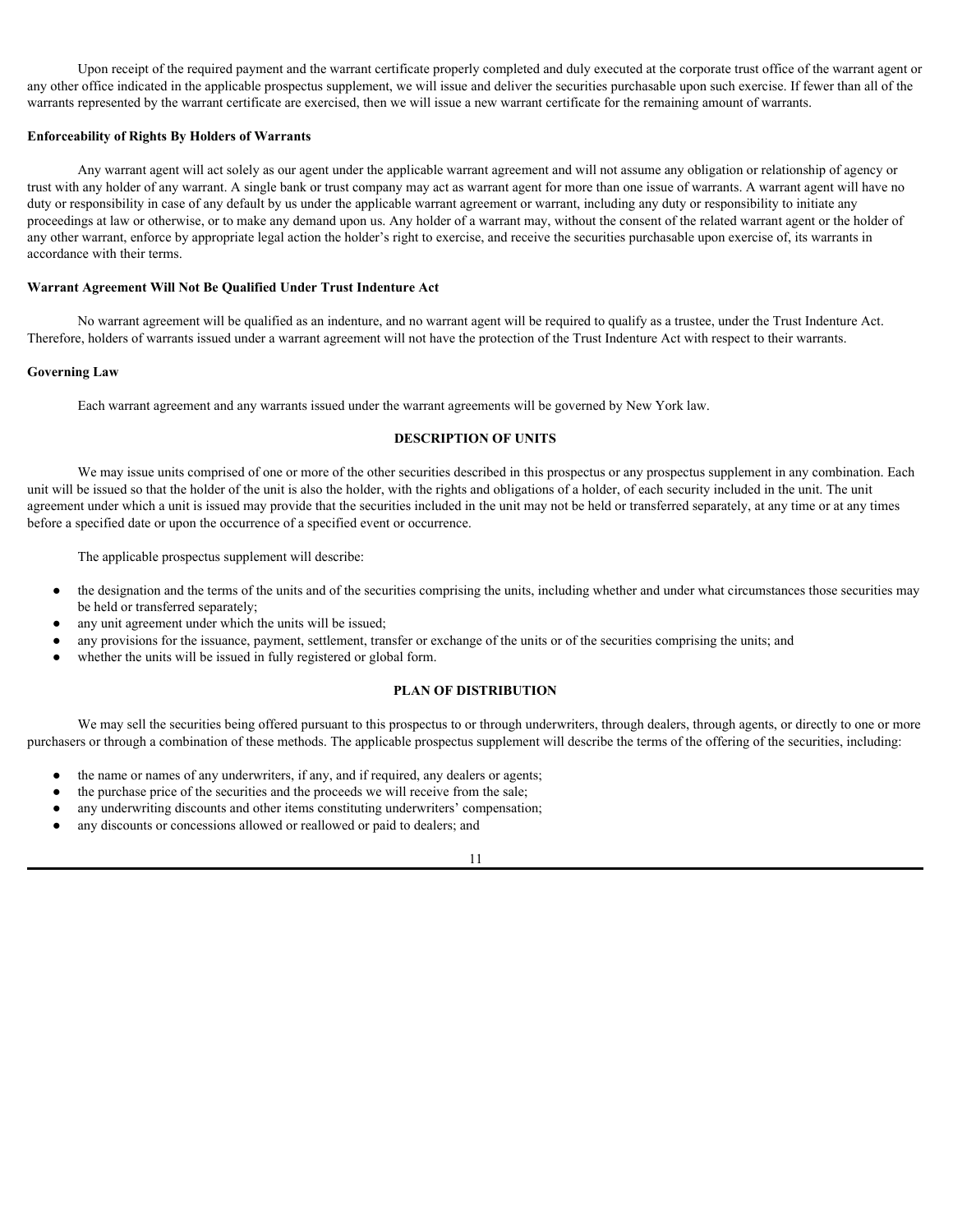any securities exchange or market on which the securities may be listed or traded.

We may distribute the securities from time to time in one or more transactions at:

- a fixed price or prices, which may be changed;
- market prices prevailing at the time of sale, directly by us or through a designated agent;
- prices related to such prevailing market prices; or
- negotiated prices.

Only underwriters named in the prospectus supplement are underwriters of the securities offered by the prospectus supplement.

If underwriters are used in an offering, we will execute an underwriting agreement with such underwriters and will specify the name of each underwriter and the terms of the transaction (including any underwriting discounts and other terms constituting compensation of the underwriters and any dealers) in a prospectus supplement. The securities may be offered to the public either through underwriting syndicates represented by managing underwriters or directly by one or more investment banking firms or others, as designated. If an underwriting syndicate is used, the managing underwriter(s) will be specified on the cover of the prospectus supplement. If underwriters are used in the sale, the offered securities will be acquired by the underwriters for their own accounts and may be resold from time to time in one or more transactions, including negotiated transactions, at a fixed public offering price or at varying prices determined at the time of sale. Any public offering price and any discounts or concessions allowed or reallowed or paid to dealers may be changed from time to time. Unless otherwise set forth in the prospectus supplement, the obligations of the underwriters to purchase the offered securities will be subject to conditions precedent, and the underwriters will be obligated to purchase all of the offered securities, if any are purchased.

We may grant to the underwriters options to purchase additional securities to cover over-allotments, if any, at the public offering price, with additional underwriting commissions or discounts, as may be set forth in a related prospectus supplement. The terms of any over-allotment option will be set forth in the prospectus supplement for those securities.

If we use a dealer in the sale of the securities being offered pursuant to this prospectus or any prospectus supplement, we will sell the securities to the dealer, as principal. The dealer may then resell the securities to the public at varying prices to be determined by the dealer at the time of resale. The names of the dealers and the terms of the transaction will be specified in a prospectus supplement.

We may sell the securities directly or through agents we designate from time to time. We will name any agent involved in the offering and sale of securities and we will describe any commissions we will pay the agent in the prospectus supplement. Unless the prospectus supplement states otherwise, any agent will act on a best-efforts basis for the period of its appointment.

We may authorize agents or underwriters to solicit offers by institutional investors to purchase securities from us at the public offering price set forth in the prospectus supplement pursuant to delayed delivery contracts providing for payment and delivery on a specified date in the future. We will describe the conditions to these contracts and the commissions we must pay for solicitation of these contracts in the prospectus supplement.

In connection with the sale of the securities, underwriters, dealers or agents may receive compensation from us or from purchasers of the securities for whom they act as agents, in the form of discounts, concessions or commissions. Underwriters may sell the securities to or through dealers, and those dealers may receive compensation in the form of discounts, concessions or commissions from the underwriters or commissions from the purchasers for whom they may act as agents. Underwriters, dealers and agents that participate in the distribution of the securities, and any institutional investors or others that purchase securities directly for the purpose of resale or distribution, may be deemed to be underwriters, and any discounts or commissions received by them from us and any profit on the resale of the common stock by them may be deemed to be underwriting discounts and commissions under the Securities Act of 1933, as amended.

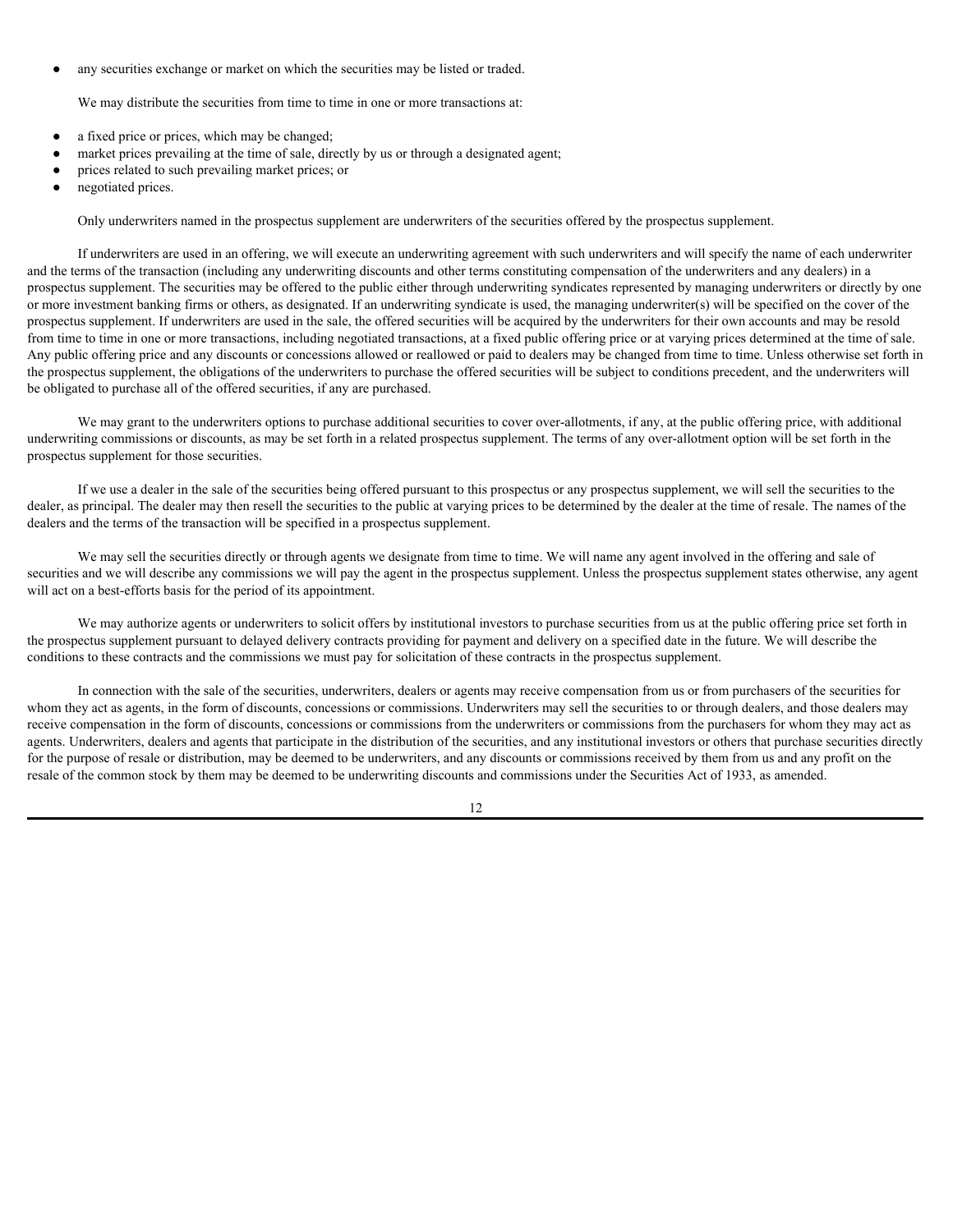We may provide agents, underwriters and other purchasers with indemnification against particular civil liabilities, including liabilities under the Securities Act of 1933, as amended, or contribution with respect to payments that the agents, underwriters or other purchasers may make with respect to such liabilities. Agents and underwriters may engage in transactions with, or perform services for, us in the ordinary course of business.

To facilitate the public offering of a series of securities, persons participating in the offering may engage in transactions that stabilize, maintain, or otherwise affect the market price of the securities. This may include over-allotments or short sales of the securities, which involves the sale by persons participating in the offering of more securities than have been sold to them by us. In addition, those persons may stabilize or maintain the price of the securities by bidding for or purchasing securities in the open market or by imposing penalty bids, whereby selling concessions allowed to underwriters or dealers participating in any such offering may be reclaimed if securities sold by them are repurchased in connection with stabilization transactions. The effect of these transactions may be to stabilize or maintain the market price of the securities at a level above that which might otherwise prevail in the open market. Such transactions, if commenced, may be discontinued at any time. We make no representation or prediction as to the direction or magnitude of any effect that the transactions described above, if implemented, may have on the price of our securities.

Unless otherwise specified in the applicable prospectus supplement, any common stock sold pursuant to a prospectus supplement will be eligible for listing on the NYSE American, subject to official notice of issuance. Any underwriters to whom securities are sold by us for public offering and sale may make a market in the securities, but such underwriters will not be obligated to do so and may discontinue any market making at any time without notice.

In order to comply with the securities laws of some states, if applicable, the securities offered pursuant to this prospectus will be sold in those states only through registered or licensed brokers or dealers. In addition, in some states securities may not be sold unless they have been registered or qualified for sale in the applicable state or an exemption from the registration or qualification requirement is available and complied with.

#### <span id="page-36-0"></span>**LEGAL MATTERS**

The validity of the securities offered by this prospectus will be passed upon by Haynes and Boone, LLP, New York, New York.

#### <span id="page-36-1"></span>**EXPERTS**

The financial statements incorporated in this Prospectus by reference to the Annual Report on Form 10-K for the year ended December 31, 2017 have been so incorporated in reliance on the report (which contains an explanatory paragraph relating to the Company's ability to continue as a going concern as described in Note 1 to the financial statements) of Kesselman & Kesselman, an independent registered public accounting firm and a member firm of PricewaterhouseCoopers International Limited, given on the authority of said firm as experts in auditing and accounting.

#### <span id="page-36-2"></span>**WHERE YOU CAN FIND MORE INFORMATION**

We are subject to the informational requirements of the Securities Exchange Act of 1934, as amended, and in accordance therewith file annual, quarterly and current reports, proxy statements and other information with the Securities and Exchange Commission. Such reports, proxy statements and other information can be read and copied at the Securities and Exchange Commission's public reference facilities at 100 F Street, N.E., Washington, D.C. 20549, at prescribed rates. Please call the Securities and Exchange Commission at 1-800-732-0330 for further information on the operation of the public reference facilities. In addition, the Securities and Exchange Commission maintains a website that contains reports, proxy and information statements and other information regarding registrants that file electronically with the Securities and Exchange Commission. The address of the Securities and Exchange Commission's website is www.sec.gov.

We make available free of charge on or through our website at www.inspire-md.com, our Annual Reports on Form 10-K, Quarterly Reports on Form 10- Q, Current Reports on Form 8-K and amendments to those reports filed or furnished pursuant to Section 13(a) or 15(d) of the Securities Exchange Act of 1934, as amended, as soon as reasonably practicable after we electronically file such material with or otherwise furnish it to the Securities and Exchange Commission.

13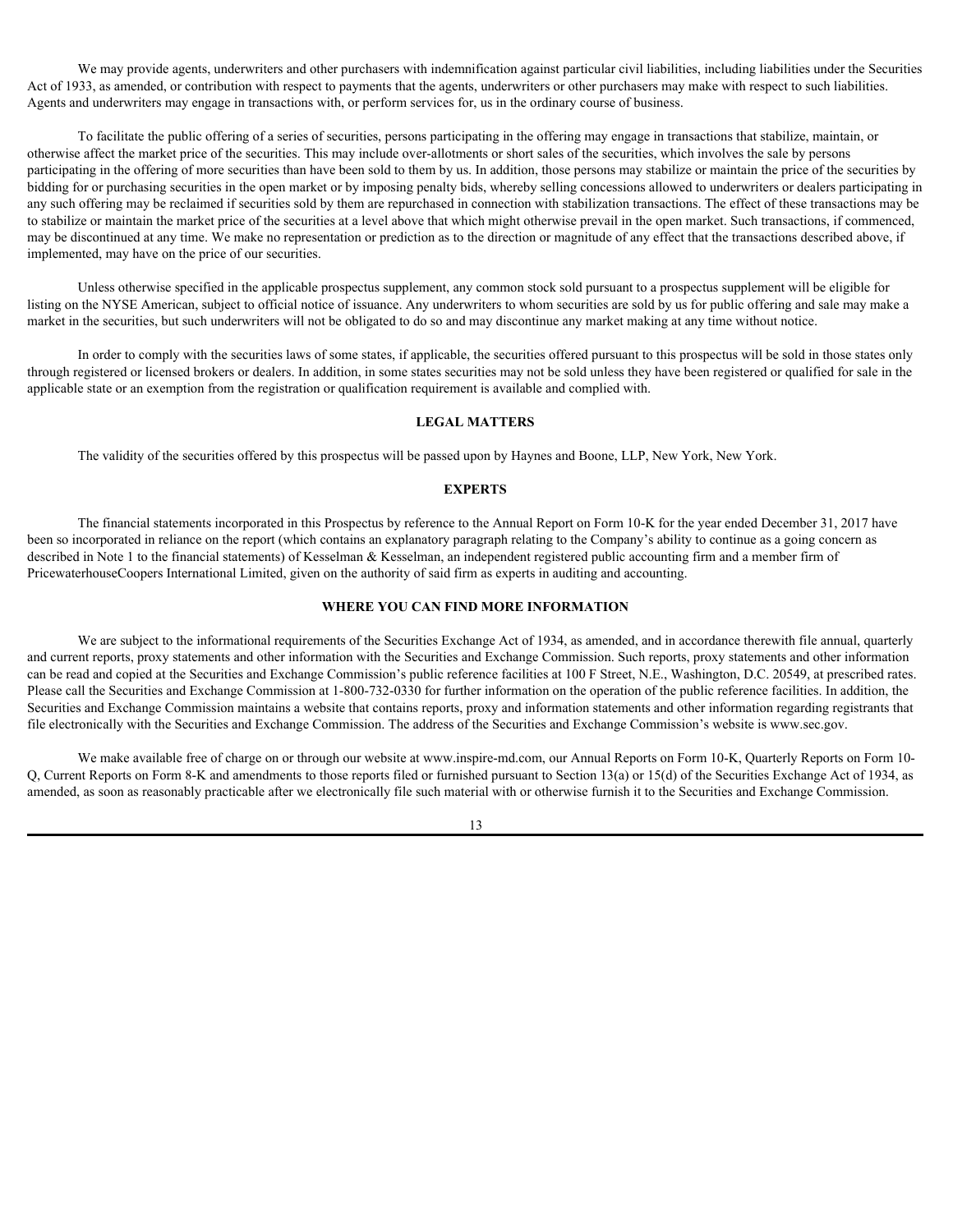We have filed with the Securities and Exchange Commission a registration statement under the Securities Act of 1933, as amended, relating to the offering of these securities. The registration statement, including the attached exhibits, contains additional relevant information about us and the securities. This prospectus does not contain all of the information set forth in the registration statement. You can obtain a copy of the registration statement, at prescribed rates, from the Securities and Exchange Commission at the address listed above, or for free at www.sec.gov. The registration statement and the documents referred to below under "Incorporation of Certain Information By Reference" are also available on our website, www.inspire-md.com.

We have not incorporated by reference into this prospectus the information on our website, and you should not consider it to be a part of this prospectus.

#### <span id="page-37-0"></span>**INCORPORATION OF CERTAIN INFORMATION BY REFERENCE**

The Securities and Exchange Commission allows us to "incorporate by reference" the information we have filed with it, which means that we can disclose important information to you by referring you to those documents. The information we incorporate by reference is an important part of this prospectus, and later information that we file with the Securities and Exchange Commission will automatically update and supersede this information. We incorporate by reference the documents listed below and any future documents (excluding information furnished pursuant to Items 2.02 and 7.01 of Form 8-K) we file with the Securities and Exchange Commission pursuant to Sections 13(a), 13(c), 14 or 15(d) of the Securities Exchange Act of 1934, as amended, subsequent to the date of this prospectus and prior to the termination of the offering:

- Our Annual Report on Form 10-K for the fiscal year ended December 31, 2017, filed with the Securities and Exchange Commission on February 13, 2018;
- Our Current Report on Form 8-K, filed with the Securities and Exchange Commission on January 8, 2018 (two reports);
- Our Current Report on Form 8-K, filed with the Securities and Exchange Commission on January 19, 2018;
- Our Current Report on Form 8-K, filed with the Securities and Exchange Commission on January 26, 2018;
- Our Current Report on Form 8-K, filed with the Securities and Exchange Commission on February 1, 2018;
- Our Current Report on Form 8-K, filed with the Securities and Exchange Commission on February 7, 2018;
- Our Current Report on Form 8-K, filed with the Securities and Exchange Commission on February 14, 2018;
- Our Current Report on Form 8-K, filed with the Securities and Exchange Commission on February 20, 2018;
- Our Current Report on Form 8-K, filed with the Securities and Exchange Commission on February 21, 2018; and
- The description of our common stock, which is contained in our registration statement on Form 8-A, filed with the Securities and Exchange Commission on March 12, 2013, as updated or amended in any amendment or report filed for such purpose.

All filings filed by us pursuant to the Securities Exchange Act of 1934, as amended, after the date of the initial filing of this registration statement and prior to the effectiveness of such registration statement (excluding information furnished pursuant to Items 2.02 and 7.01 of Form 8-K) shall also be deemed to be incorporated by reference into the prospectus.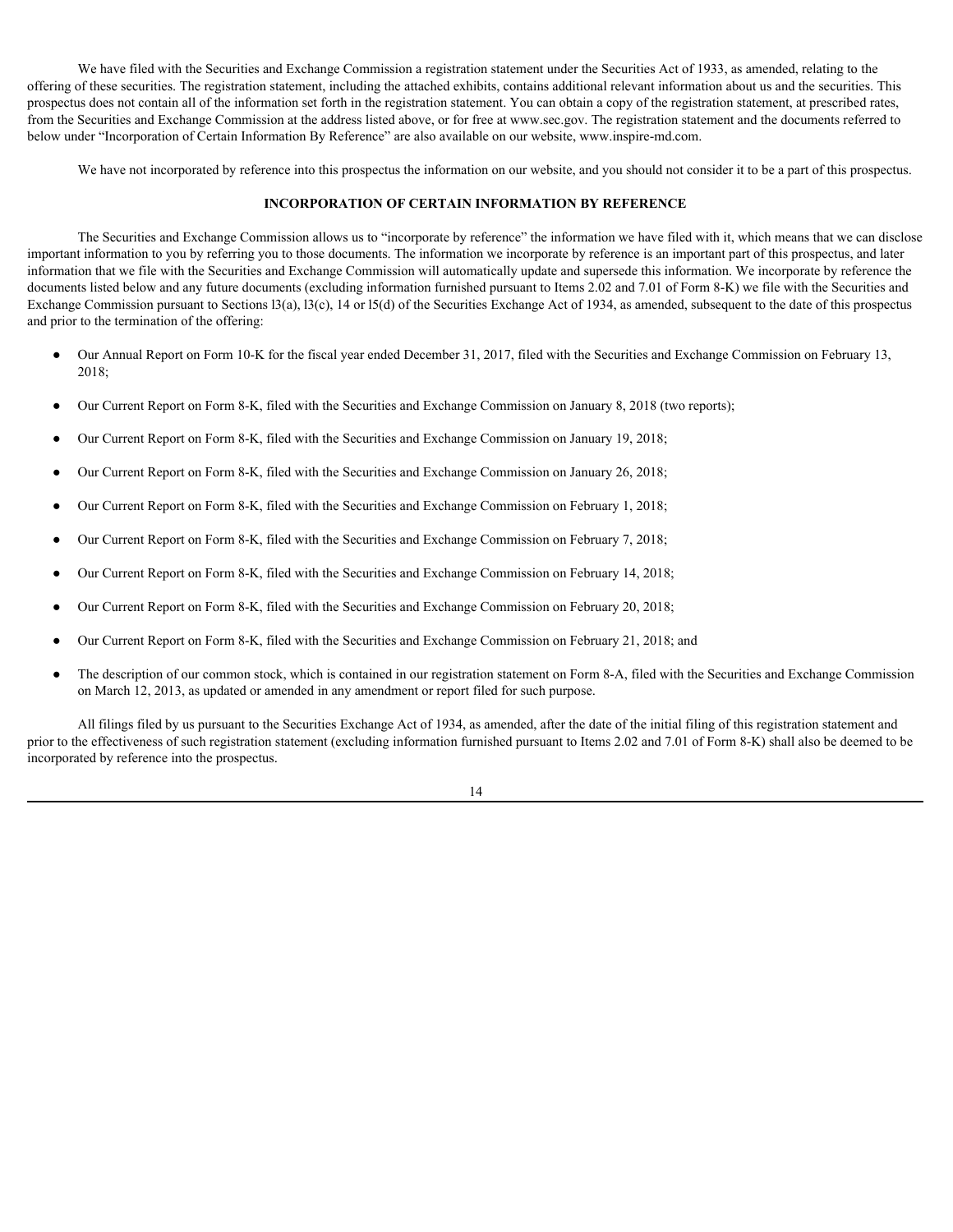You should rely only on the information incorporated by reference or provided in this prospectus. We have not authorized anyone else to provide you with different information. Any statement contained in a document incorporated by reference into this prospectus will be deemed to be modified or superseded for the purposes of this prospectus to the extent that a later statement contained in this prospectus or in any other document incorporated by reference into this prospectus modifies or supersedes the earlier statement. Any statement so modified or superseded will not be deemed, except as so modified or superseded, to constitute a part of this prospectus. You should not assume that the information in this prospectus is accurate as of any date other than the date of this prospectus or the date of the documents incorporated by reference in this prospectus.

We will provide without charge to each person to whom a copy of this prospectus is delivered, upon written or oral request, a copy of any or all of the reports or documents that have been incorporated by reference in this prospectus but not delivered with this prospectus (other than an exhibit to these filings, unless we have specifically incorporated that exhibit by reference in this prospectus). Any such request should be addressed to us at: 4 Menorat Hamaor St., Tel Aviv, Israel 6744832, Attention: Craig Shore, Chief Financial Officer, or made by phone at (888) 776-6804. You may also access the documents incorporated by reference in this prospectus through our website at www.inspire-md.com. Except for the specific incorporated documents listed above, no information available on or through our website shall be deemed to be incorporated in this prospectus or the registration statement of which it forms a part.

15